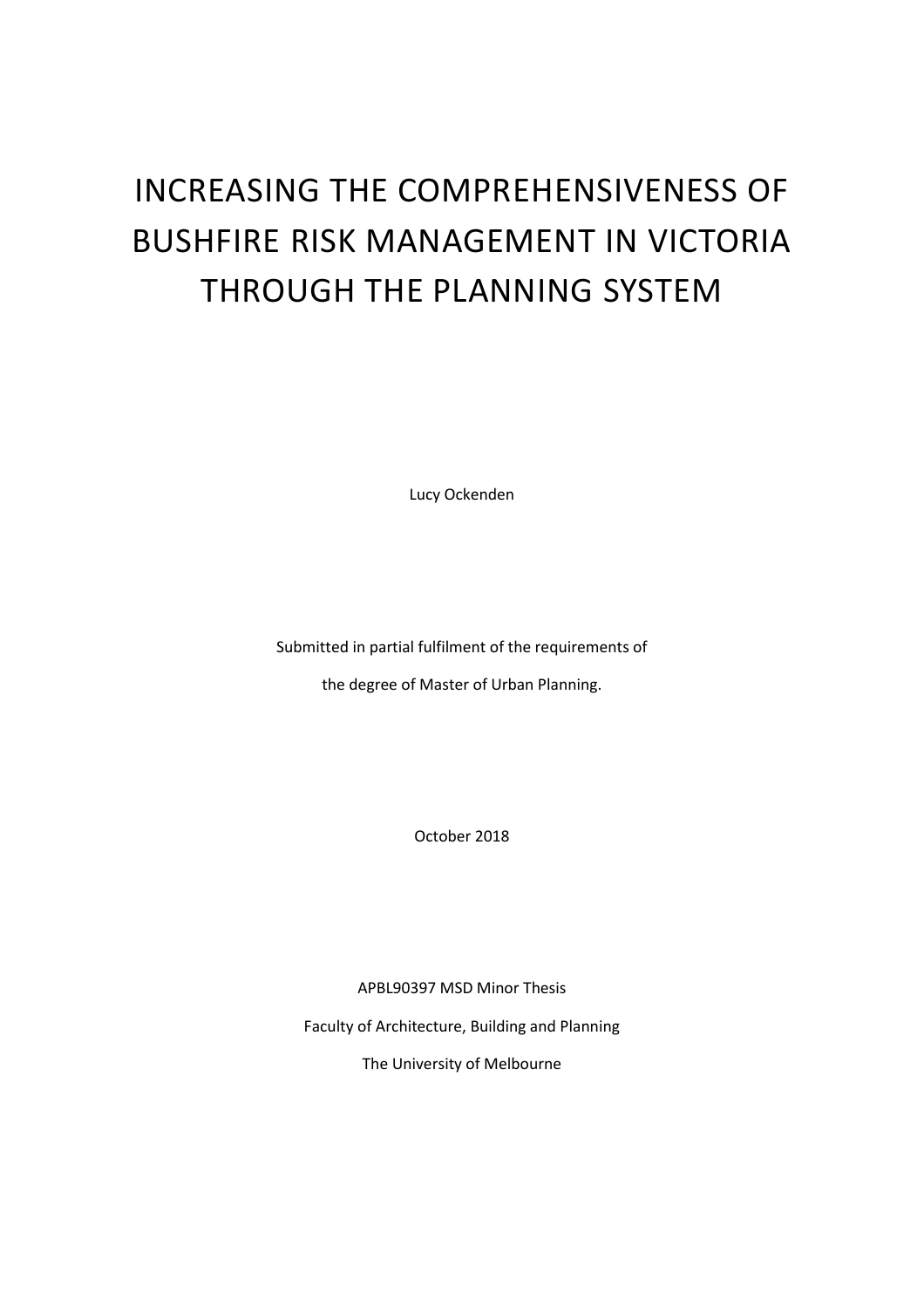# <span id="page-1-0"></span>ABSTRACT

Settlement patterns and projected climate change impacts for Victoria are increasing the likelihood of bushfire exposure to human settlements. Urban planning is now considered an important component in disaster risk reduction and bushfire risk management; however, it has not always played such a role. Bushfire planning controls in Victoria have adapted to the threat of bushfires over time, but the changes have not been documented in detail. A review of past and present policy and regulations is needed to determine the comprehensiveness of Victoria's approach to bushfire risk management and to identify any gaps so that bushfire threats can be better addressed in the future.

This thesis seeks to examine the comprehensiveness of bushfire planning controls in Victoria between 2008 and 2018 and how changes to planning scheme regulations have modified the level of comprehensiveness over time. To determine comprehensiveness, bushfire risk management policy from the Victoria Planning Provisions were analysed at key time periods against a conceptual framework based on five accepted categories of approaches for reducing and adapting to hazards in human settlements. The five categories were hazard avoidance, hazard reduction, vulnerability reduction, preparedness for response and preparedness for recovery. Policy was analysed using a pattern matching technique and a simple time series analysis. The results indicate that Victoria's current approach to bushfire risk management is more comprehensiveness than that was in place in 2008 because risk, vulnerability and bushfire behaviour, and four of the five categories for reducing and adapting to hazards are better addressed through policy. Overall, current policy is not as comprehensive as policy that was introduced in 2011. This thesis concludes by highlighting gaps in current policy that should be addressed in the future to improve resilience to bushfire hazards and outlines recommendations for further research.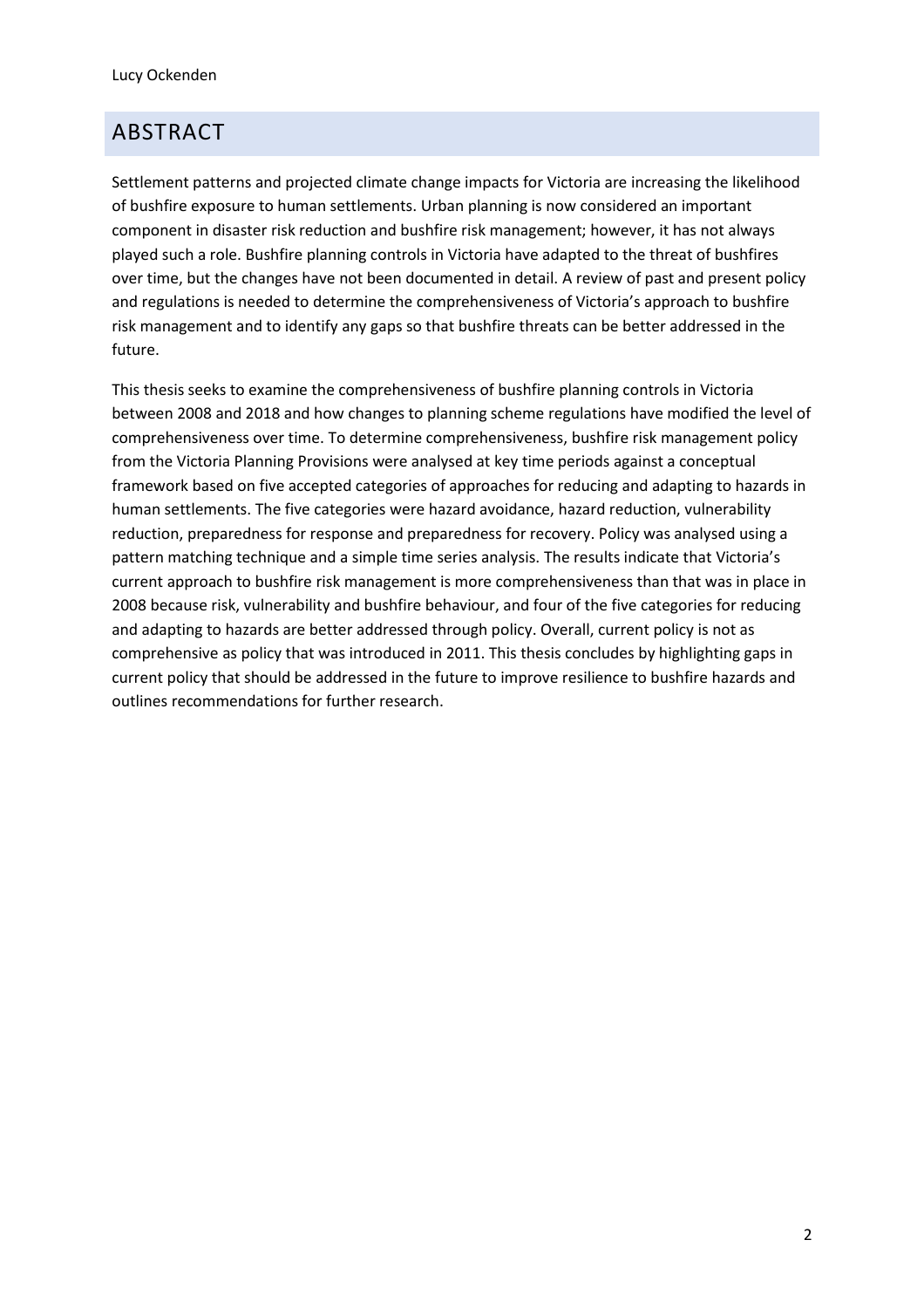# <span id="page-2-0"></span>DECLARATION

This is to certify:

- i) this research entitled 'Increasing the comprehensiveness of bushfire risk management in Victoria through the planning system' represents my original work.
- ii) due acknowledgement has been made in the text wherever adapted from other sources.
- iii) the thesis is within 10 percent of the 10,000 word limit, excluding the abstract, references, tables, appendices and figures.

Signature:

Name in full: Lucy Ockenden

Date: 29 October 2018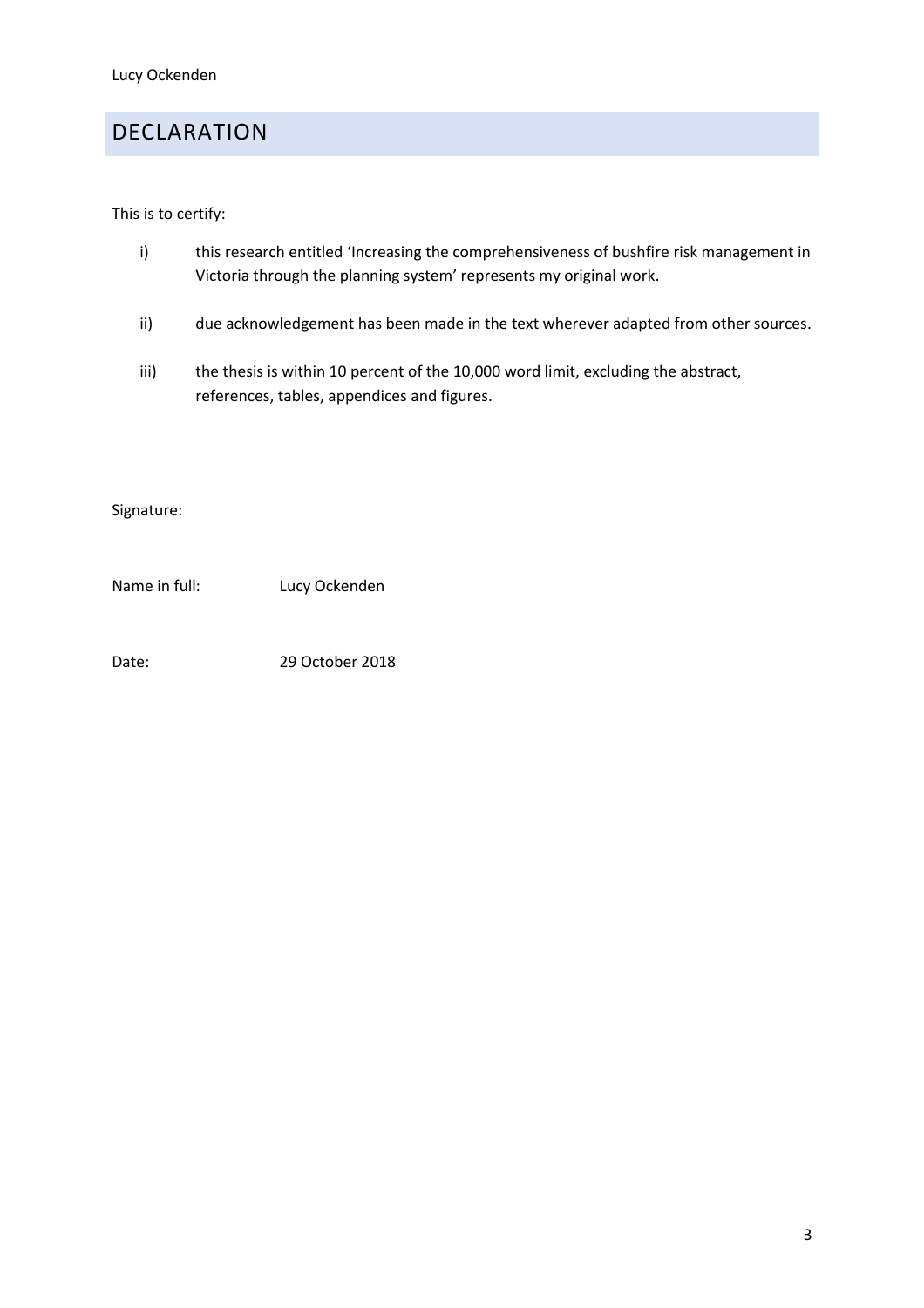# <span id="page-3-0"></span>ACKNOWLEDGMENTS

I would like to thank my supervisor, Associate Professor Alan March, for his continued assistance, guidance and feedback throughout the preparation, research and finalisation of this thesis.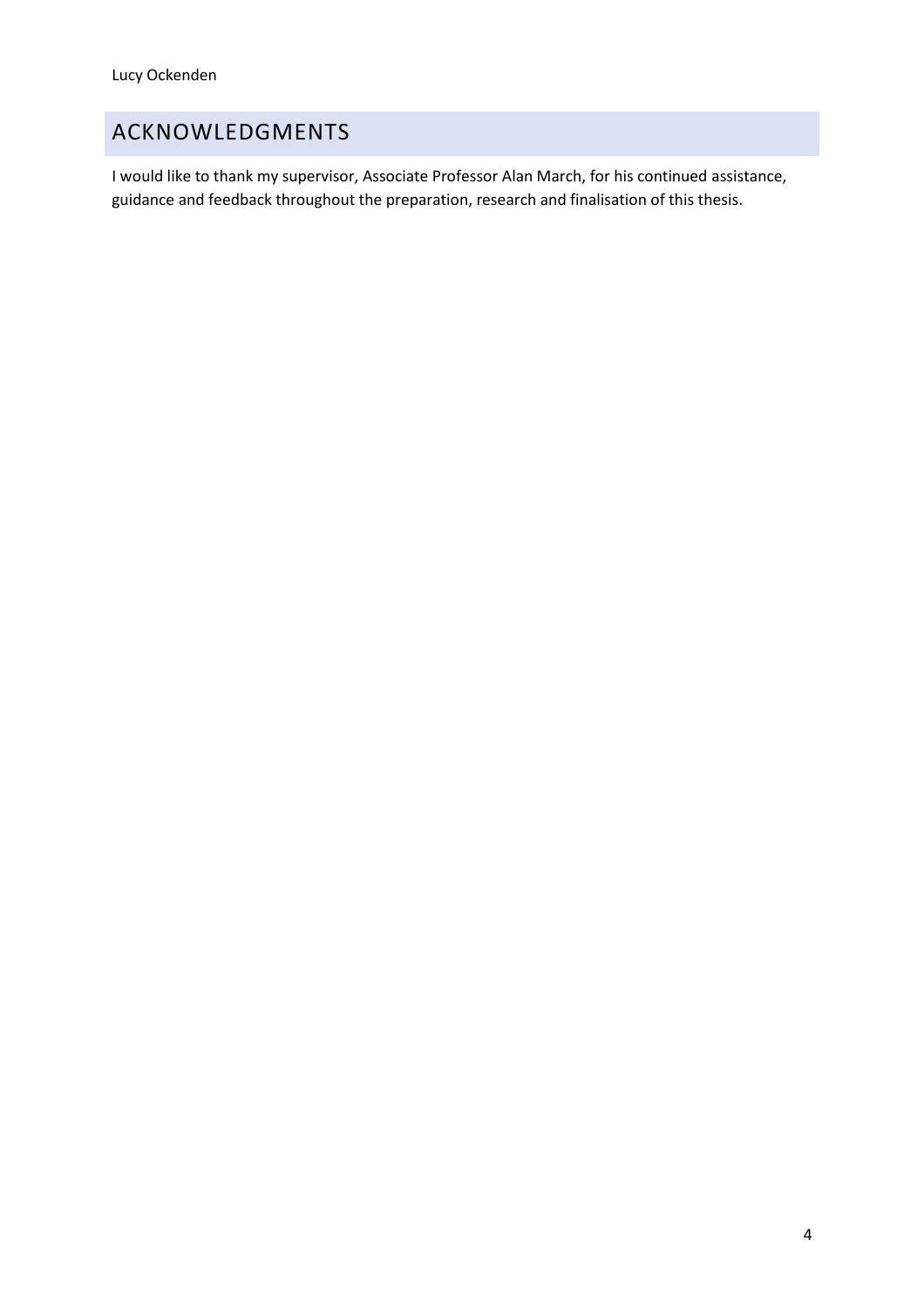# TABLE OF CONTENTS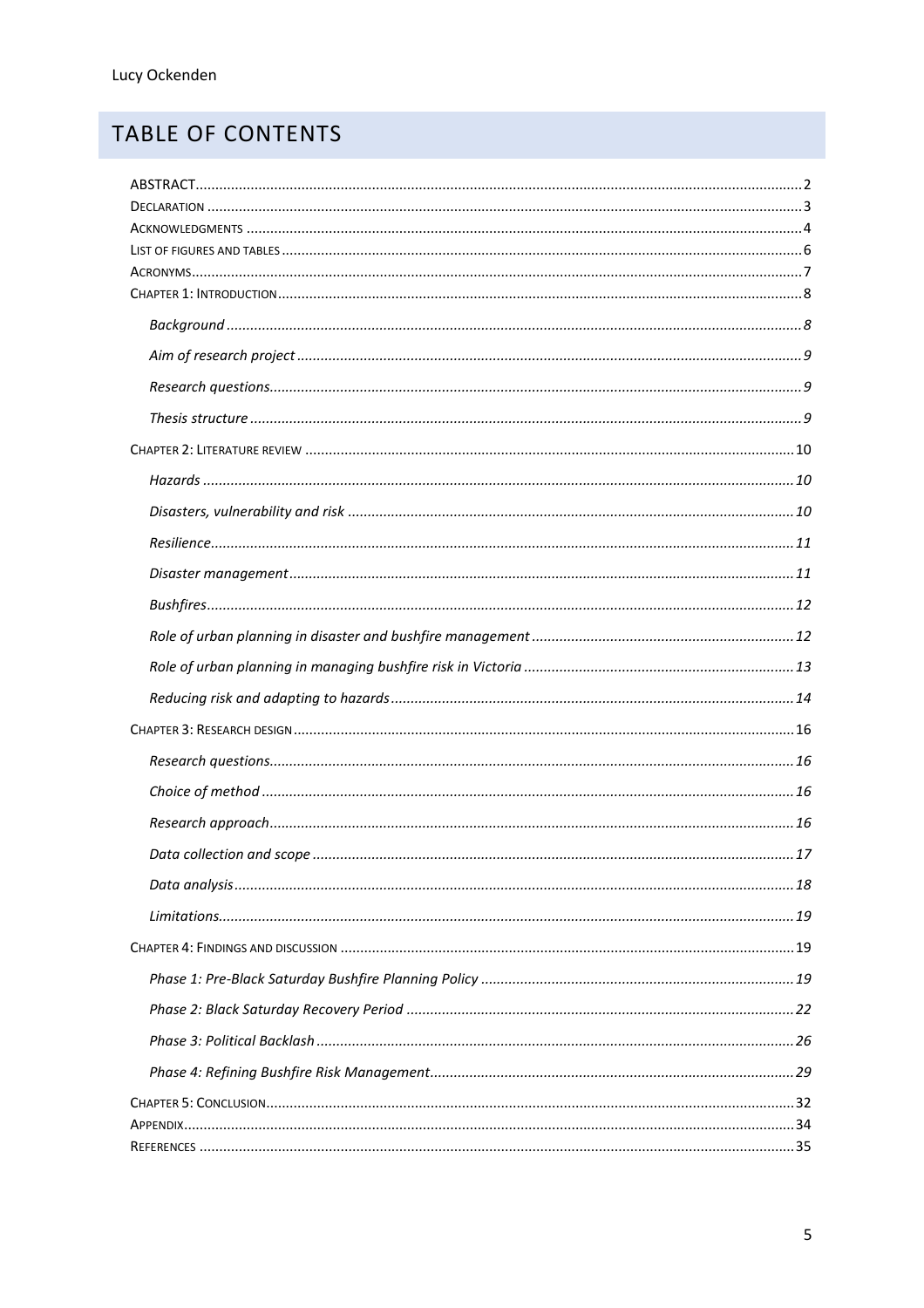# <span id="page-5-0"></span>LIST OF FIGURES AND TABLES

| TABLE 1 OVERVIEW OF THE FIVE CATEGORIES FOR REDUCING AND ADAPTING TO HAZARDS IN HUMAN SETTLEMENTS 15          |  |
|---------------------------------------------------------------------------------------------------------------|--|
|                                                                                                               |  |
|                                                                                                               |  |
|                                                                                                               |  |
| FIGURE 3 DIAGRAMMATIC REPRESENTATION OF THE COMPREHENSIVENESS OF BUSHFIRE RISK MANAGEMENT IN VICTORIA THROUGH |  |
|                                                                                                               |  |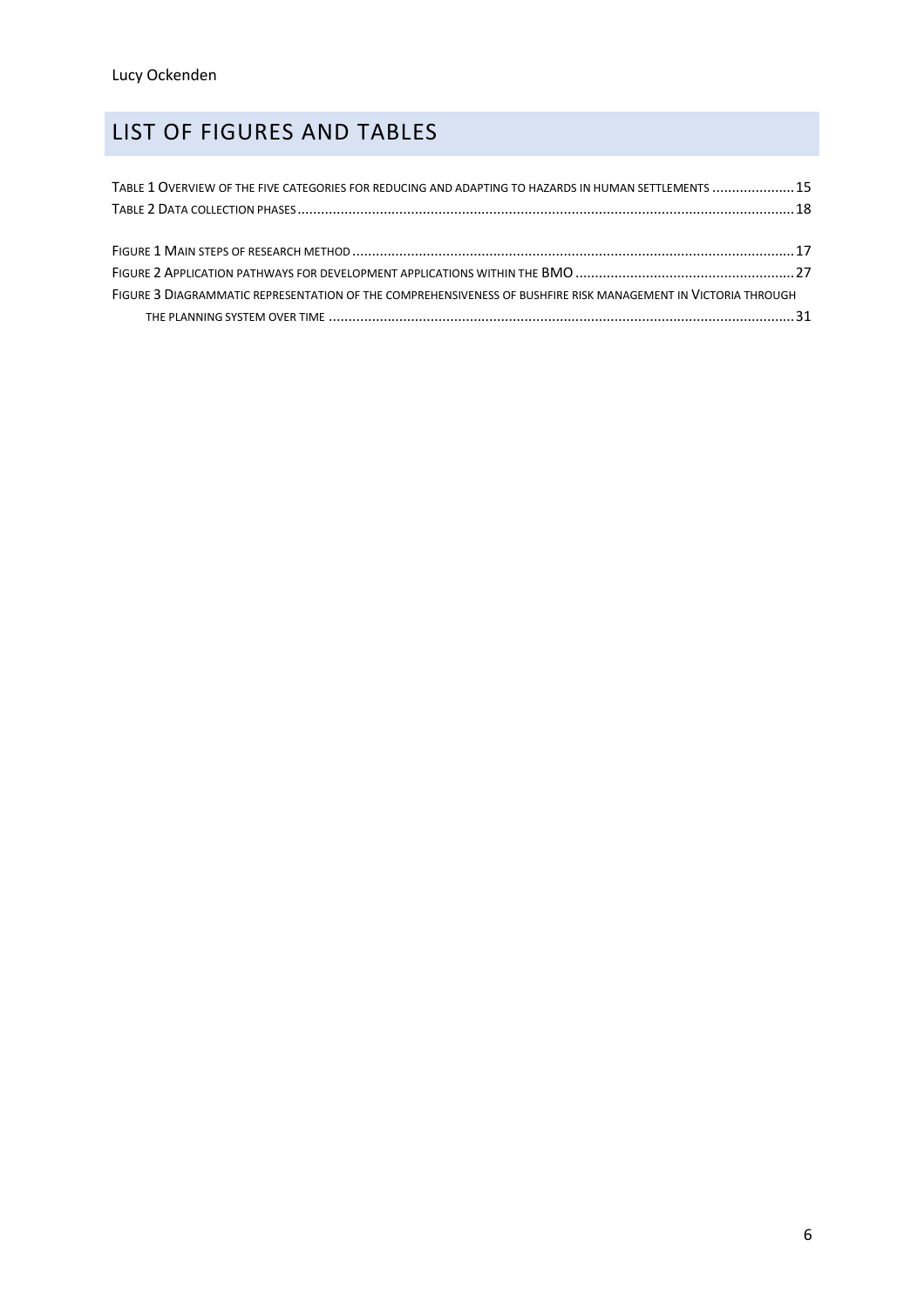# <span id="page-6-0"></span>ACRONYMS

BAL: Bushfire Attack Level BPA: Bushfire-Prone Area BMO: Bushfire Management Overlay CFA: Country Fire Authority DELWP: Department of Environment, Land, Water and Planning DRR: Disaster Risk Reduction FDI: Fire Danger Index SPPF: State Planning Policy Framework UNISDR: United Nations International Strategy for Disaster Reduction VBRC: Victorian Bushfire Royal Commission VPP: Victoria Planning Provision WMO: Wildfire Management Overlay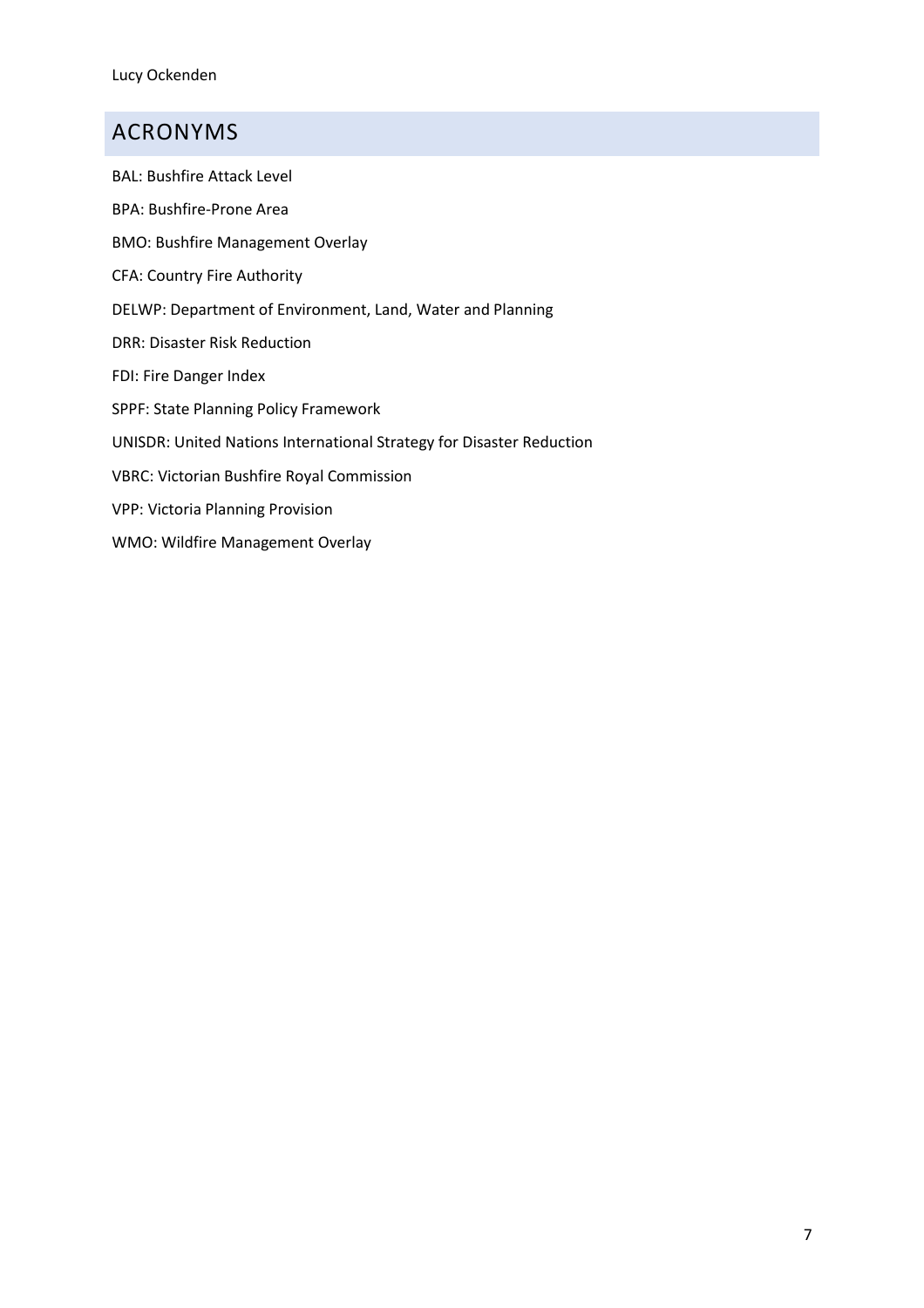# <span id="page-7-0"></span>CHAPTER 1: INTRODUCTION

### <span id="page-7-1"></span>BACKGROUND

The number of disasters occurring worldwide is increasing (Wamsler, 2014). There are two primary reasons for this increase – climate change and environmental degradation, and increasing populations living in vulnerable areas (Coppola, 2011). Human settlements are likely to face an increased threat from weather-related disasters and therefore need to become more resilient. One of the biggest disaster risks in Australia is bushfires. Between 1901 and 2011, there were 260 recorded bushfires across Australia, which resulted in 825 fatalities (Blanchi et al., 2014). Sixty-seven per cent of all fatalities during this period occurred in Victoria (Blanchi et al., 2014).

Bushfires are a normal part of the Australian environment. Victoria is particularly prone to bushfires because of the topography, build-up of flammable vegetation, and combination of hot and dry weather and occasional severe droughts (Harris et al., 2012). Bushfires are only hazardous when there is a risk that they will interact with human settlements. Population growth and expansion into urban fringe and semi-rural areas coupled with climate change projections that extreme weather events will occur more frequently is increasing the likelihood of bushfire exposure (Lucas et al., 2007; Opie et al., 2014).

The 2009 Black Saturday bushfires triggered a reform to bushfire planning controls in Victoria. The fires resulted in 173 fatalities and destroyed 2,133 houses (VBRC, 2010a). The Victorian Bushfire Royal Commission (VBRC) was established to determine the causes, impacts and response to the fires, and avenues for reducing bushfire risk so that such an event would not occur again (VBRC, 2010a). The tragedy of the Black Saturday bushfires highlighted that many Victorian settlements are particularly vulnerable to the threat and impact of bushfires. The VBRC handed down 62 recommendations, 18 of which were related to planning and building controls (VBRC, 2010a).

Urban planning is now considered an important component of disaster risk reduction (Burby et al., 2003; Glavovic, 2010; Wamsler, 2014) and bushfire risk management (Ellis, Kanowski & Whelan, 2004; Godschalk, 2010; Gonzalez-Mathiesen & March, 2014; Groenhart, March & Holland, 2012; March & Henry, 2007; Mell et al., 2010). Urban planning can help to reduce the vulnerability of settlements to the impact and consequences of bushfires by ensuring that bushfire protection strategies are implemented in new and existing settlements (Godschalk, 2010). The comprehensiveness of bushfire planning controls and the nature of bushfire management approaches have adapted over time as new threats, techniques, technology and societal expectations emerged. The development of bushfire planning policy in Victoria over time has not yet been documented in detail. An analysis of past and present bushfire planning controls through the planning system is needed to determine the comprehensiveness of Victoria's approach to bushfire risk management. The comprehensiveness of the current system cannot be determined without undertaking a review of current and past policy and regulations. Analysing past policies allows gaps in current policy to be identified and can therefore help to shape the direction of future policy (Patton & Sawicki, 2013). The comprehensiveness of bushfire risk management policy can be analysed using concepts from the fundamental ways settlements and humans deal with hazards.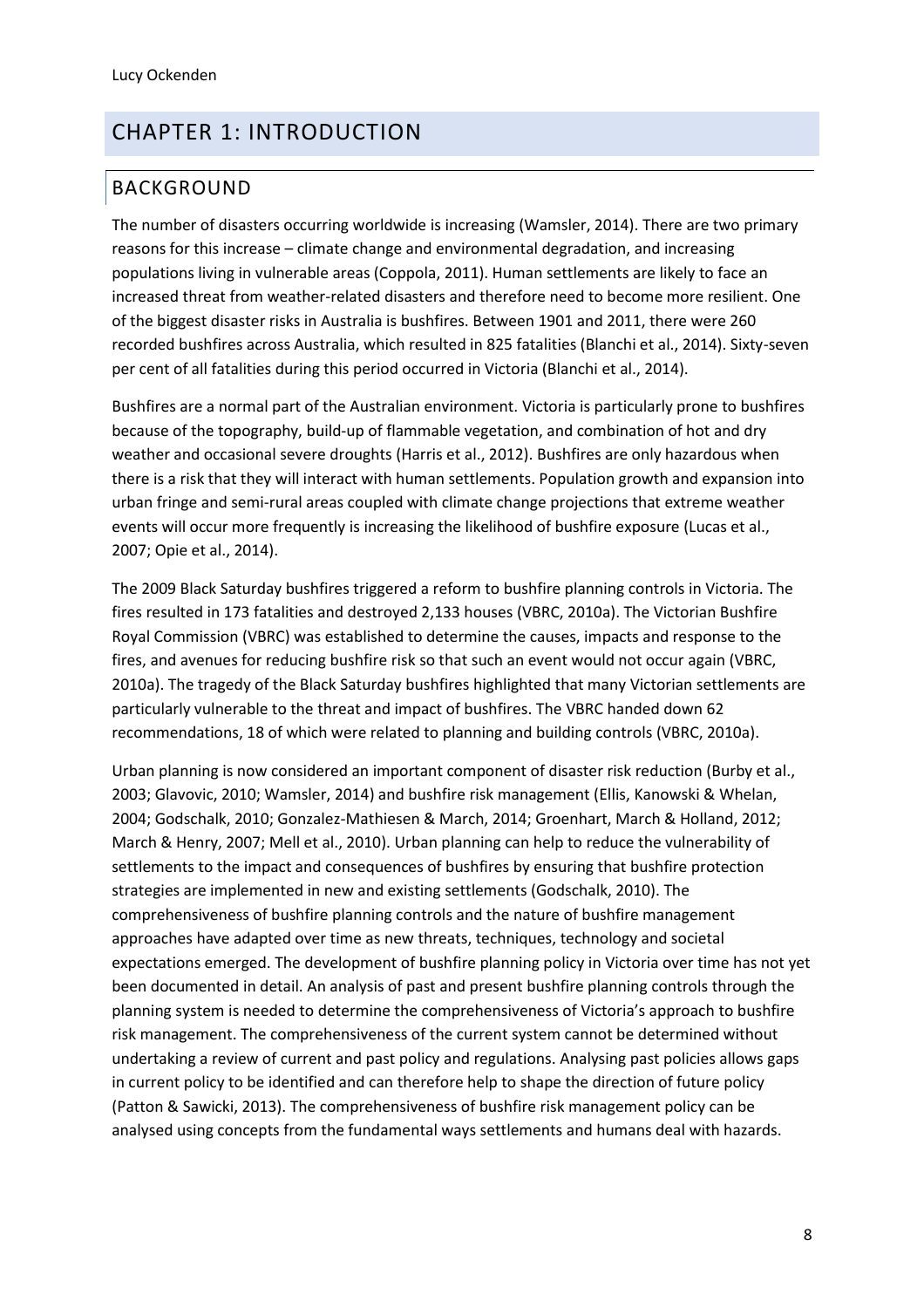# <span id="page-8-0"></span>AIM OF RESEARCH PROJECT

This research aims to document the development of bushfire planning controls in Victoria over time and to examine how comprehensive bushfire risk management is in Victoria through the planning system. This research does not seek to examine the effectiveness of policy or to conduct a risk assessment of the threat of bushfires to Victorian communities. It aims to examine how the planning system has adapted to the threat of bushfires over time and if or how the planning system can better address bushfire risk and impacts through policy in the future. While bushfire planning is considered in other planning documents and planning tools, such as strategic planning and master plans, the Victoria Planning Provisions (VPPs) have been the fundamental driver of change in terms of bushfire policy and are the primary planning tool for addressing bushfire risk in Victoria. Therefore, this research focuses on the VPPs.

# <span id="page-8-1"></span>RESEARCH QUESTIONS

This research project aims to answer the following primary question:

● How and in what ways has bushfire risk management become more comprehensive through urban planning and supporting systems in Victoria between 2008 to 2018 and what is yet to be done?

In addition, this research seeks to answer the following sub-questions:

- What have been the main changes to bushfire risk management in Victoria planning scheme regulations?
- In what ways have the main changes identified modified the level of comprehensiveness?

### <span id="page-8-2"></span>THESIS STRUCTURE

This thesis is divided into five chapters. Chapter two considers the literature and the conceptual framework used in this research. Chapter three outlines the research design. Chapter four outlines the findings and includes an analytical discussion on what the findings reveal about the comprehensiveness of bushfire planning controls in Victoria. Chapter five presents the conclusion.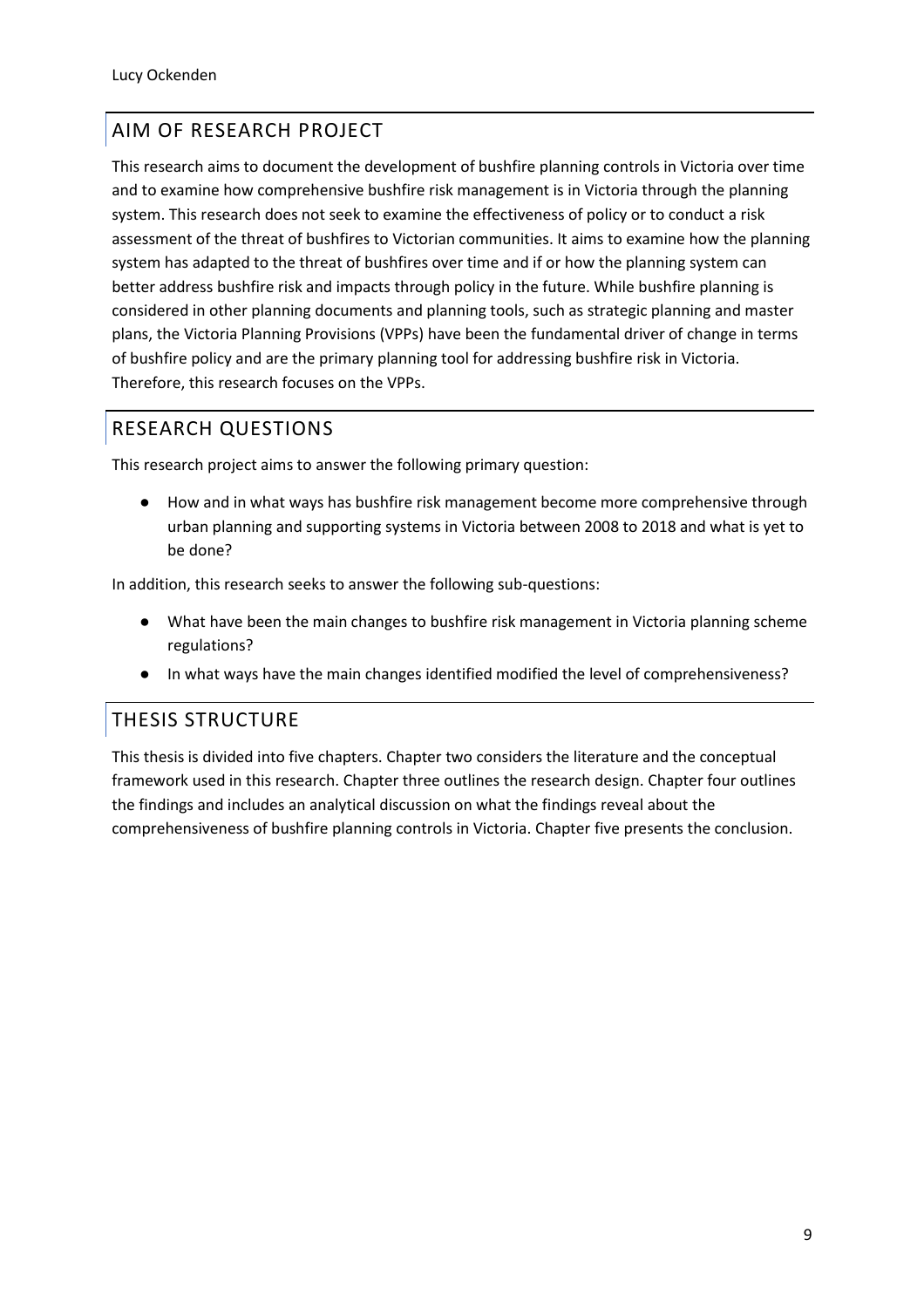# <span id="page-9-0"></span>CHAPTER 2: LITERATURE REVIEW

The literature review firstly defines key terms and concepts within the disaster literature that are important for understanding and planning for disaster risk reduction and bushfire risk management. These concepts underlie risk reduction and risk management processes in relation to climatic hazards. It then outlines how bushfires interact with human settlements, the role of urban planning in managing disaster and bushfire risk, and how the Victoria planning system manages bushfire risk. Finally, the literature review outlines the fundamental ways that humans and settlements deal with hazards.

# <span id="page-9-1"></span>HAZARDS

A hazard can be defined as a natural or human-made process that is likely to affect humans through injury or loss of life, or cause social, economic, property and environmental damages (UNISDR, 2017; Coppola, 2011). Human-made hazards arise from failures of technological innovation or from intentional behaviour (Coppola, 2011). Natural hazards include climatic and non-climatic hazards and can arise from natural processes or phenomena, such as a country's climate or geography (Coppola, 2011; Wamsler, 2014). There is usually a human-produced element that triggers or exacerbates most hazards – for example, human-induced climate change (Chapman, 1999; Wamsler, 2014). Each hazard has different levels of risk, probability and consequences depending on the location and intensity of the hazard (UNISDR, 2017). Disasters usually result from hazards, but not all hazards will result in a disaster.

### <span id="page-9-2"></span>DISASTERS, VULNERABILITY AND RISK

Disasters are a "serious disruption of the functioning of a community or a society at any scale due to hazardous events interacting with conditions of exposure, vulnerability and capacity, leading to one or more of the following: human, material, economic and environmental losses and impacts (UNISDR, 2017, p.13)." Disasters were once perceived as unavoidable "acts of God" or "acts of nature" and it was therefore believed that limited action could be taken to prepare for a disaster (Berg & De Majo, 2017). From the late 1980s, disaster understanding progressed to consider the role of humans in creating the conditions for disasters (Oliver-Smith, 1996). The concept of vulnerability emerged (Berg & De Majo, 2017).

Vulnerability refers to the conditions of which humans or settlements are able to anticipate, cope with and recover from the impact of a hazard (Wisner et al., 2004). Some settlements are more vulnerable to the impacts of hazards and are therefore more likely to experience greater consequences (Wisner et al., 2004). Vulnerability is influenced by social, economic and environmental factors, such as education, affluence, health, land-use patterns, construction methods, and access to resources (Cutter, Boruff & Shirley, 2003; Palliyaguru, Amaratunga & Baldry, 2014; Wamsler, 2014; Wisner et al., 2004). A disaster by its definition will not occur unless settlements are exposed to a hazard and there are vulnerable conditions that reduce the capacity of settlements to cope. The likelihood of a disaster occurring depends on levels of disaster risk and vulnerability.

Risk is the probability of a hazardous event occurring multiplied by the expected consequences – e.g. death, property damage or injury – of that event should one occur (Coppola, 2011). Risk levels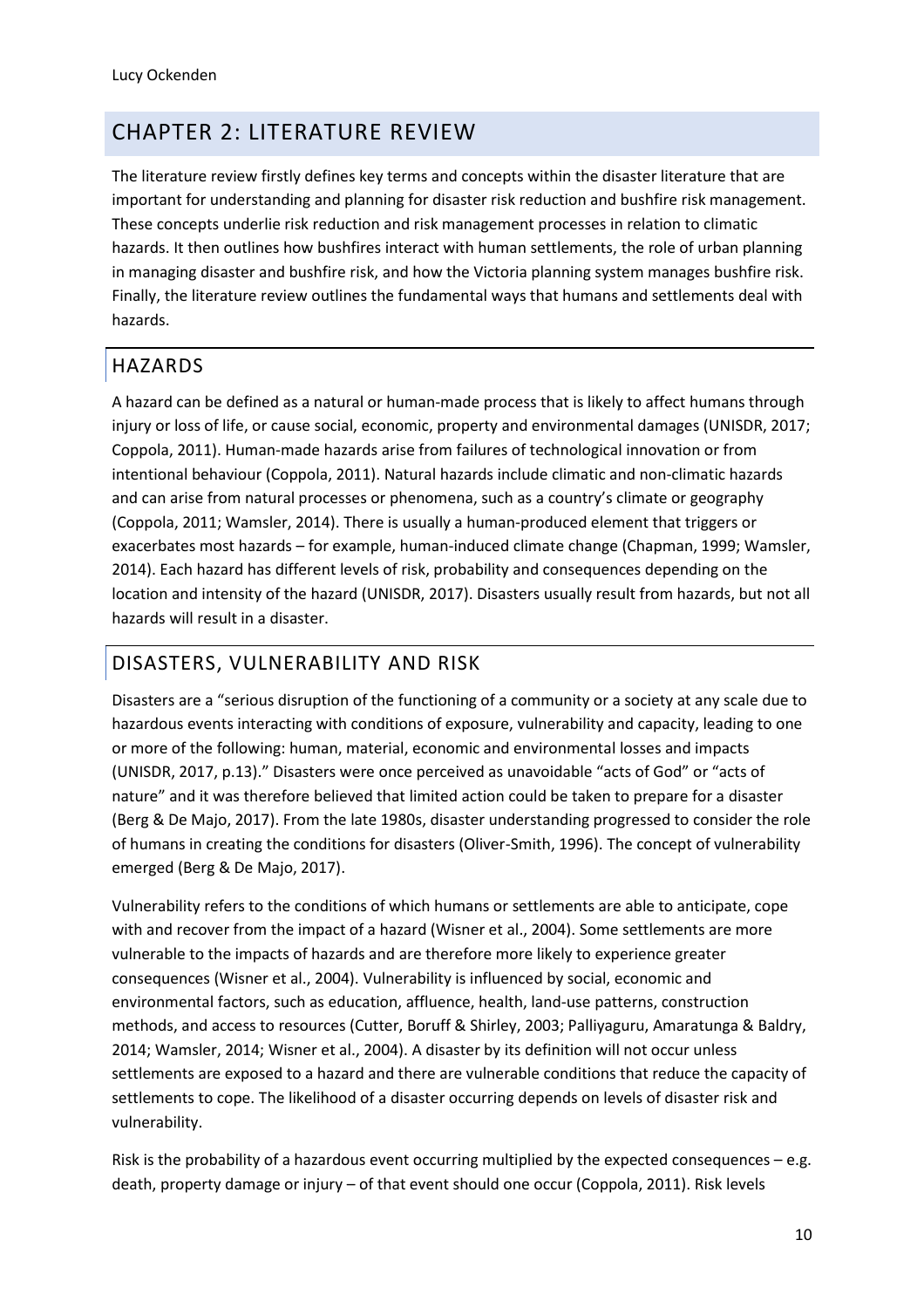increase with the probability and severity of the hazard and the severity of the consequences (Fedeski & Gwilliam, 2007). There are number of underlying disaster risk drivers that are increasing the risk of disasters occurring globally (UNISDR, 2017). One of these drivers is climate change. As the extent and frequency of extreme weather-related events increases, the likelihood of disasters occurring also increases unless urban areas and settlements can effectively manage risk and increase their capacity to cope and recover.

# <span id="page-10-0"></span>RESILIENCE

The concept of resilience has academic roots in engineering, psychology and systems theory (Alexander, 2013), and has since been applied to a range of disciplines. Numerous definitions have emerged, each with different dimensions depending on the discipline itself (Torabi et al., 2018). While the concept has been criticised for being vague and fuzzy (Davidson et al., 2016), it has become a popular concept in planning policy and practice (Torabi et al., 2018). Davidson et al. (2016, p.7) note that terms commonly applied to resilience definitions include "persistence, absorption, recovery, identity retention, self-organisation, adaptability, and transformation". Within the disaster risk reduction and climate resilience fields, additional elements are often embedded in definitions, including "preparedness", "vulnerability reduction", "resilience building", and "collective capacities and processes" (Davidson et al. 2016, p.7). Resilience is often referred to as a process rather than an outcome and is associated with adaptability rather than stability (Norris et al, 2008).

The UNISDR (2017, p.22) defines resilience as: "the ability of a system, community or society exposed to hazards to resist, absorb, accommodate to and recover from the effects of a hazard in a timely and efficient manner, including through the preservation and restoration of its essential basic structures and functions." Therefore, a more disaster-resilient system has the capacity to change and adapt in response to changed or threatening environments and requires ongoing involvement from people, communities and institutions so that resources and processes can continue to be maintained (Norris et al., 2008; Paton & Johnson, 2006).

### <span id="page-10-1"></span>DISASTER MANAGEMENT

Disaster management aims to reduce risk to life and property posed by actual and potential disasters, and to ensure public safety in the aftermath of a disaster (Alexander, 2002). Risk assessments form a key component of disaster planning, enabling the development of risk management policy and plans (O'Brien et al., 2006). Disaster management is generally centred around four phases of the disaster cycle: mitigation; preparedness; response; and recovery (Alexander, 2002; Godschalk, 2010). Historically, disaster management has focused on response and recovery rather than proactive approaches, such as preparing for and reducing the risk and impact of disasters (Oliver-Smith, 2017). Disaster management has shifted towards a more integrated approach that encompasses all four phases but with an emphasis on risk reduction and mitigation (Palliyaguru et al., 2014). This approach is referred to as disaster risk reduction (DRR). DRR aims to integrate skills, expertise and strategies from multiple actors, agencies and disciplines and can be implemented at various governing levels, including the community/individual level (Palliyaguru et al., 2014; UNISDR, 2015).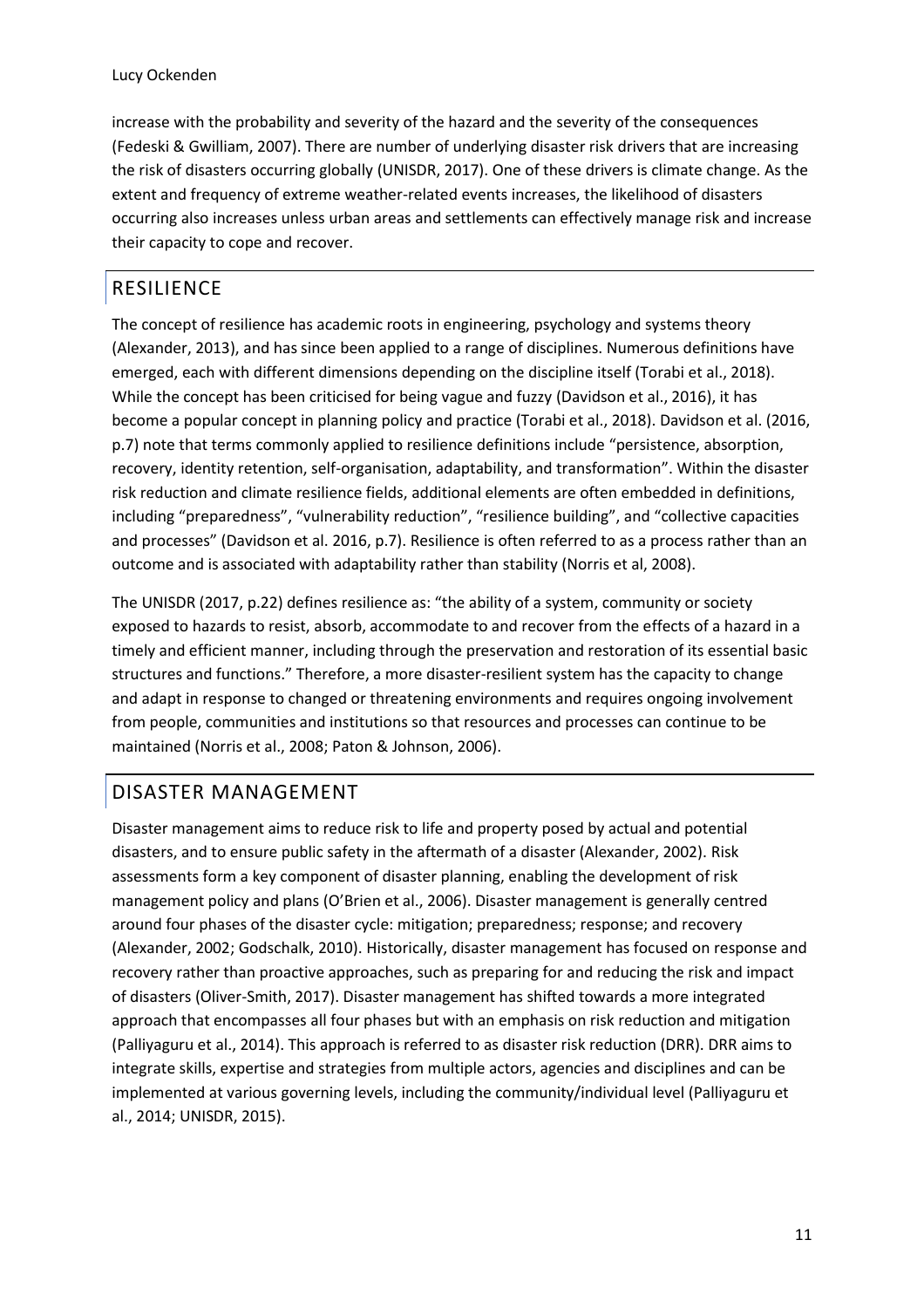## <span id="page-11-0"></span>BUSHFIRES

Bushfires are a hazard when they pose a threat to human settlements. Bushfire disasters occur when extreme bushfire conditions interact with residential development, resulting in the ignition of multiple homes and the fire cannot be contained by emergence response systems (Cohen, 2000; Cohen, 2008). Bushfire disasters are more likely to occur in rural and urban fringe areas because of the conditions and fuel sources of the surrounding environment (Cohen, 2000; Mell et al., 2010). Fires in these areas can destroy hundreds of buildings within a few hours. In residential areas, fires are more easily contained to one house by emergency response systems.

A fire's capacity to burn depends on oxygen, fuel and heat (Mell et al., 2010). Weather, terrain, wind, fuel size and quantity, and moisture and energy content all impact on a bushfire's burning capacity (Sharples et al., 2016). Topography influences bushfire risk because slope can affect speed, fire spread patterns and flame length (Calviño-Cancela et al., 2017; Linn et al., 2010). Bushfires burn faster travelling uphill because the fuel bed higher up the slope has already been exposed to additional heat and ignites more quickly (Chapman, 1999; Linn et al., 2010). Wind impacts on bushfire behaviour through its effect on heat, speed and spread of the fire, and ember attacks (Sharples et al., 2016). Directional changes to wind drive fires into new areas, creating larger and more dangerous fire fronts (March & Rijal, 2015; Sharples et al., 2016).

Homes ignite in bushfires when there is sufficient fuel, heat and oxygen to maintain a fire (Cohen, 2008). Radiation and convection heating preheat the house for ignition, creating perfect conditions for flame contact, radiant heat and ember attacks to ignite the house (Mikkola, 2008). Ember attacks are one of the most prevalent causes of property loss in bushfires (Blanchi, Leonard & Leicester, 2006; Cohen, 2008). Because wind can carry embers for multiple kilometres, ember attacks pose a risk before the impact of the fire front, during impact and for a period after impact (Mikola, 2008). Building materials, structural design, site location and vegetation management can make a building more resilient or vulnerable to ignition during a bushfire (Cohen, 2008; Blanchi, Leonard & Leicester, 2006; Mikkola, 2008; Price & Bradstock, 2013).

# <span id="page-11-1"></span>ROLE OF URBAN PLANNING IN DISASTER AND BUSHFIRE MANAGEMENT

Hopkins (2001, p.xiii) refers to urban planning as "intentional interventions in the urban development process". Planners seek to shape or manage development in response to a problem or to achieve a particular outcome (Levy, 2011). Thus, a planner's key role is to integrate and coordinate the complex functions of urban environments in response to problems, changes and future possibilities on the basis of collective concern and public good (Hopkins, 2001; Hurlimann & March, 2012). For example, in terms of risk management, some developments in high-risk hazard areas may be prohibited on the basis of a community's overarching goal, such as improving community resilience against potential disasters. The role of urban planning, however, has and continues to evolve as new problems and challenges emerge. For example, while initially concerned with the physical form and structure of cities and buildings, the focus of planning now includes social and environmental issues, such as climate change and sustainable development (Couch, 2016; Hurlimann & March, 2012).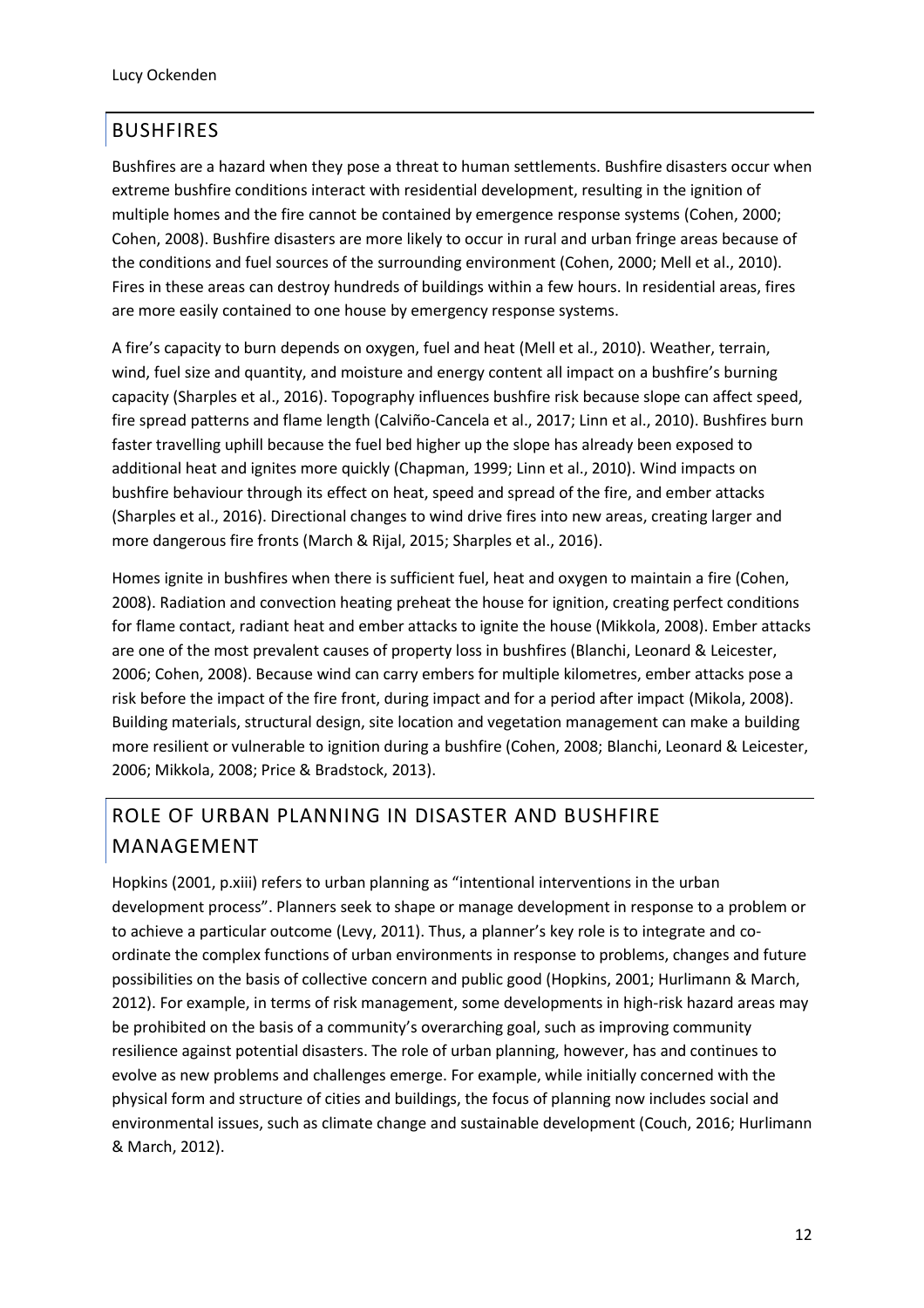Scholars now agree that urban planning is an important component in reducing disaster risk (Mileti, 1999; Glavovic, 2010; Wamsler, 2014), including bushfire risk (Ellis, Kanowski & Whelan, 2004; Gonzalez-Mathiesen & March, 2014; Groenhart, March & Holland, 2012; O'Neill & Handmer, 2012; Mell et al., 2010). By implementing and using regulations based on the best spatial arrangement of land use, development and management, planning can significantly reduce the likelihood of a hazard interacting with human settlements and reduce the potential consequences of a hazardous event should one occur (March & Henry, 2007). Planning can achieve these outcomes by utilising a variety of planning tools – e.g. vision statements, strategic planning, policy and regulations, master planning and design, and projects and funding streams – from their respective planning systems. These tools are usually derived from legislation, providing planners with statutory force and decision-making powers (Hurlimann & March, 2012). Planners, therefore, are uniquely placed to make decisions involving competing interests and are guided by local circumstances and overarching visions and goals.

### <span id="page-12-0"></span>ROLE OF URBAN PLANNING IN MANAGING BUSHFIRE RISK IN VICTORIA

Developments in bushfire-prone areas (BPA) in Victoria are primarily controlled through planning and building regulations. The *Planning and Environment Act 1987* is the enabling legislation that forms the basis for the Victoria planning system. Land use and development is managed through local planning schemes, which set out the objectives, policies and provisions that relate to use and development in the area that the planning scheme applies. Local planning schemes consist of statewide and local planning provisions, and are adapted from a set of standardised state-wide planning provisions called the VPPs. Each municipality, in constructing their planning schemes, must include certain VPPs – the State Planning Policy Framework (SPPF), general and particular provisions, and definitions. Only the state-standard zones and overlays that are of relevance to the municipality are included in their planning scheme. The Bushfire Management Overlay (BMO) is a state-standard overlay that is applied to land deemed to be at risk of bushfires. The BMO includes a state-wide mapping of bushfire hazard areas and triggers the need for a planning permit for certain developments in these areas. Developments in the BMO are subject to both planning controls and building controls. The *Australian Standard AS3959 2009 – Construction of Buildings in Bushfire-Prone Areas* (2009) outlines the construction standards for building in bushfire-prone areas.

The *AS3959* was first introduced in 1991 (Kornakova & March, 2017). The Wildfire Management Overlay (WMO) was introduced in 1997 and was the first statutory planning control to specifically address bushfire risk (Kornakova & March, 2017). Application of the WMO was slow. By 2009 only 35 of 82 local councils had the WMO in place (VBRC, 2010b). The 2009 Black Saturday bushfires triggered a reform to bushfire planning controls in Victoria. The BMO replaced the WMO in 2011, introducing significant changes to bushfire planning regulations. While there have been developments in bushfire planning policy, there is limited evidence on the overall effectiveness of bushfire planning controls in Victoria. This is partially due to the difficulty in assessing the effectiveness of certain regulations unless they have been exposed to and tested in bushfires, and because it is a growing area of research. Nonetheless, Hughes and Mercer (2008, p.124) analysed the uptake and efficacy of the WMO and found that challenges to adopting the WMO for local councils included "lack of political will, a distrust of 'over-regulation', lack of training of planning staff, and conflicts with vegetation conservation objectives." Holland et al., (2013) examined the effectiveness of the WMO in terms of dwelling losses following the Black Saturday bushfires, and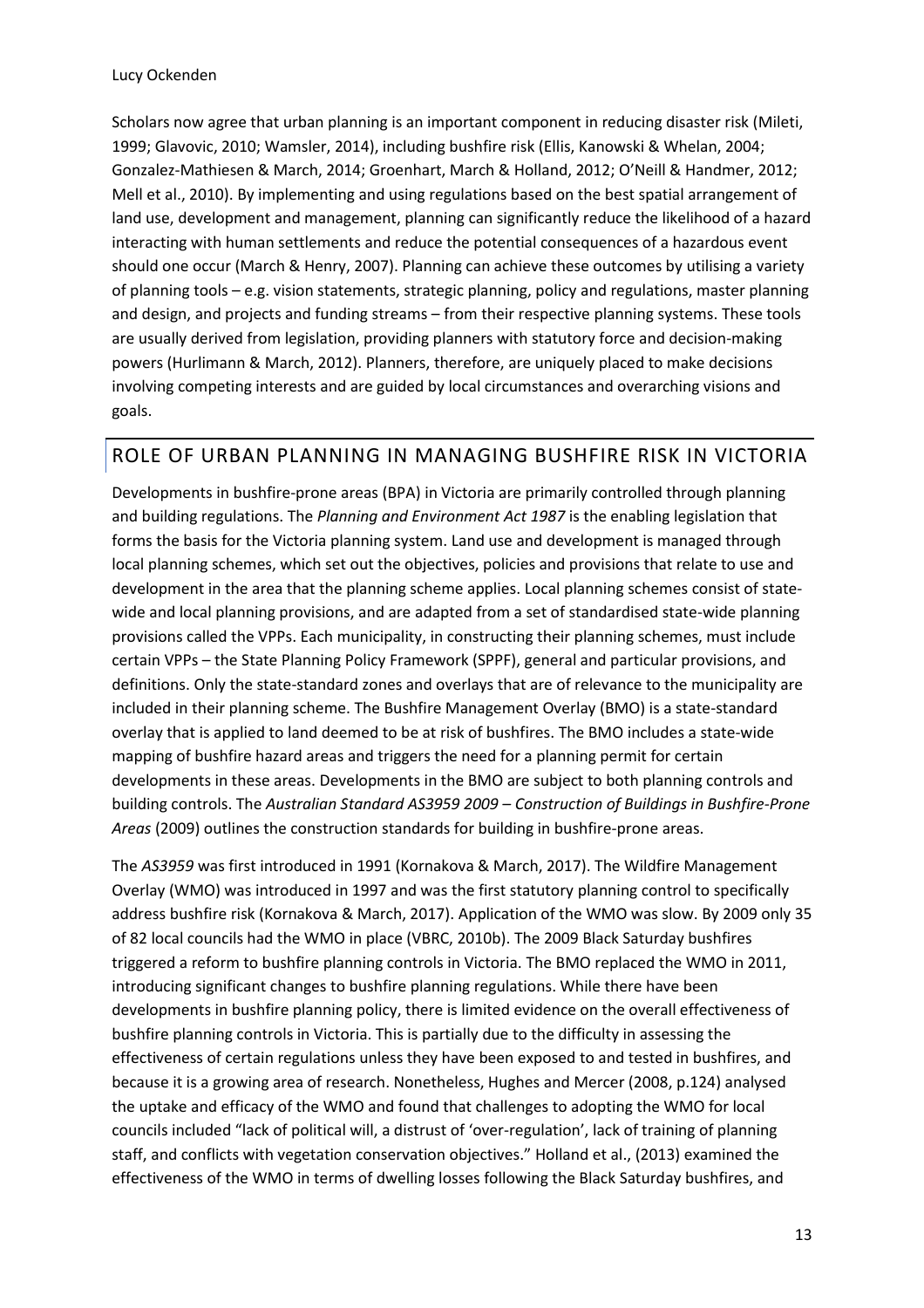#### Lucy Ockenden

found that there is some evidence that building to WMO bushfire standards reduced the likelihood of property loss.

Other studies have examined how environmental factors, such as dwelling distance to vegetation, slope, road layout and bushfire severity, influence dwelling loss and bushfire risk by analysing individual bushfires (Crompton et al., 2010; Ramsay, McArthur & Dowling, 1987; Leonard & Blanchi, 2005; Price & Bradstock, 2013) and data from multiple bushfires (Calviño-Cancela et al., 2017; Chen & McAneney, 2004, 2010; Blanchi et al., 2010; Harris et al., 2012; Syphard et al., 2012). Blanchi et al., (2018) examined the role of sheltering practices during the Black Saturday bushfires and the potential for shelters and contingency planning in bushfire planning regulations. Despite the recognition in the disaster literature of the link between social vulnerability and disaster risk, most bushfire research has focused on the physical characteristics that influence fire hazard, with less research exploring the social, cultural, economic and political factors that shape bushfire vulnerability (Whittaker, 2012).

# <span id="page-13-0"></span>REDUCING RISK AND ADAPTING TO HAZARDS

There are five accepted categories of approaches within the disaster literature for reducing and adapting to hazards in human settlements: hazard avoidance, hazard reduction, vulnerability reduction, preparedness for response and preparedness for recovery (Wamsler, 2014). The strategies used to reduce risk within each category might change depending on the particular hazard, but the five categories and their general principles remain the same (Wamsler, 2017). Table 1 provides an overview of the five categories and some strategies and general principles used to reduce risk within each category.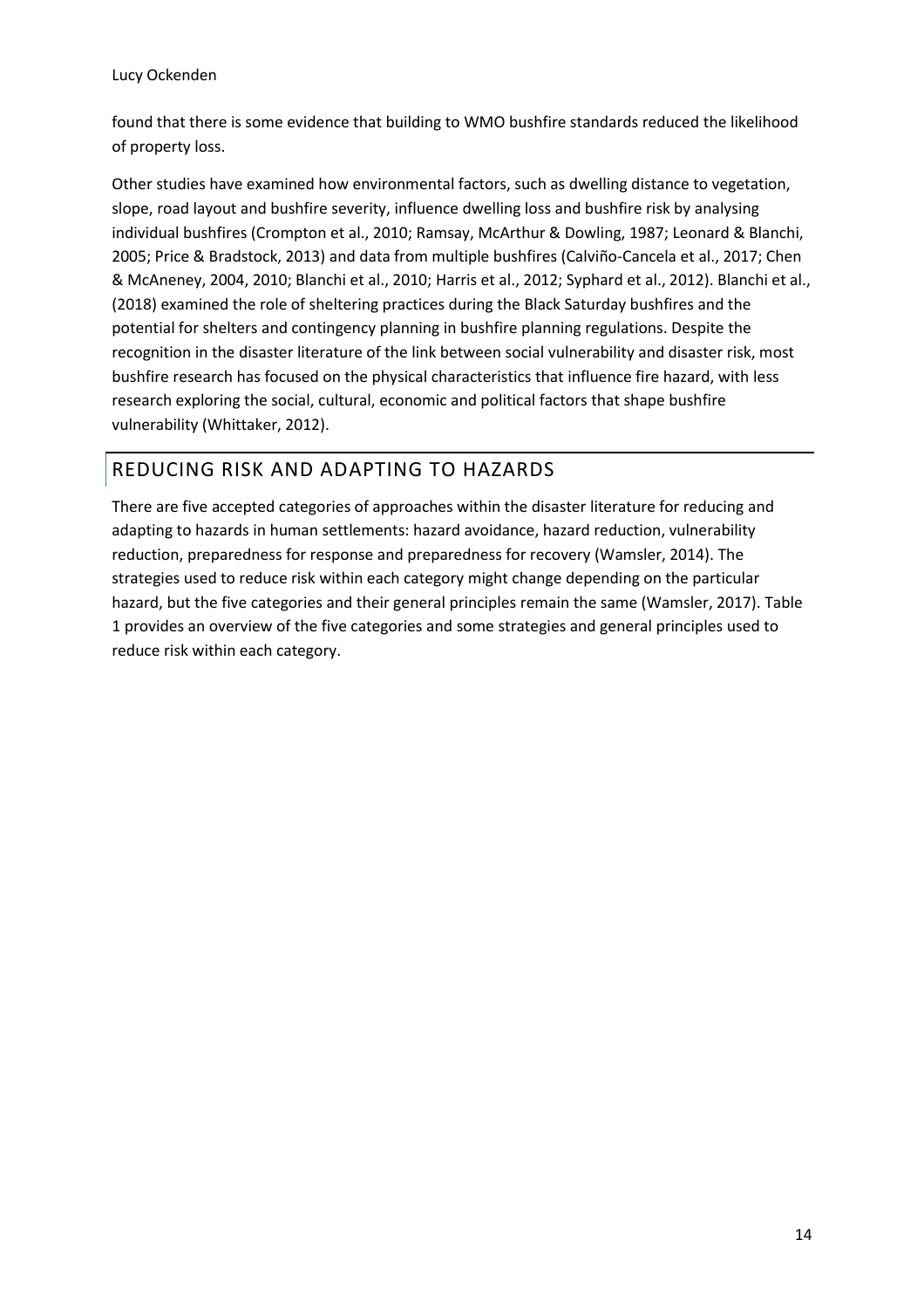#### <span id="page-14-0"></span>**Table 1 Overview of the five categories for reducing and adapting to hazards in human settlements**

| Hazard avoidance                                                                                                                                                                                                                                                                                                                  |                                                                                                                                                                                                                                                                                                                                                                                                                                                                                                                                                                                                                                                                                                                                |  |  |  |
|-----------------------------------------------------------------------------------------------------------------------------------------------------------------------------------------------------------------------------------------------------------------------------------------------------------------------------------|--------------------------------------------------------------------------------------------------------------------------------------------------------------------------------------------------------------------------------------------------------------------------------------------------------------------------------------------------------------------------------------------------------------------------------------------------------------------------------------------------------------------------------------------------------------------------------------------------------------------------------------------------------------------------------------------------------------------------------|--|--|--|
| Aim                                                                                                                                                                                                                                                                                                                               | Strategies                                                                                                                                                                                                                                                                                                                                                                                                                                                                                                                                                                                                                                                                                                                     |  |  |  |
| Avoid hazards that pose a threat to<br>communities by directing new<br>development away from hazardous<br>locations to safer areas and by<br>relocating existing settlements away<br>from the hazard area (Godschalk<br>2003; Godschalk, 2010).                                                                                   | • Prohibit development in high-risk hazard areas;<br>• Relocate existing settlements, structures and/or land uses to safer areas;<br>. Relocate critical infrastructure, such as schools and hospitals, to safer areas; and<br>• State buy-back schemes, land/property acquisition or land exchange programs<br>(Burby et al., 2000; Godschalk et al., 1999; Godschalk 2003; Godschalk, 2010;<br>Wamsler, 2014).                                                                                                                                                                                                                                                                                                               |  |  |  |
| Hazard reduction                                                                                                                                                                                                                                                                                                                  |                                                                                                                                                                                                                                                                                                                                                                                                                                                                                                                                                                                                                                                                                                                                |  |  |  |
| Aim                                                                                                                                                                                                                                                                                                                               | Strategies                                                                                                                                                                                                                                                                                                                                                                                                                                                                                                                                                                                                                                                                                                                     |  |  |  |
| Reduce exposure to hazards and<br>improve protection of existing<br>settlements by modifying hazard<br>risk on site (Godschalk, 2010;<br><b>Wamsler, 2017)</b>                                                                                                                                                                    | • Control development to reduce hazard exposure – e.g. restrict new development<br>in high-risk areas, enforce subdivision regulations and land-use plans, create buffer<br>zones, and reduce and manage vegetation;<br>• Control the hazard - e.g. slope stabilisation, seawalls, stormwater and drainage<br>infrastructure, green infrastructure in urban areas; and<br>. Protect natural mitigation features - e.g. dunes, rivers, wetlands (Burby et al.,<br>2000; Godschalk et al., 1999; Godschalk 2003; Mileti, 1999; Wamsler, 2014).                                                                                                                                                                                   |  |  |  |
| Vulnerability reduction                                                                                                                                                                                                                                                                                                           |                                                                                                                                                                                                                                                                                                                                                                                                                                                                                                                                                                                                                                                                                                                                |  |  |  |
| Aim                                                                                                                                                                                                                                                                                                                               | <b>Strategies</b>                                                                                                                                                                                                                                                                                                                                                                                                                                                                                                                                                                                                                                                                                                              |  |  |  |
| Minimise the susceptibility of<br>settlements to existing or likely<br>future hazards and increase the<br>capacity of communities to better<br>withstand the impact of a hazard<br>(Wamsler, 2014). Vulnerability<br>reduction aims to create an<br>environment where settlements can<br>live with the hazard (Wamsler,<br>2017). | • Control development to reduce hazard vulnerability - e.g. limit and/or closely<br>monitor development in higher risk areas, ensure appropriate setbacks, buffer<br>zones, and safe siting of dwellings and developments;<br>. Regulate building and construction standards - e.g. building on stilts in flood-prone<br>areas, using fire retardant materials for development in bushfire-prone areas or<br>including codes on insulation and shadowing to withstand heatwaves;<br>. Retrofit or strengthening existing buildings and public facilities;<br>. Construct physical structures to reduce the impact of hazards (Burby et al., 2000;<br>Godschalk 2003; Godschalk, 2010; O'Neill & Handmer, 2012; Wamsler, 2014). |  |  |  |
| Preparedeness for response                                                                                                                                                                                                                                                                                                        |                                                                                                                                                                                                                                                                                                                                                                                                                                                                                                                                                                                                                                                                                                                                |  |  |  |
| Aim                                                                                                                                                                                                                                                                                                                               | Strategies                                                                                                                                                                                                                                                                                                                                                                                                                                                                                                                                                                                                                                                                                                                     |  |  |  |
| Put in place effective response<br>strategies and resources before a<br>potential emergency or disaster<br>occurs, ensuring that communities<br>and emergency responders can<br>react effectively during and in the<br>aftermath of an emergency or<br>disaster (Mileti, 1999; Coppola,<br>2011; Wamsler, 2014).                  | • Facilitate emergency response through urban planning -- e.g. ensuring site access<br>for emergency vehicles, providing suitable evacuation infrastructure, maintaining<br>static water supplies;<br>. Train opportunities for disaster responders and community members;<br>• Communication and awareness of disaster vulnerability;<br>• Early warning systems, contingency planning and evacuation planning;<br>• Preparation for temporary shelter and housing;<br>• Accessible public buildings and public spaces; and<br>• Back up energy systems (Coppola, 2011; Godschalk et al., 1999; Mileti, 1999;<br>Wamsler, 2014).                                                                                              |  |  |  |
| Preparedeness for recovery                                                                                                                                                                                                                                                                                                        |                                                                                                                                                                                                                                                                                                                                                                                                                                                                                                                                                                                                                                                                                                                                |  |  |  |
| Aim                                                                                                                                                                                                                                                                                                                               | <b>Strategies</b>                                                                                                                                                                                                                                                                                                                                                                                                                                                                                                                                                                                                                                                                                                              |  |  |  |
| Ensure that communities have<br>recovery mechanisms and struc-<br>tures in place before the emergency<br>or disaster occurs (Wamsler, 2014).<br>Planning for recovery allows com-<br>munities to recover more quickly<br>and safely following the impact of<br>an emergency or disaster (Coppola,<br>2011; Mileti, 1999).         | . Insurance policies to provide post-disaster compensation;<br>. Use of construction materials that can easily be replaced;<br>• Constructing houses that can be rebuilt;<br>• Pre-selecting sites for temporary and longer-term housing;<br>. Availability and distribution of emergency food and water;<br>• Awareness raising campaigns; and<br>. Providing and communicating information on how to respond to certain hazards<br>(Coppola, 2011; Wamsler, 2014; Wamsler, 2017).                                                                                                                                                                                                                                            |  |  |  |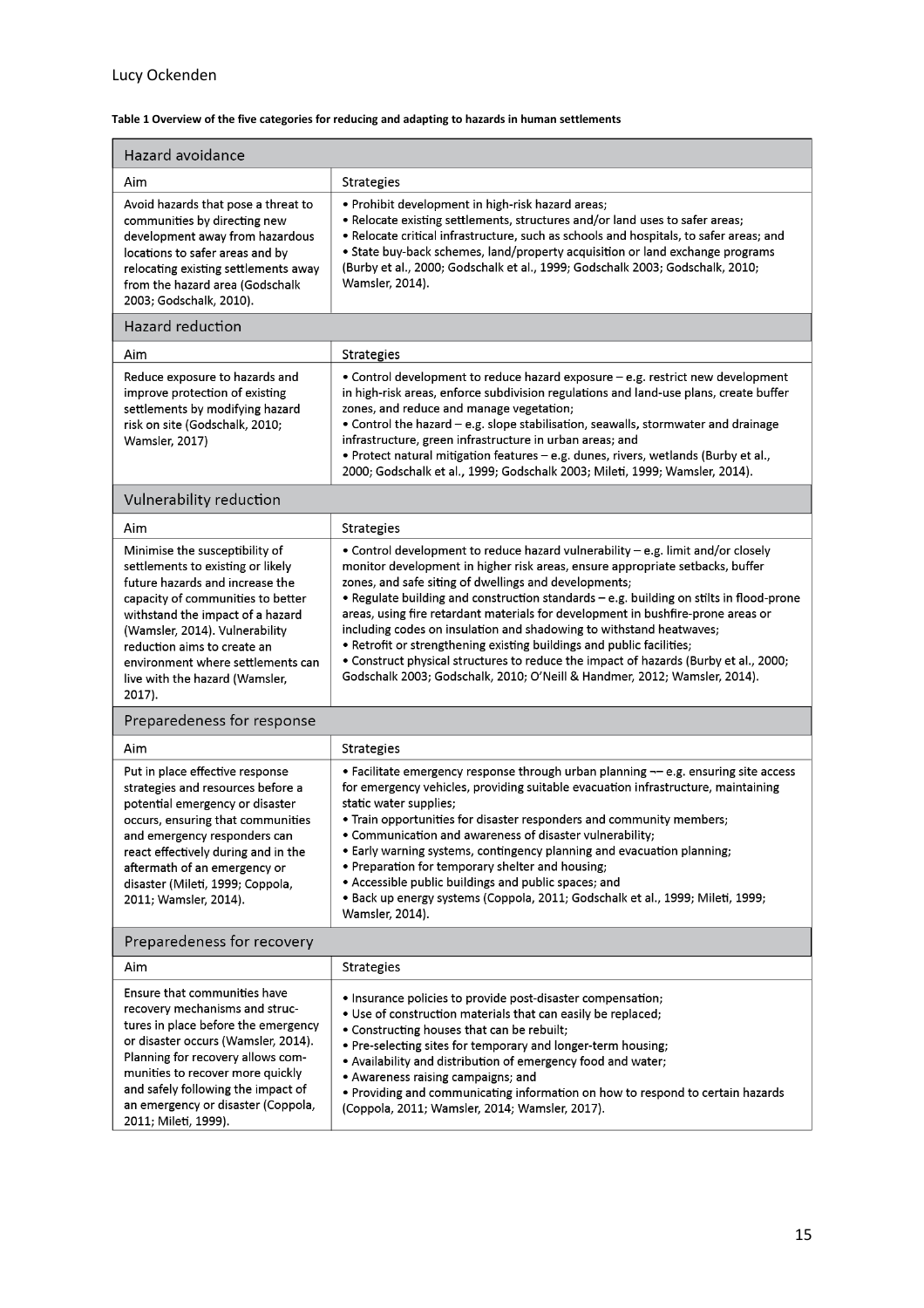# <span id="page-15-0"></span>CHAPTER 3: RESEARCH DESIGN

The following research design outlines the procedural plan used for answering this thesis' research questions. Figure 1 outlines the main steps in the research process.

# <span id="page-15-1"></span>RESEARCH QUESTIONS

### PRIMARY RESEARCH QUESTION:

● How and in what ways has bushfire risk management become more comprehensive through urban planning and supporting systems between 2008 to 2018 and what is yet to be done?

### SUB QUESTIONS:

- What have been the main changes to bushfire risk management in Victoria planning scheme regulations?
- In what ways have the main changes identified modified the level of comprehensiveness?

### <span id="page-15-2"></span>CHOICE OF METHOD

This research used a qualitative case study design to examine the comprehensiveness of bushfire planning controls in Victoria and their progression over time. A case study method is suitable for research that seeks to intensively examine a single case (Bryman, 2016). Furthermore, research that seeks to explain the "how" and "why" of a phenomenon are typically suited to case studies, histories or experiments (Yin, 2009). A history or an experiment were not suitable because this research is examining the contemporary planning system and it is not possible to isolate or manipulate variables. The VPPs and the integrated building regulations are the primary planning mechanisms for managing bushfire risk in Victoria and have been the primary driver of change in terms of bushfire management policy. Therefore, the case study for this research is the VPPs. The VPPs were examined across a time series so the treatment mechanisms for bushfire risk management could be traced over time.

### <span id="page-15-3"></span>RESEARCH APPROACH

The unit of analysis was the changes over time in the treatment mechanisms for and comprehensiveness of bushfire risk management. The general analytic strategy was to rely on theoretical propositions. Yin (2009) argues that following theoretical propositions is the first and most preferred strategy for guiding case study analysis. The literature review set out five accepted categories for comprehensively reducing and adapting to hazards in human settlements:

- 1. Hazard avoidance
- 2. Hazard reduction
- 3. Vulnerability reduction
- 4. Preparedness for response
- 5. Preparedness for recovery

These categories provided the conceptual framework for guiding the case study and remained the same across the time series.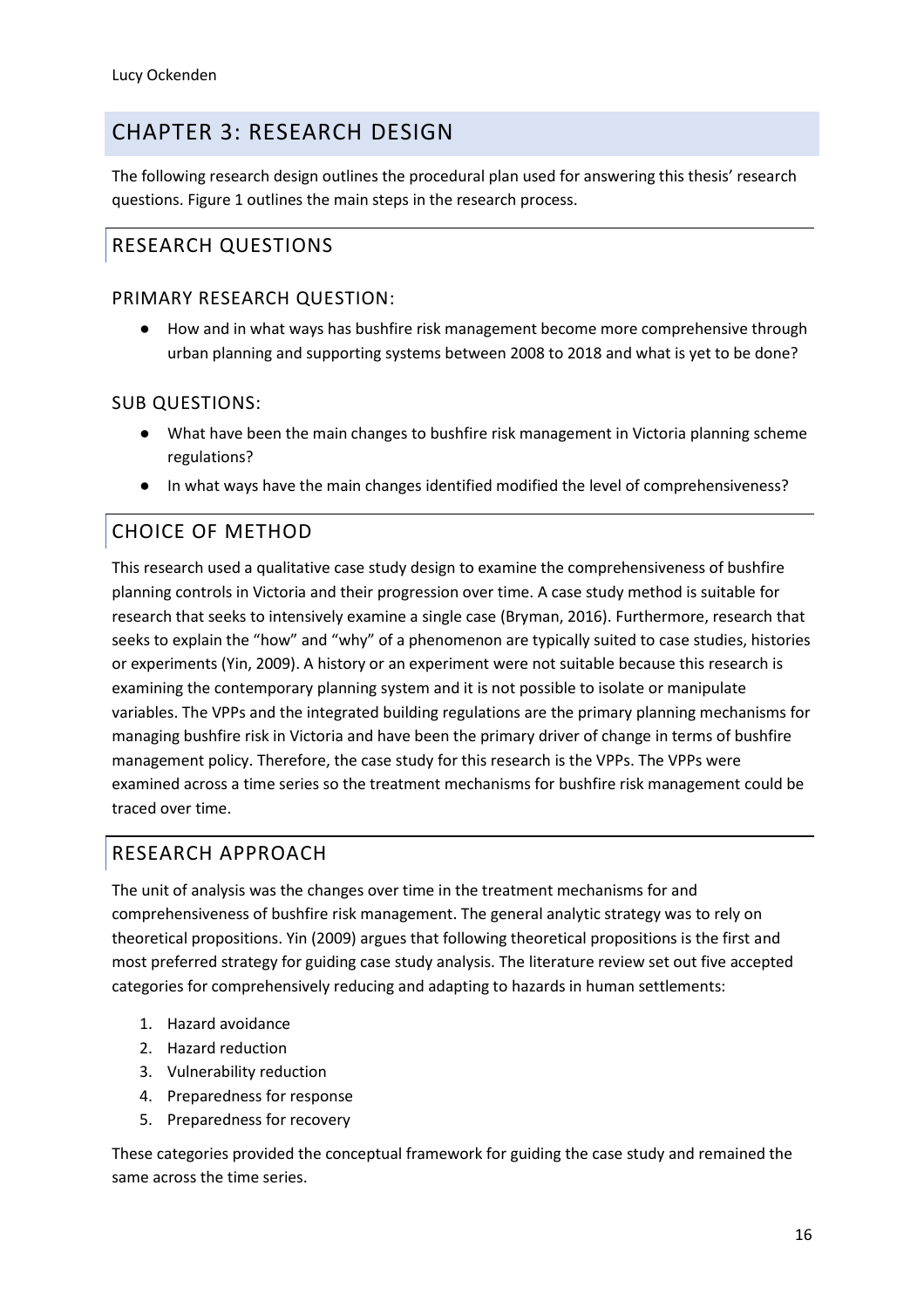#### Lucy Ockenden

<span id="page-16-1"></span>**Figure 1 Main steps of research method**



# <span id="page-16-0"></span>DATA COLLECTION AND SCOPE

Data was collected using a policy analysis approach (Paquette, 2002), based on documentary information. Data was collected from the VPPs that were in place at the time, the incorporated document *AS3595 2009 Construction of Buildings in Bushfire-prone Areas* (Standards Australia, 2009) and relevant ancillary or explanatory documents, such as the *Planning Permit Applications Bushfire Management Overlay Technical Guide* (State Government of Victoria, 2017). Given the size and scope of this thesis, the analysis of policy began from the policy that was in place prior to the 2009 Black Saturday bushfires to present. The 2009 Black Saturday bushfires triggered a reform to the bushfire planning controls in Victoria, and, as a result, significant changes were made to policy.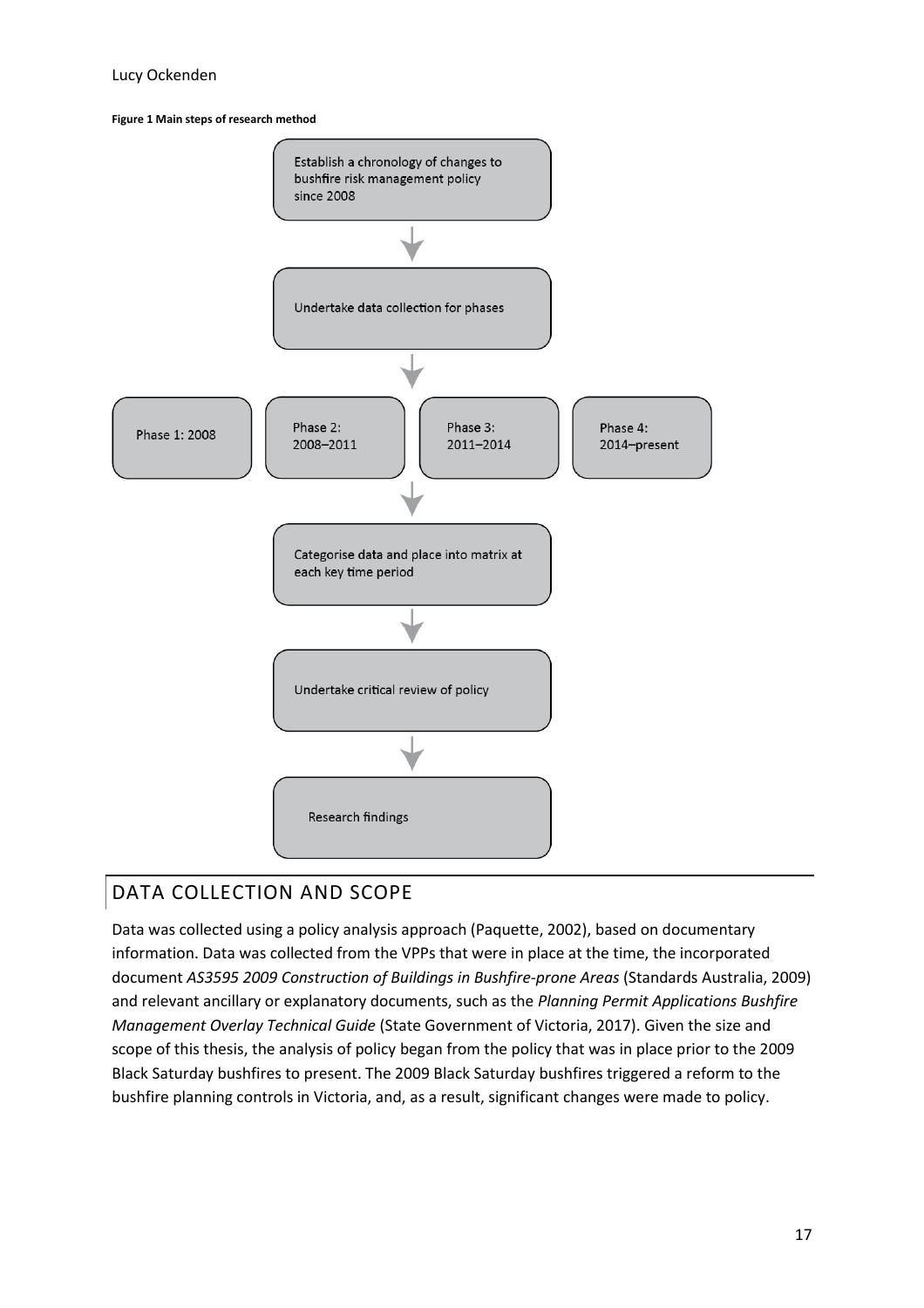### DATA COLLECTION PHASES

Data was collected across four phases (Table 2). The phases represent the different time periods being analysed. The time periods were chosen because they correspond with significant changes that occurred in policy.

<span id="page-17-1"></span>

| <b>Table 2 Data collection phases</b> |
|---------------------------------------|
|---------------------------------------|

| Phase | Data collection included                                                                                                                                                                                                                                                             |  |  |
|-------|--------------------------------------------------------------------------------------------------------------------------------------------------------------------------------------------------------------------------------------------------------------------------------------|--|--|
| 1     | VPPs relating to bushfire risk management that was in place in 2008<br>$\bullet$<br>prior to the 2009 Black Saturday bushfires.<br>Relevant ancillary or explanatory documents.                                                                                                      |  |  |
| 2     | Planning scheme amendments to bushfire risk management policy<br>between 2008 and the introduction of the BMO in 2011.<br>VPPs relating to bushfire risk management in place in 2011.<br>Relevant ancillary or explanatory documents.                                                |  |  |
| 3     | Planning scheme amendments to bushfire risk management policy<br>between 2011 and the introduction of the significant changes to the<br>BMO in 2014.<br>VPPs relating to bushfire risk management in place in 2014.<br>Relevant ancillary or explanatory documents.                  |  |  |
| 4     | Planning scheme amendments to bushfire risk management policy<br>between 2014 and the introduction of the significant changes to the<br>BMO in 2017.<br>Planning scheme amendments to bushfire risk management policy<br>since 2017.<br>Relevant ancillary or explanatory documents. |  |  |

### <span id="page-17-0"></span>DATA ANALYSIS

Data was analysed using a conceptual framework and a pattern-matching technique. Yin (2009) argues that pattern-matching logic is one of the most desirable case study analysis techniques. The framework for organising the case study analysis was the five categories for reducing and adapting to hazards. A simple time-series analysis was also conducted. Creswell (2009) states that an advantage of case study research is their capacity to trace changes over a sustained period of time. Therefore, this analysis involved measuring policy at different times against a pre-established conceptual framework.

Two primary phases of data analysis took place. The first phase involved categorising the relevant policy of the VPPs into a matrix. Appendix A is an example of the matrix and categorisation of policy. This part of the analysis was descriptive and allowed for the progression of bushfire planning controls to be documented in detail. The first phase of analysis examined policy through a lens of each of the five categories while considering the planning scheme as a whole.

The second phase involved undertaking a critical review of policy to determine the comprehensiveness of bushfire planning controls in Victoria. A *comprehensive* risk management system must include a combination and active consideration of the five types of categories (Wamsler, 2017). The five categories do not have to be equally represented, but the five categories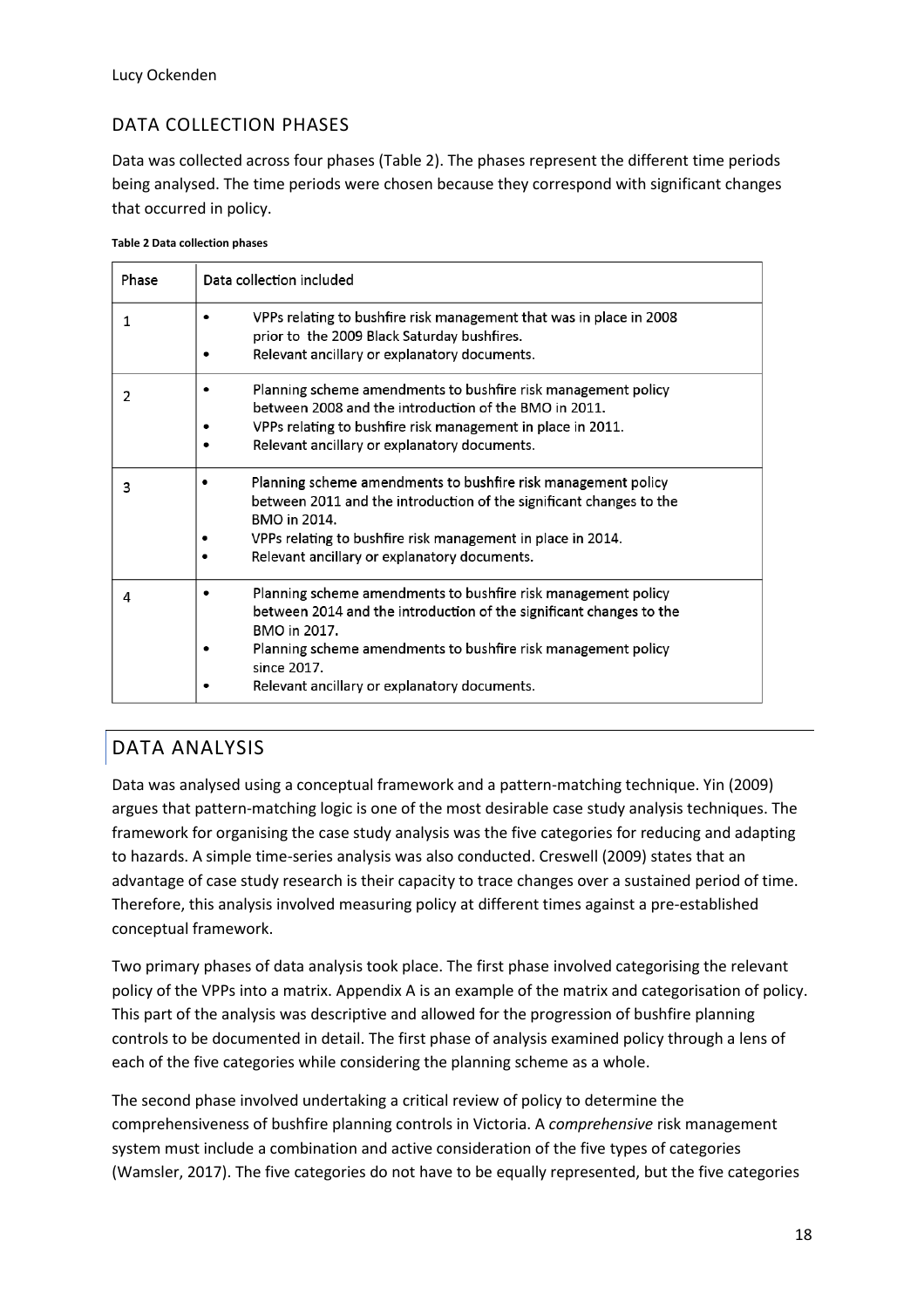should be combined in the overall approach, and each category needs to be considered in relation to the specific hazard and level of disaster risk (Wamsler, 2017). If this does not occur, the overall comprehensiveness decreases. Findings from the first phase contributed to the critical review because the categorisation of policy identified areas of strength and areas that were lacking across the five categories. This method was the same across the different time phases being analysed.

### <span id="page-18-0"></span>LIMITATIONS

Case studies usually collect multiple sources of evidence (Creswell, 2009). Because of the size of this thesis, the research only relied on one form of evidence and did not triangulate with interviews. Furthermore, it did not seek to uncover the true intent behind the changes, consider the social implications of policy changes or examine the effectiveness of policy. This research only documented the changes made to policy over time and how the changes modified the level of comprehensiveness. Further research through qualitative interviews could be conducted to build on the findings and provide insight into these areas. On 31 July 2018, amendment VC148 was introduced, which made changes to the structure, function and operation of the VPPs. These changes were not included in this thesis because the amendment was introduced during the research phase of this thesis.

# <span id="page-18-1"></span>CHAPTER 4: FINDINGS AND DISCUSSION

This chapter outlines Victoria's approach to bushfire risk management through urban planning regulations between 2008 and 2018; the main changes to bushfire risk management policy in planning scheme regulations; and discusses how these changes have modified the level of comprehensiveness when assessed against the five categories for reducing and adapting to hazards in human settlements and bushfire behaviour more broadly. Figure 3 shows a diagrammatic representation of the changes to comprehensiveness over time when assessed against the five categories.

As described in the literature review, land use and development in Victoria is regulated through local planning schemes, which are adapted from the VPPs. Bushfire risk management is dealt with through policy in SPPF, the application of a state standard overlay and specific particular provisions relating to bushfire risk and planning. There have been some significant developments over time to bushfire planning controls in Victoria and this is reflected through changes that have been introduced into the VPPs, generally through VC amendments. VC amendments make changes to the VPPs and therefore all planning schemes.

### <span id="page-18-2"></span>PHASE 1: PRE-BLACK SATURDAY BUSHFIRE PLANNING POLICY

At the time of the 2009 Black Saturday bushfires, bushfire risk management was primarily addressed through the state planning policy Clause 15.07 Protection from wildfire in the SPPF and the state standard overly Clause 44.06 Wildfire Management Overlay. Bushfire planning and building regulations were only applied to areas identified as being at a high risk of exposure to bushfires, which were identified through bushfire hazard mapping (VBRC, 2010b). Bushfire building regulations were applied in areas designated as bushfire-prone areas (BPAs). Bushfire planning regulations were applied in areas within the WMO. Each municipal council was responsible for mapping and designating BPA, and for implementing the WMO (VBRC, 2010b). The mapping methodology for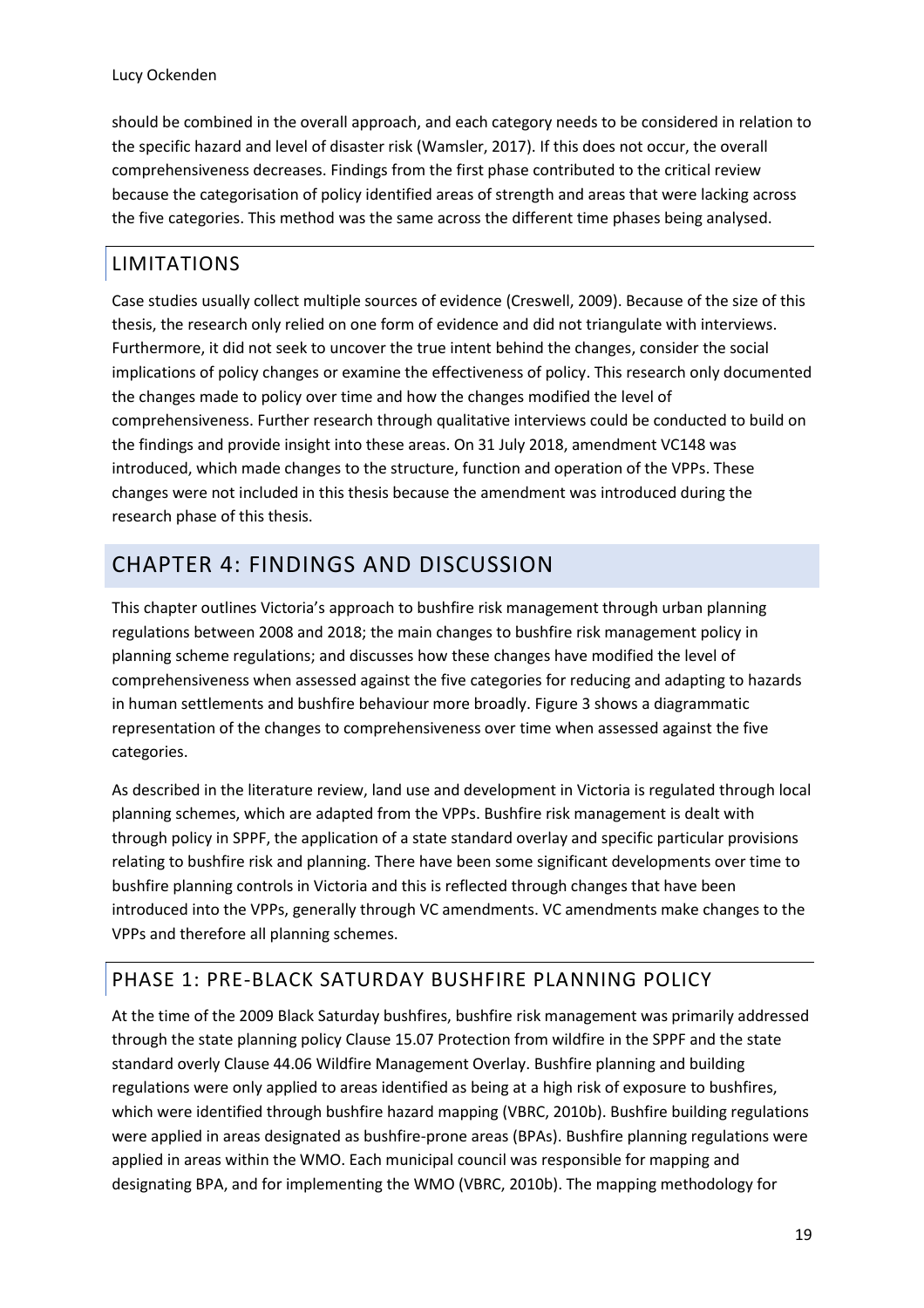bushfire hazards was limited; there were no clear criteria for designating BPAs (VBRC, 2010b). As a result, BPAs were applied to land across the state inconsistently, as was the WMO (VBRC, 2010b). The WMO could only be applied to land if it was introduced into planning schemes through a standard planning scheme amendment process, which was slow, costly and time consuming (VBRC, 2010b).

Clause 15.07 aimed "to assist the minimisation of risk to life, property, the natural environment and community infrastructure from wildfire (VPP, 2008a)." Policy guidance was provided through general implementation strategies. Planning authorities aimed to avoid intensifying fire risk through inappropriately located and designed uses and developments. Clause 44.06, the WMO, triggered the need for some developments within the WMO to obtain a planning permit. The WMO outlined the "minimum" fire protection outcomes to assist in protecting life and property (VPP, 2008b). The WMO outlined protection measures, objectives and outcomes that needed to be met in order for a permit to be issued, which included requirements for water supply, access, building and works, and vegetation management. Applications for subdivisions within the WMO also required a permit, and applications were required to outline how protective features – design, siting and layout, access, water supply, buffer zones and vegetation management – would be addressed. Both development and subdivision applications were required to be referred to the Country Fire Authority (CFA) and the CFA's recommendations were binding on the responsible authority.

The clearance of native vegetation for fire protection purposes were addressed through Clause 52.17 Native Vegetation. Where the following environmental and landscape overlays applied – Environmental Significance Overlay (Clause 42.01), Vegetation Protection Overlay (Clause 42.02), Significant Landscape Overlay (Clause 42.03), Erosion Management Overlay Clause 44.01) and Salinity Management Overlay (Clause 44.02) – any vegetation requirements stated were in addition to the requirements of Clause 52.17. These overlays also outlined the exemptions that allowed vegetation to be cleared without a permit for fire protection purposes.

The general provision Clause 65 Decision Guidelines required responsible authorities to consider "the degree of flood, erosion or fire hazard associated with the location of the land and the use, development or management of the land so as to minimise any such hazard" (VPP, 2008c). Additionally, in approving the subdivision of land, consideration needed to be given to "the design and siting of buildings having regard to safety and the risk of spread of fire (VPP, 2008c)". Some general fire protection measures, such as the provision of fire hydrants, and ensuring water supply and safe access for emergency vehicles were addressed through the particular provisions Clause 56.06 and Clause 56.09.

### COMPREHENSIVENESS OF 2008 BUSHFIRE PLANNING POLICY

The comprehensiveness of bushfire planning policy at the time of the Black Saturday bushfires was limited in terms of how well the VPPs considered the five types of categories for reducing and adapting to hazards, and the depth and guidance provided by the VPPs for assessing developments in BPAs. Relevant VPPs were mostly distributed across the hazard reduction, vulnerability reduction and preparedness for response categories. No VPP was allocated to the preparedness for recovery category. The general implementation strategies of Clause 15.07 were brief and provided little guidance in terms of policy direction and bushfire protection objectives and strategies. The general implementation strategies did not consider the different levels of risk of bushfire hazards to life and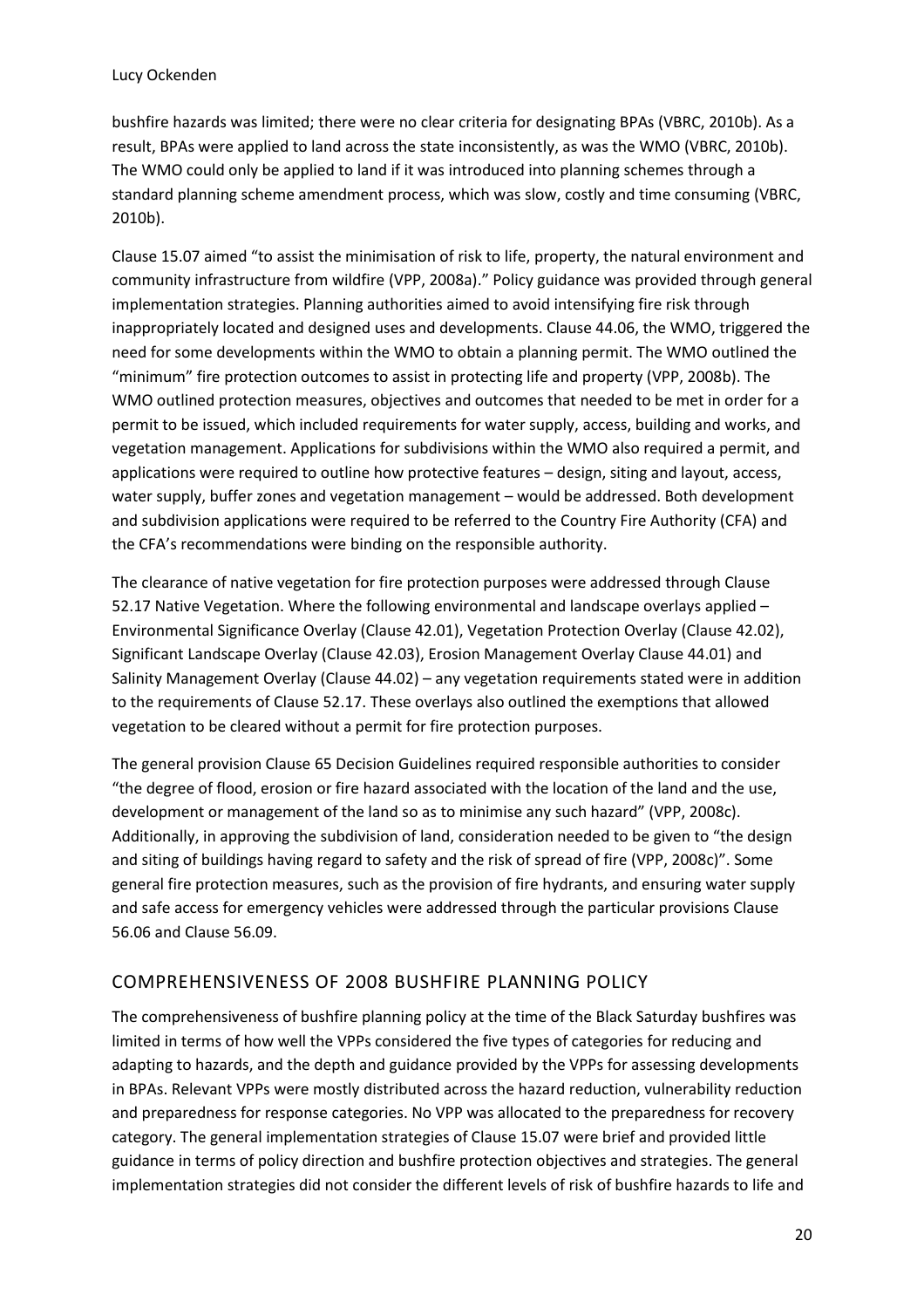property. Therefore, bushfire risk was not appropriately addressed because the consequences of the bushfire hazard were not required to be considered. The consequences of a hazard are a key factor in determining risk and the outcome of a disaster (Coppola, 2011). Furthermore, the SPPF provided no overarching guidance on more specific planning considerations for developments in high-risk areas, such as bushfire risk reduction, settlement planning and hazard identification strategies. The poor application of the WMO significantly impacted on the comprehensiveness of the system because regardless of how comprehensive policy was, many developments in areas at high risk of bushfires were not subject to any disaster management or bushfire risk reduction strategies.

#### HAZARD AVOIDANCE

Development was only advised to be avoided in identified coastal hazard areas susceptible to bushfire – through Clause 15.08 Coastal Areas – and this was more of a general strategy acknowledging the potential impacts of climate change in these areas rather than high-level policy advice for bushfire management specifically.

#### HAZARD REDUCTION

Most of the VPPs that referred to hazard reduction strategies were related to subdivision requirements and vegetation management. Overall, vegetation management for fire protection purposes was inadequately addressed. For example, an objective of Clause 52.17 Native Vegetation stated, "to manage vegetation near buildings to reduce the threat to life and property from wildfire (VPP, 2008d)." However, the circumstances where native vegetation clearance was allowed for defendable space purposes without a permit were confusing, and there was no mention in the decision guidelines for planning authorities to consider fire hazard or fire protection when assessing permit applications for the removal of native vegetation. There was also no mention of fire hazard or fire protection in the decision guidelines of the environmental and landscape overlays. Within the WMO, vegetation management measures required applicants to establish a building protection zone through landscaping; however, no specific measures were provided. Furthermore, only focusing on the individual site is a narrow perspective because other factors, such as proximity of forests and neighbouring properties and roads, can impact on the spread and speed of bushfires, and likelihood of ember attacks (Blanchi, Leonard & Leicester, 2006; Mikkola, 2008; Price & Bradstock, 2013). These factors were not considered. Subdivision requirements included basic hazard reduction features such as using public open space where appropriate to act as a buffer zone, managing vegetation and utilising topographical features.

#### VULNERABILITY REDUCTION

Vulnerability reduction was addressed primarily through the WMO's building and works permit and application requirements; however, no specific measures were provided. Building design and siting, and consideration of topographical features only needed to minimise fire risk to life and property. Construction features only needed to reduce the likelihood of ember and direct flame contact. Some areas are more at risk of bushfire hazards than others, depending on a range of factors, such as topography and proximity and density of forests and vegetation (Blanchi et al., 2010). While the use of more minor bushfire protection measures might be appropriate for sites of lower risk, they are not adequate on sites of extreme risk. One-size-fits-all protection measures cannot be considered a comprehensive strategy, particularly if they are lacking in detail, because the areas most at risk of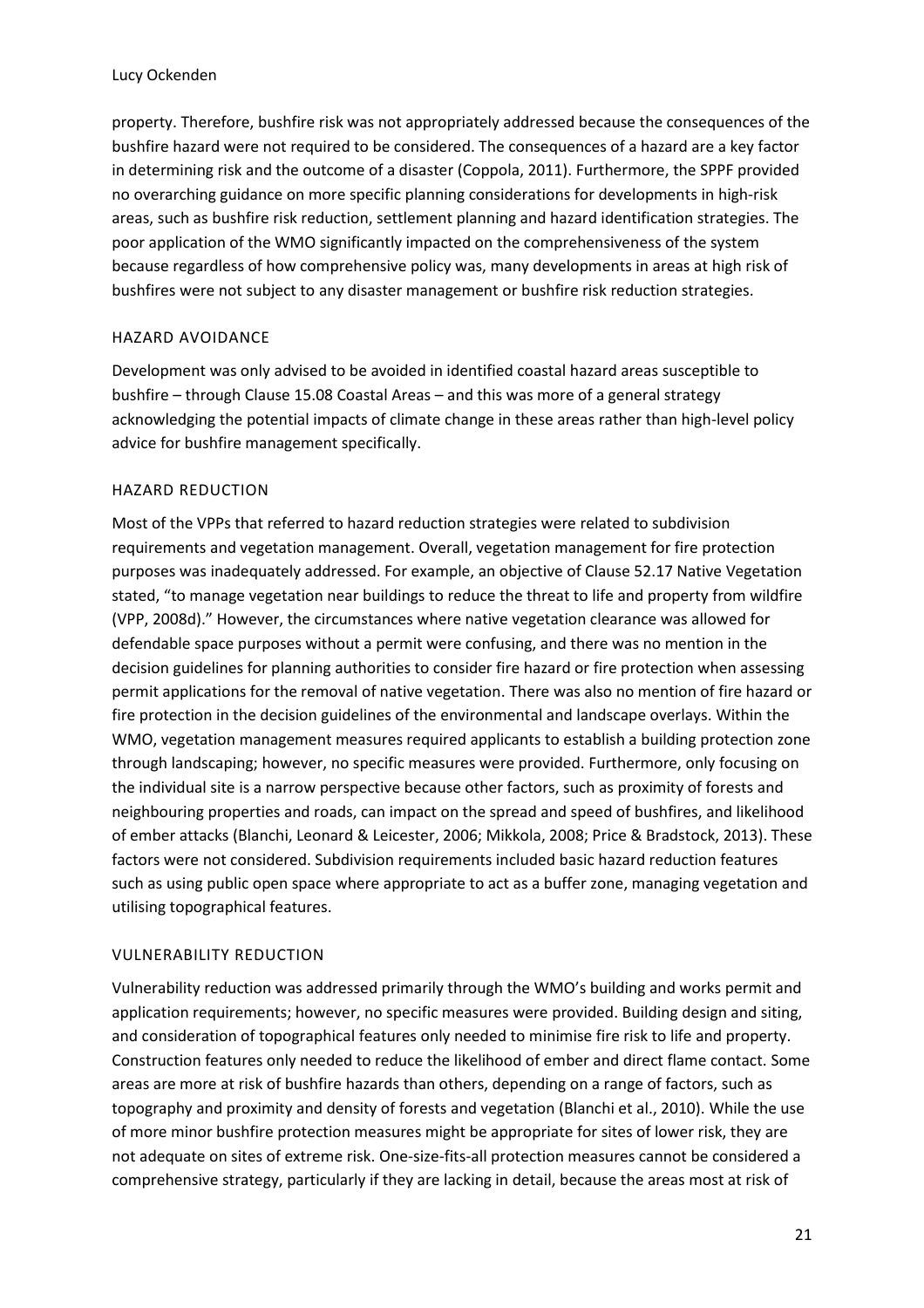bushfire exposure cannot reduce their vulnerability through strategies that are ill-equipped to deal with the conditions of high bushfire risk areas. Alterations or extensions to existing buildings used for accommodation that were less than 50 percent of the existing building's floor area, and "building or works with a floor area of less than 100 square metres ancillary to a dwelling not used for accommodation" did not require a permit (VPP, 2008b). These exemptions are in conflict with the purpose of the overlay because they could increase vulnerability and risk to life and property by providing fuel and ignition sources next to or in close proximity to dwellings.

#### PREPAREDNESS FOR RESPONSE

Preparedness for response was addressed through the WMO application requirements that referred to access and water supply. A static water supply was required to be maintained and accessible for domestic and fire-fighting purpose and there needed to be sufficient road access for emergency vehicles to use in the event of a fire. Subdivision applications within the WMO were also required to achieve similar outcomes.

### <span id="page-21-0"></span>PHASE 2: BLACK SATURDAY RECOVERY PERIOD

### AMENDMENTS TO BUSHFIRE PLANNING POLICY BETWEEN 2009 AND 2011

In November 2011, amendment VC83 introduced some significant changes to bushfire planning policy. Eight amendments relating to bushfire planning were introduced between 2008 and VC83. Of these eight amendments, the most notable in terms of bushfire planning policy included:

- changes to the WMO that allowed landowners affected by the Black Saturday bushfires to be exempt from requiring a permit when replacing a destroyed or damaged dwelling if the dwelling was to be sited at the same location; and
- the introduction of two new particular provisions: Clause 52.39 2009 Bushfire Replacement Buildings; and Clause 52.43 - Interim Measures for Bushfire Protection.

Clause 52.38 - 2009 Bushfire Recovery was also introduced as a new particular provision; however, the clause focused on assisting with temporary recovery operations from the Black Saturday bushfires as opposed to being introduced as a permanent recovery mechanism.

Clause 52.39 - 2009 Bushfire - Replacement Buildings was introduced to assist landowners rebuild their homes or buildings that were damaged or destroyed in the 2009 Black Saturday bushfires. Under Clause 52.39, a permit was not required where landowners were rebuilding for the use of a dwelling, dependent person's unit or a building used for agriculture, provided a site plan was developed for and approved by the responsible authority.

Clause 52.43 - Interim Measures for Bushfire Protection clarified the process involved for clearing vegetation around existing buildings used for accommodation, along fence lines on property boundaries and on roadsides for fire protection purposes.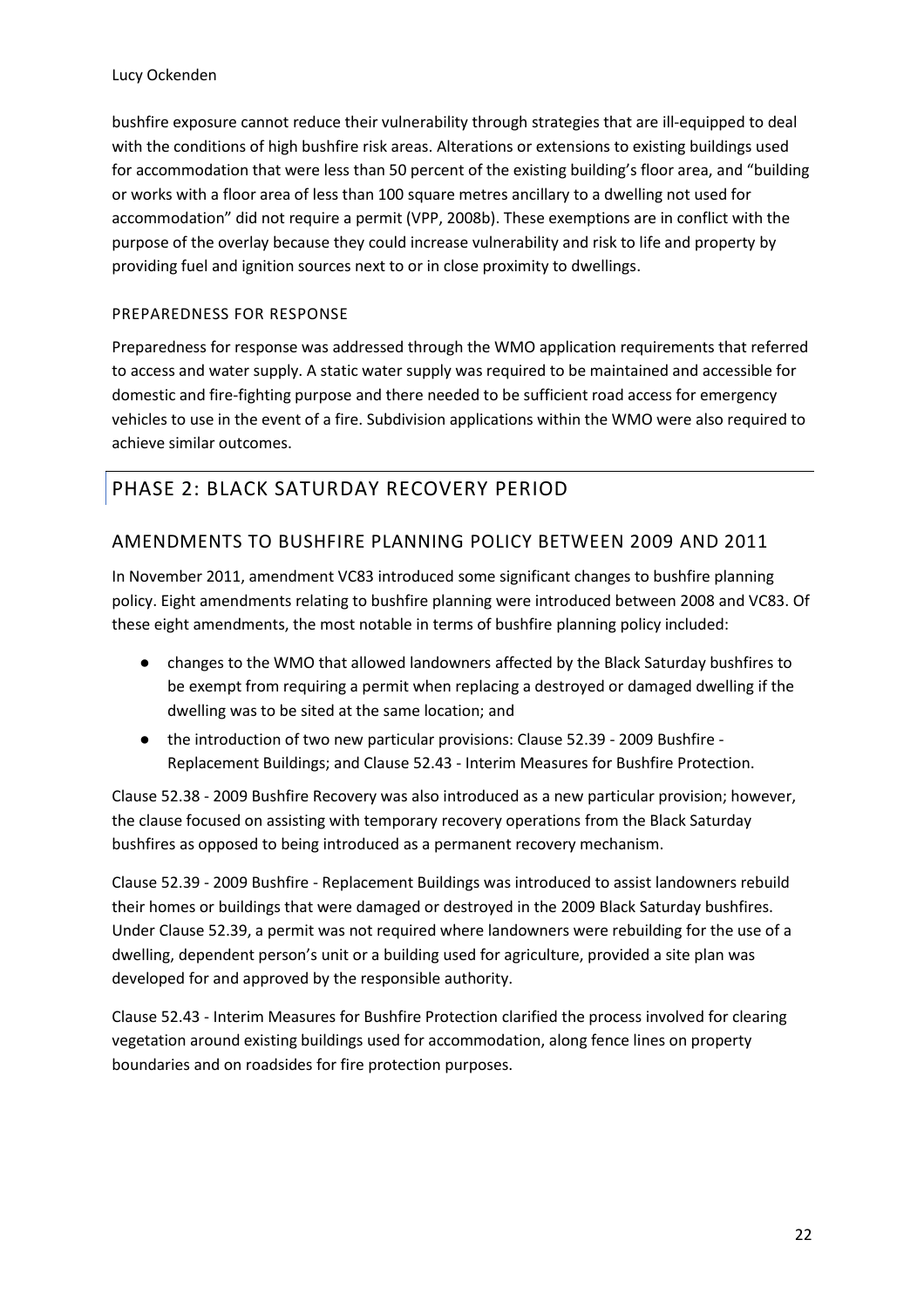### AMENDMENT VC83

Amendment VC83 brought a number of changes to the way bushfire risk management was addressed through the VPPs. A key change to policy was focussing on the protection of human life. In addition, the amendment:

- introduced new state planning policy in the SPPF at Clause 13.05 to replace the previous Clause 13.05, which referred to wildfire risk.
- replaced Clause 44.06 Wildfire Management Overlay with Clause 44.06 Bushfire Management Overlay.
- introduced two new particular provisions: Clause 52.47 Bushfire Protection: Planning Requirements; and Clause 52.48 Bushfire Protection: Exemptions; and
- made changes to several clauses regarding vegetation removal when creating defendable space.

Clause 13.05 outlined the new state-wide planning objectives, strategies and policy guidelines for bushfire risk management in Victoria. New bushfire protection strategies were introduced across four areas: bushfire hazard identification and risk assessment strategies; strategic and settlement planning strategies; planning scheme implementation strategies; and development control strategies.

Clause 44.06 introduced new policy regarding the purpose of the BMO, mandatory conditions for subdivision applications, and outlined the new application requirements for developments within the BMO, which included providing a locality and site description, and a bushfire management statement. All applications within the BMO had to be referred to the CFA. The locality and site description had to describe the existing conditions of the site and surrounding environment for at least 250 metres from the site's boundary (State Government of Victoria, 2011). The bushfire management statement had to include a bushfire site assessment and a report outlining how the relevant objectives, standards and decisions guidelines of the associated particular provision Clause 52.47 would be met. The bushfire site assessment had to include an assessment of the site's characteristics, such as slope and surrounding vegetation types, in relation to the potential location of the new development. The outcome of the site assessment determined the level of bushfire risk, and therefore the defendable space requirements and corresponding construction standards for new developments (State Government of Victoria, 2011).

Clause 52.47 outlined the objectives, standards and decision guidelines for the use and development of land within the BMO. All development applications were required to meet the established standards that were set out in the clause in relation to subdivisions; location, layout and siting of buildings; defendable space; and water supply and access. Clause 52.47 included standards and mandatory standards. All standards were required to be met; however, alternative bushfire protection measures may be considered by the responsible authority. All mandatory standards were required to be met and alternative measures would not be considered.

Clause 52.48 Bushfire Protection: Exemptions set out the exemption criteria for clearing vegetation without a permit for land within the BMO. Clause 52.17 Native Vegetation and the relevant environmental and landscape overlays were also updated. Creating defendable space for fire protection measures was now a point of consideration in the decision guidelines. The exemptions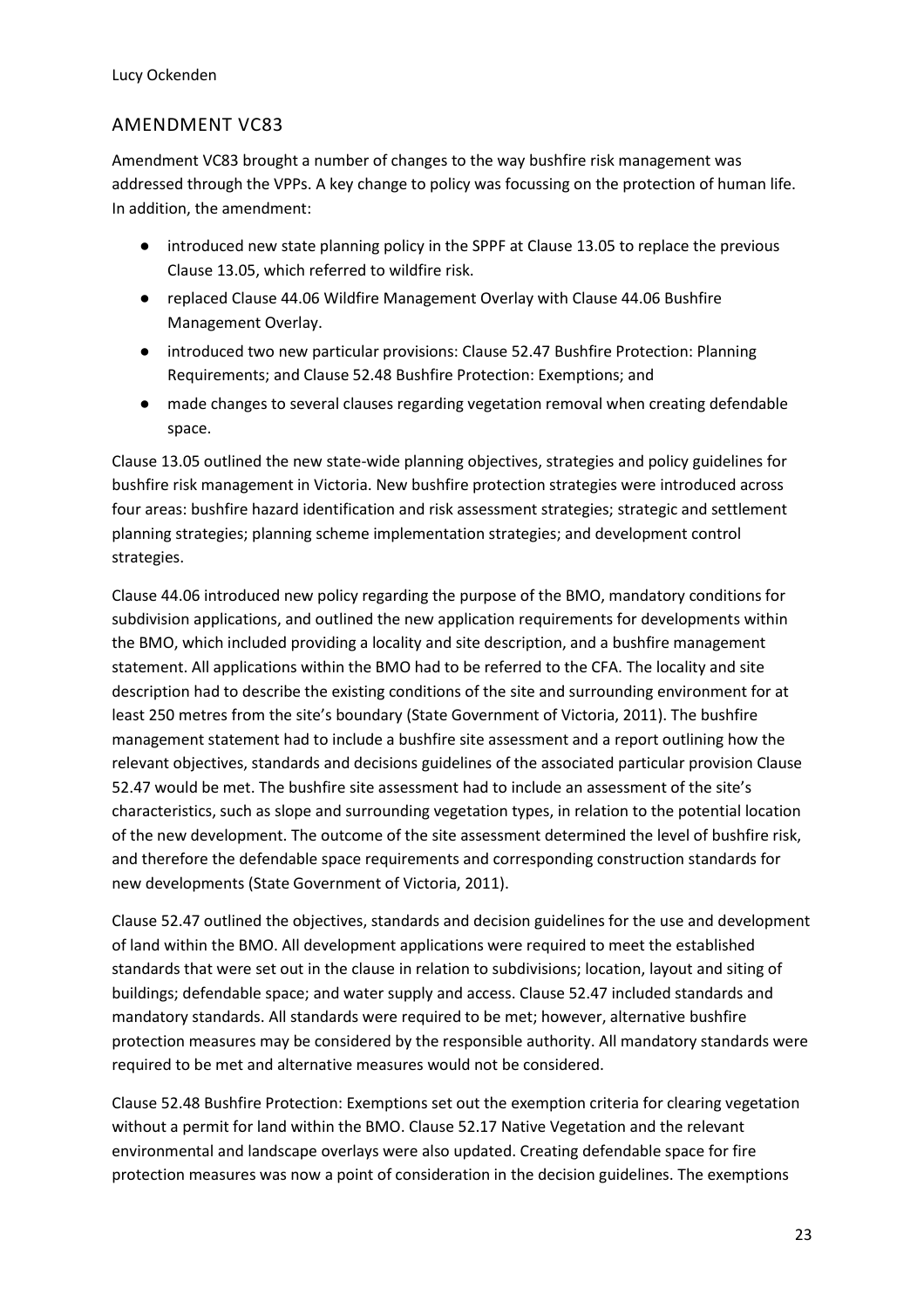outlined in Clause 52.17 for clearing native vegetation were removed. Landowners were instead required to submit a statement explaining why native vegetation clearance was required for defendable space and bushfire mitigation purposes.

### COMPREHENSIVENESS OF 2011 BUSHFIRE PLANNING POLICY

The depth and detail provided in the 2011 VPPs indicated a significantly more comprehensive approach to bushfire risk management than what was provided in 2008. Relevant VPPs were distributed relatively evenly across the hazard avoidance, hazard reduction and vulnerability reduction categories, with a smaller number of VPPs allocated to the preparedness for response category. No requirements for preparedness for recovery were introduced. The 2011 VPPs placed a greater emphasis on hazard avoidance. Bushfire risk management was addressed in more detail in the SPPF, providing improved guidance in terms of bushfire protection objectives and strategies. As outlined above, Clause 13.05 described the new bushfire protection policy across four areas. The policy guidance provided under these categories was more comprehensive in terms of the level of detail provided and because a combination of four of the five categories for reducing and adapting to hazards were key points of consideration within the policy. The category exception was preparedness for recovery. Policy stated, among other things, that site-based assessments would be required to determine appropriate protection measures for each site, the creation of defendable space through the clearance of vegetation around buildings should not be prevented, and development should only be permitted where "the risk to human life, property and community infrastructure from bushfire can be reduced to an acceptable level" (VPP, 2011). This was the first time in Victoria that development applications in areas at a high risk of bushfires could be refused based on the policy provided.

The 2011 VPPs also included some conflicting provisions, which weakened the overall comprehensive of policy at this time. Clause 52.39 allowed landowners affected by the Black Saturday bushfires to replace a building without a permit, provided a site plan was submitted to and approved by the responsible authority. Furthermore, between March 2009 and the introduction of VC83 (November 2011), landowners did not need a permit if they were replacing a dwelling destroyed in the Black Saturday bushfires, provided the dwelling was built on the same location and constructed before 31 March 2011. The inclusion of these provisions undermined the changes introduced through VC83. Disasters can temporarily provide an opportunity to implement changes to disaster prevention and risk reduction strategies (Kornakova & March, 2017). Rather than increasing community resilience to bushfire hazards, the conflicting provisions allowed the predisaster vulnerable conditions to be reintroduced. While Clause 52.39 addressed some bushfire protection measures through requiring landowners to submit a site plan, these applications were not subject to the same standards and mandatory standards as development applications in other BMO areas. Therefore, some landowners within the BMO could build without a permit, whereas others were subject to highly stringent controls and in some cases were prohibited from building at all.

#### HAZARD AVOIDANCE

A greater emphasis on hazard avoidance was evident in the 2011 policy in the SPPF and through the requirements of the BMO and associated clauses. Clause 13.05, Clause 44.06 and Clause 52.47 all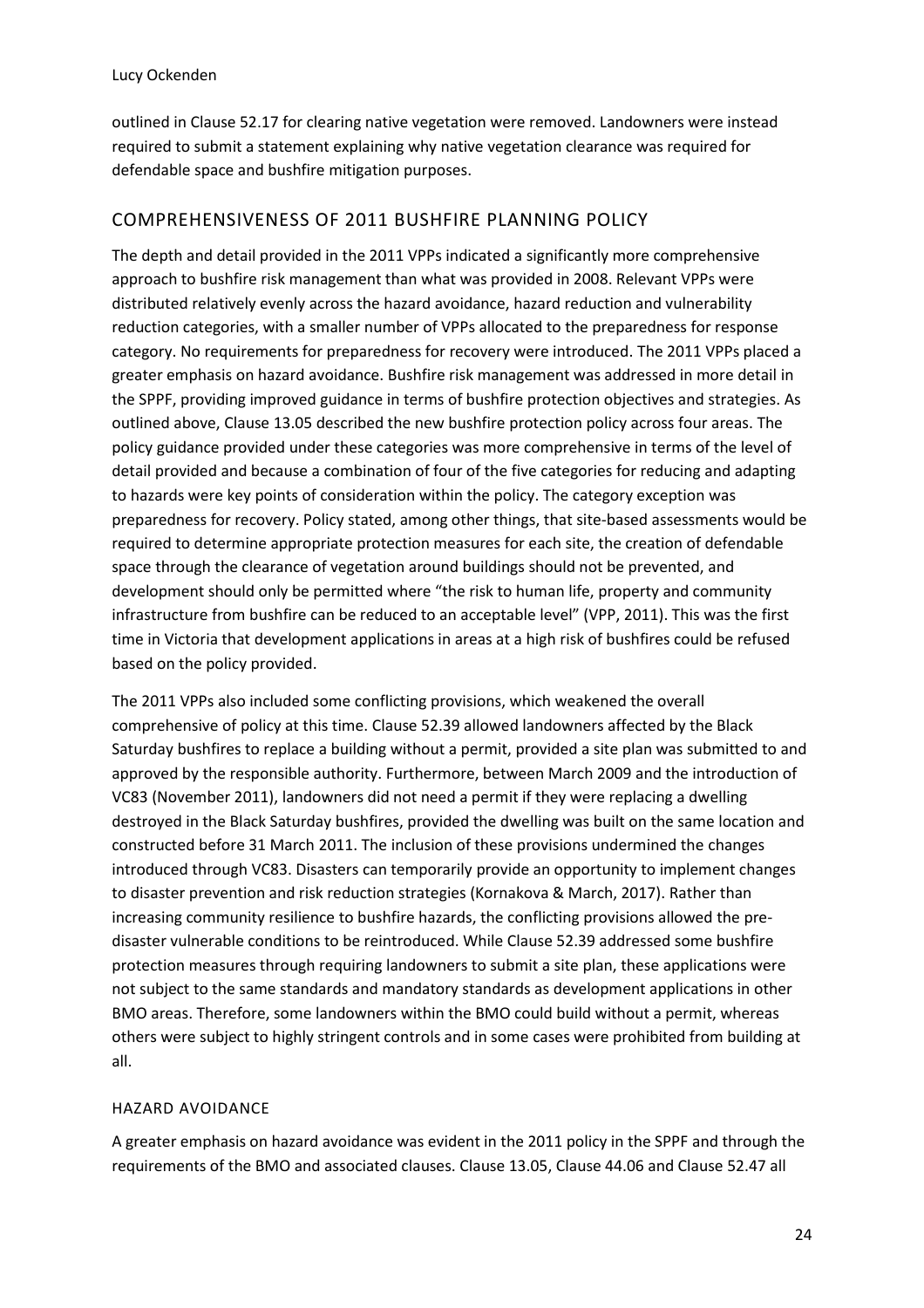included policy advising decision makers to restrict development where risk to life and property could not be reduced to an acceptable level. All applications were required to meet the mandatory standards outlined in the clause. Mandatory standards were applied to defendable space requirements, and water supply and access requirements through Clause 52.47. A clear framework for refusing development applications was established through the use of mandatory standards.

Each site within the BMO was required to be individually assessed to determine its bushfire risk – i.e. Bushfire Attack Level (BAL) – and corresponding construction standards. Properties at greater risk of bushfire exposure will have higher a BAL and require stricter construction standards. The methods used to calculate defendable space and constructions standards were based on the *AS3959-2009*, which considers factors such as radiant heat, wind, embers and flame exposure. However, for planning purposes, the Fire Danger Index (FDI) – a considering factoring in determining BAL ratings – was calculated based on an FDI of 120 instead of the recommended FDI of 100 as specified in the *AS3959-2009*. Therefore, planning regulations in Victoria were more risk averse than the *AS3959- 2009*. The BMO aimed to achieve development outcomes – i.e. allow new developments to occur – to a BAL-29 standard or less. Sites that could not achieve a BAL-29 standard, and therefore had to rely on BAL-40 or greater defendable space and construction requirements, were advised to be carefully considered, and it was expected that this would rarely occur (State Government of Victoria, 2011).

#### HAZARD REDUCTION

A greater number of VPPs considered hazard reduction in their approach. The depth, detail and guidance provided in hazard reduction policy also increased. This was potentially because of the increased recognition of the need to manage vegetation around buildings as an important bushfire mitigation strategy. Managing vegetation to reduce bushfire risk is one of the main ways planning can mitigate bushfire risk in existing settlements (VBRC, 2010b). Overall, vegetation management was addressed more adequately under the BMO than the WMO. Previously, the WMO only required a bushfire protection zone to be established. It did not consider broader fire behaviour and landscape features beyond individual and neighbouring properties. The BMO and Clause 52.47 set specific defendable space requirements and corresponding construction standards, and these differed depending on the bushfire risk of the individual site. Defendable space requirements were applied to two zones: an inner zone – the immediate area closest to the building; and an outer zone – the area between the inner zone and the unmodified vegetation (State Government of Victoria, 2011). These requirements were mandatory for all applications within the BMO. Permit exemptions for clearing vegetation within the BMO were also simplified in an attempt to make it easier for landowners to create defendable spaces on their properties.

#### VULNERABILITY REDUCTION

Vulnerability reduction was also addressed in more detail. Measures for vulnerability reduction were evident in the BMO's permit and application requirements, and relevant objectives, standards and decision guidelines of Clause 52.47. Construction standards were specified for new developments based on the bushfire risk of each site. Regulating construction standards for different hazards is a recognised vulnerability reduction strategy (Godschalk, 2010). The requirement for a locality and site description under the BMO meant that landowners and the responsible authority were required to consider a range of bushfire protection measures and bushfire risk factors – e.g. access to existing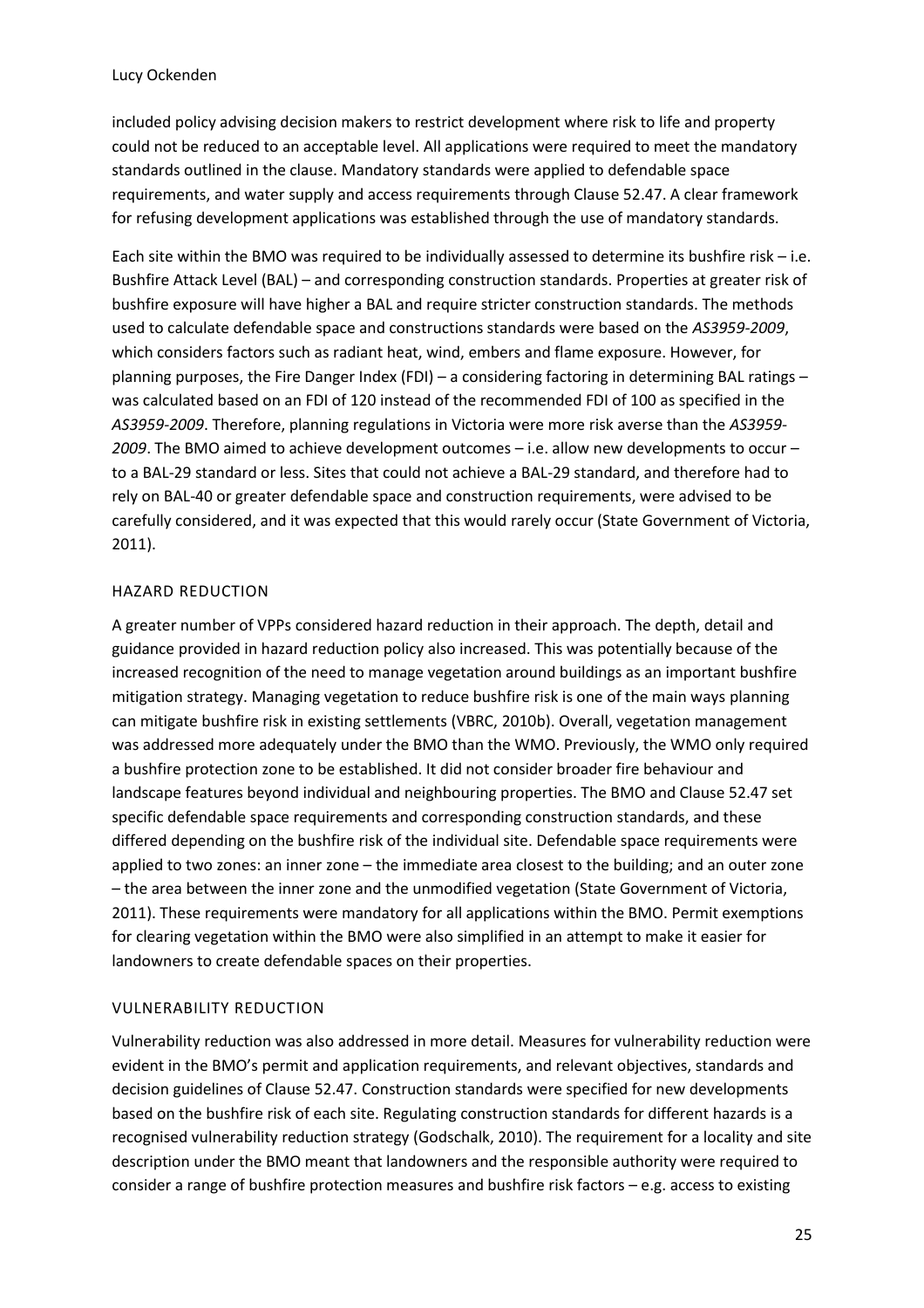infrastructure and roads, individual site conditions and broader landscape features relevant to bushfire risk – when preparing or deciding on an appropriate location of a new development. This is a more comprehensive consideration of bushfire behaviour and potential consequences than the narrow perspective provided in the 2008 policy. Clause 52.47 outlined two standards in relation to location, layout and siting. Safe setbacks and siting of dwellings can reduce vulnerability to bushfire exposure (Gonzalez-Mathiesen & March, 2014). "Reasonable siting options" that achieved "acceptable bushfire protection measures" were required, such as siting development as far as practical from the bushfire hazard, minimising the need for long access and egress routes through hazardous bushfire areas, locating dwellings close to property entrances where possible and ensuring access for emergency vehicles (VPP, 2011). Some of these measures are also critical for evacuation planning and ensuring effective preparedness for response mechanisms are in place prior to a bushfire event.

#### PREPAREDNESS FOR RESPONSE

Preparedness for response was addressed in the SPPF through Clause 13.05 and through the requirements of Clause 52.47. Previously, there was no policy guidance provided for preparedness for response in the SPPF. Clause 52.47 set standards for the provision of static water supplies and safe access for emergency response vehicles in relation to subdivision applications, and siting and layout objectives of new developments. Clause 52.47 included a mandatory standard for water supply and access. Therefore, all developments had to meet to these specified requirements for the application to be approved.

# <span id="page-25-0"></span>PHASE 3: POLITICAL BACKLASH

### AMENDMENTS TO BUSHFIRE PLANNING POLICY BETWEEN 2011 AND 2014

There was considerable community backlash in response to the changes that were introduced through amendment VC83 (Kornakova & March, 2017). Some landowners who had owned land prior to the changes and could have developed their land under the previous regulations, now had land that could potentially not be built on at all. Amendment VC109 was introduced in July 2014, which eased some of the more stringent controls and allowed almost all landowners in BPAs to build. Four amendments relating to bushfire risk management were introduced between VC83 and the introduction of VC109; however, these amendments were minor, with most extending the timeframes for interim clauses.

### AMENDMENT VC109

No major changes were made to the SPPF. The majority of the changes were related to Clause 52.47, now titled "Planning for Bushfires". A notable change was the changing of the status of the referral authority (the CFA) for some developments within the BMO from a determining referral authority to a recommending referral authority. The CFA became a recommending referral authority for dwelling and subdivision applications within the BMO and a determining referral authority for all other applications within the BMO and for subdivisions outside the metropolitan fire district. The decision of a recommending referral authority is not binding on the responsible authority. This provides the responsible authority with more flexibility in their decision-making regarding developments in BPA.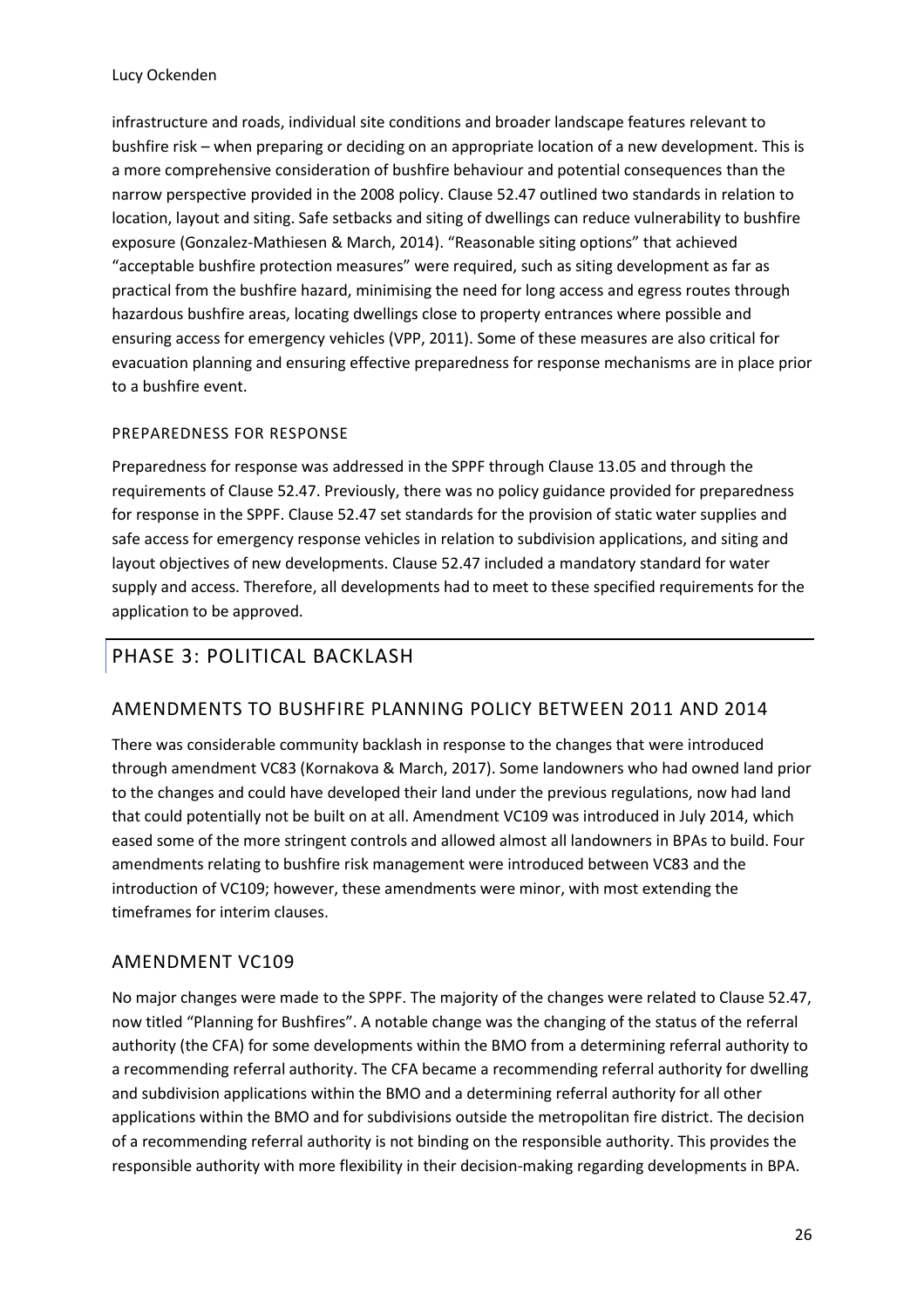#### Lucy Ockenden

On the one hand, planners by their profession are better placed to make decisions on the appropriate use, development and management of land where there are competing interests at play. On the other hand, bushfire management is complex and decision makers need a skill set to better understand bushfire behaviour and manage bushfire risk (March & Rijal, 2015). Without this skill set, the comprehensiveness of any bushfire risk management approach is compromised.

Clause 52.47 outlined the new application and operation requirements for building within the BMO. Three application pathways were introduced (Figure 2). The type of application determined the appropriate application pathway.

#### <span id="page-26-0"></span>**Figure 2 Application pathways for development applications within the BMO**

**(Adapted from State Government of Victoria, 2014)**



Applications under Clause 52.47-1 had to meet all the approved measures stated in the clause. If an application could not meet all the approved measures, Clause 52.47-2 was then applied. Clause 52.47-2 included alternate measures that could be considered by the responsible authority for applications that could not meet all the approved measures.

Applications under Clause 52.47-2 were also required to include a bushfire hazard landscape assessment. The requirement for a bushfire hazard landscape assessment is an example of a more comprehensive approach to bushfire risk management because it ensures that the broader landscape and circumstances of the area – important factors for determining bushfire risk – become key considerations in decision making. Clause 52.47-2 outlined bushfire protection objectives across three areas: landscape, siting and design; defendable space and construction; and water supply and access. Applications were required to demonstrate either how all the approved measures were met or how relevant alternative measures satisfied the clauses' objectives.

Allowing alternate measures essentially eased some of the more stringent development constraints that were restricting landowners from obtaining permits under the previous policy. The notable alternate measures included:

• BAL based on FDI of 100 (previously 120) for planning purposes to be line with the *AS3959-2009*;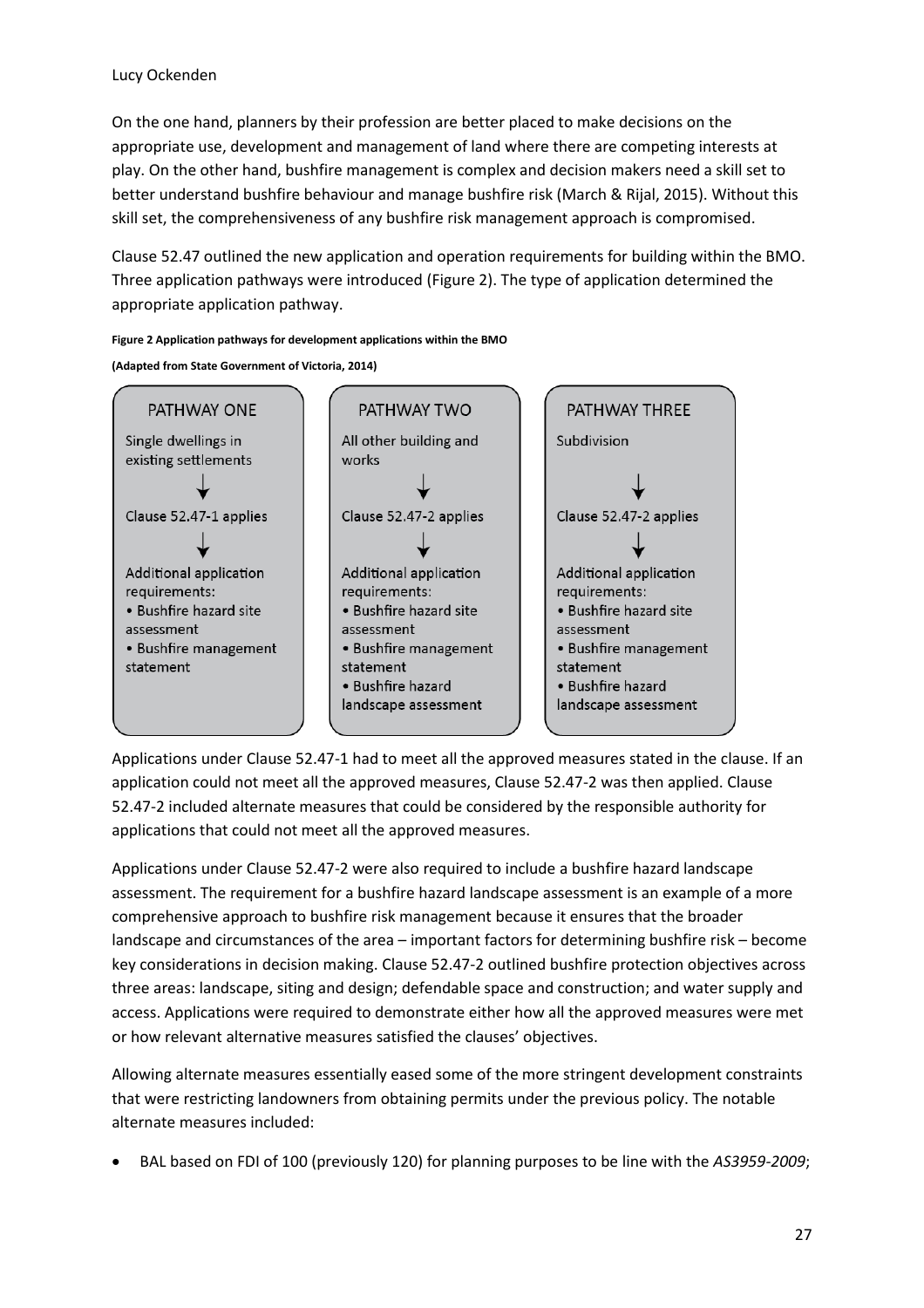- allowing landowners who could not meet the minimum defendable space requirements to build provided construction met BAL Flame Zone standards;
- allowing landowners to build to the next lower corresponding BAL provided they met the defendable space requirements and a private bushfire shelter was built on the same land as the dwelling; and
- adjoining land could count towards defendable space provided the space will remain or continue to be managed to the same cleared condition.

The use of private bushfire bunkers as a strategy to allow dwellings to be built to the next lower corresponding BAL contradicts the objectives of the clause. Certain sites are at an extreme risk of bushfire and therefore appropriate design and construction standards are required to reduce the vulnerability of dwellings on those sites in the event of a bushfire. Allowing construction standards to be reduced increases vulnerability to property, and, potentially, life if the property's residents are forced to shelter in the house or the fire bunker is inaccessible during a bushfire. On the other hand, in extreme bushfire conditions, a regularly maintained and monitored fire bunker may be a suitable last resort option where late evacuation is not possible (Blanchi et al., 2018).

Amendment VC109 simplified further the approvals process for clearing vegetation for defendable space purposes. Vegetation management was now solely dealt with in conjunction with the BMO requirements. No further planning permission was required to clear vegetation if a planning permit was being issued under the BMO. The requirement for outer zones of defendable space around buildings was also removed.

### COMPREHENSIVENESS OF 2014 BUSHFIRE PLANNING POLICY

The distribution of the VPPs across the five categories for reducing and adapting to hazards was relatively similar to the distribution of the 2011 policy, but with a slight reduction in the number of VPPs allocated to hazard avoidance. Hazard reduction and vulnerability reduction had the highest allocation of VPPs in their respective categories. A smaller number of VPPs were allocated to the preparedness for response category and no VPP was allocated to the preparedness for recovery category. The process for preparing and assessing development applications was not fundamentally altered through amendment VC109. Therefore, the five categories were addressed through the VPPs in much the same way as the 2011 VPPs. In this sense, the comprehensive of the 2014 policy remained at a similar level to 2011 policy. However, the clear framework that amendment VC83 introduced in 2011 for refusing development was reduced through the introduction of alternate measures, thereby reducing the level of comprehensiveness overall. Policy in the SPPF and the purpose and decision guidelines of Clause 52.47 still referred to the need to reduce bushfire risk to an acceptable level before permitting development. This wording suggests that these guidelines would be classified as a hazard avoidance strategy by not permitting development; however, when considering the planning scheme as a whole and the changes introduced to the bushfire protection requirements specified in the bushfire protection clauses, the refusal of development applications appears unlikely.

By allowing almost all developments to proceed, the focus of the bushfire risk management system shifted. Previous policy introduced in 2011 incorporated hazard avoidance measures, which allowed decision makers to either avoid development deemed to be too high-risk or allow development but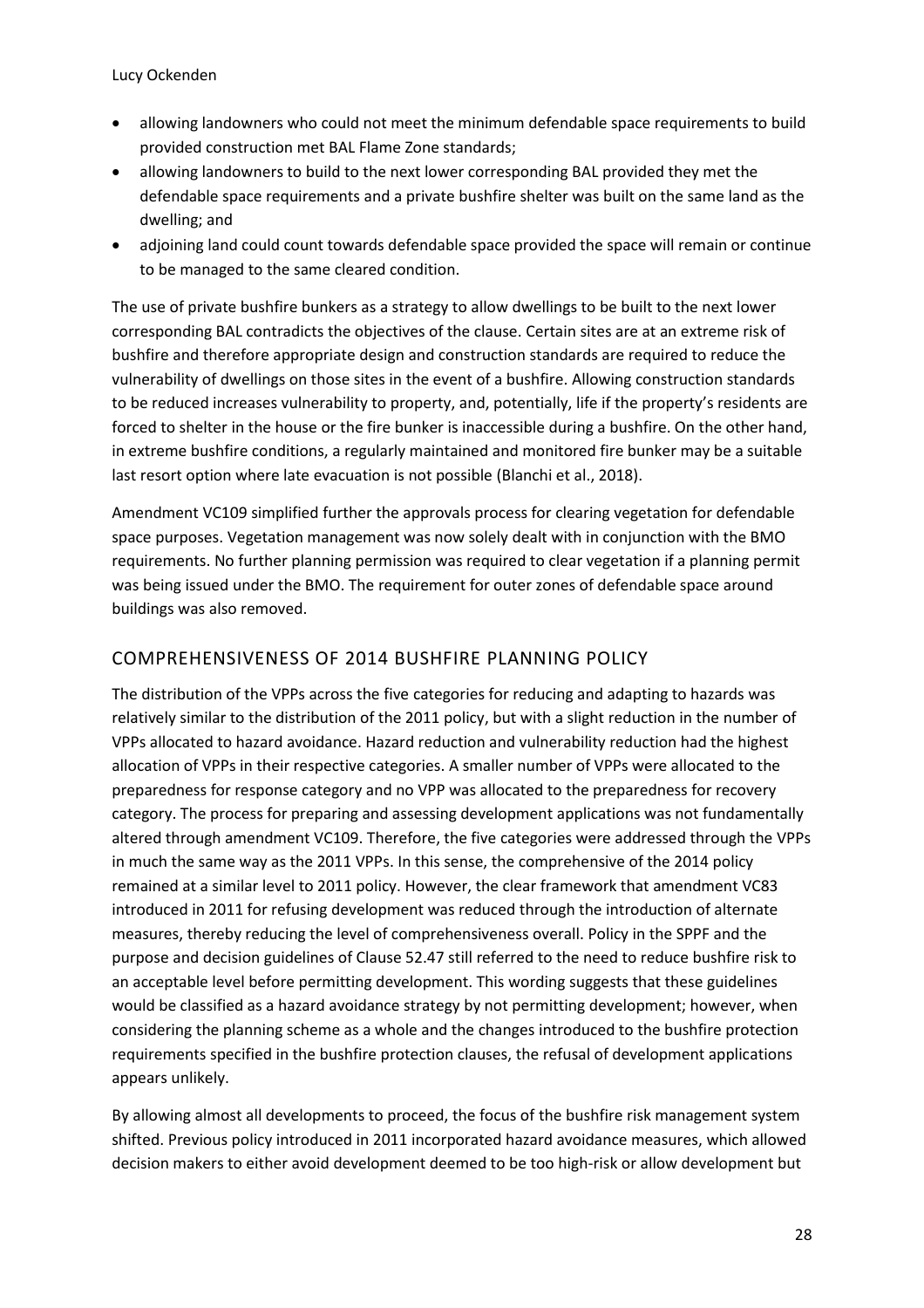reduce risk to an acceptable level. The 2014 policy reduced decision makers' capacity to consider avoiding development. The emphasis is then on implementing strategies that create an environment where settlements can live with the hazard as best as possible rather than avoiding development altogether (Wamsler, 2017). It is less comprehensive system because little or no weight is placed on hazard avoidance as a risk reduction strategy.

As outlined above in the discussion on the comprehensiveness of 2011 policy, the comprehensiveness of the planning system to address bushfire risk is compromised by the conflicting clauses that remain in the VPPs. For example, under Clause 52.39, landowners affected by the Black Saturday bushfires seeking to replace a dwelling still did not require a permit provided a site plan was submitted to and approved by the responsible authority. Landowners within other areas of the BMO were required to obtain permits. Similar permit exemptions for ancillary buildings remained.

### <span id="page-28-0"></span>PHASE 4: REFINING BUSHFIRE RISK MANAGEMENT

### AMENDMENTS TO BUSHFIRE PLANNING POLICY BETWEEN 2014 AND 2018

Three amendments relating to bushfire risk management have been introduced since amendment VC109 in 2014:

- VC119 (April 2014);
- VC132 (September 2017);
- GC13 (October 2017); and
- VC140 (December 2017).

A GC amendment makes changes to multiple planning schemes but not the VPPs. Amendment VC119 was minor, extending time frames for interim clauses relating to Black Saturday bushfire recovery. Amendment VC132 mostly included administrative corrections to and changes clarifying the requirements of Clause 13.05, Clause 44.06 and Clause 52.47.

Amendment GC13 updated and inserted BMO maps into 64 planning schemes, and inserted schedules to Clause 44.06 in 47 planning schemes. The BMO maps identified high bushfire hazard areas across Victoria and determined where the BMO would be applied. This ensures that planning approval is therefore required for all development applications in Victoria that are a high risk of bushfire exposure. A standardised approach was used to map bushfire hazard based on hazard data developed by DELWP and a map verification process involving the CFA and local councils (State Government of Victoria, 2013). Schedules are used in planning schemes to allow state-standard zones or overlays to be adapted to the local circumstances of individual municipalities. Schedules can specify different permit requirements. Prior to GC13, schedules were not widely used to manage bushfire risk in the Victoria planning system. The use of schedules allows for the local circumstances of individual municipalities – e.g. proximity of township, roads and safe areas – to be considered in assessing bushfire risk. The potential for the schedules to introduce inconsistency regarding the application of bushfire protection measures is low because the same mapping methodology and criteria were used to map the land where the BMO schedules were applied.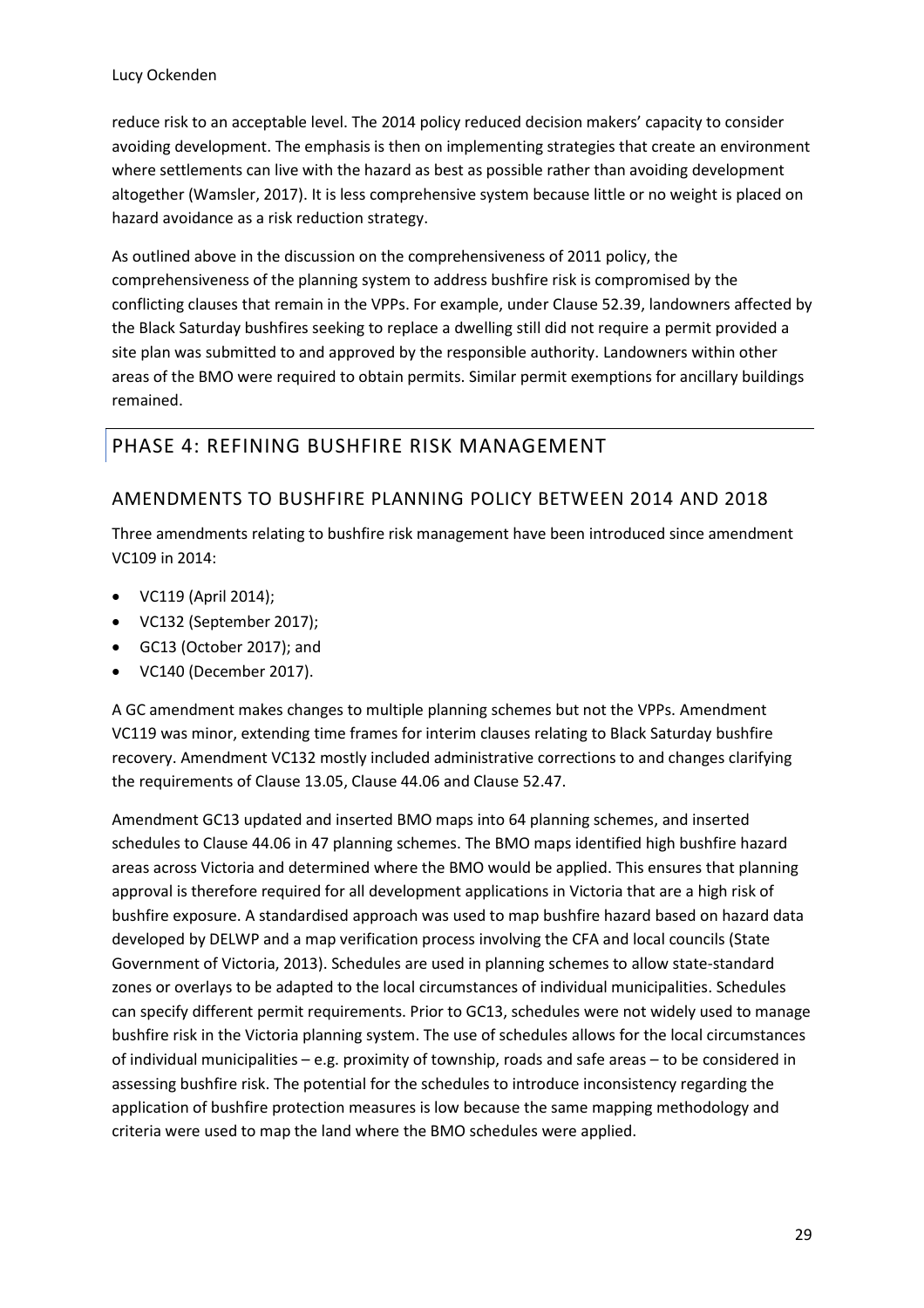#### Lucy Ockenden

The schedules inserted into Clause 44.06 introduced a simplified permit application pathway for some developments within the BMO. The new BMO maps identified land where the BMO schedules would be applied. The bushfire protection requirements for land within a BMO schedule are predetermined and specified, removing the requirements for individual site assessments. The BMO schedules apply to applications in the following circumstances:

- the application is for a single dwelling on a lot;
- all the requirements set out in the schedule are met; and
- no alternative measures can be included (State Government of Victoria, 2017).

Provided applications within a BMO schedule met the above requirements, the application is no longer required to be referred to the relevant fire authority. All other applications within the BMO, including subdivisions, are assessed based on their capacity to demonstrate how they meet the application requirements of the BMO and the objectives, approved measures and alternate measures set out in Clause 52.47. These objectives and measures mostly remained the same as those introduced through VC109 in 2014.

Amendment VC140 updated the SPPF at Clause 10.04 Integrated decision making and Clause 13.05 Bushfire. Clause 10.04 is the overarching test that all decision makers apply when assessing permit applications. Amendment VC140 introduced an additional line to Clause 10.04, stating: "However, in bushfire affected areas, planning authorities and responsible authorities must prioritise the protection of human life over all other policy considerations" (VPP, 2017a). Amendment VC140 also made some substantial changes to the SPPF's planning strategies and policy guidelines. Bushfire protection strategies were now grouped across five strategy areas: protection of human life; bushfire hazard identification and assessment; settlement planning; areas of high biodiversity conservation value; and use and development control in a BPA.

### COMPREHENSIVENESS OF 2017 BUSHFIRE RISK MANAGEMENT POLICY

There was little change to the allocation of VPPs across the five categories for reducing and adapting to hazards. The changes introduced were not core changes to the way development applications within the BMO were prepared and assessed. The main change was that applications for developments in lower-risk areas were simplified through the use of schedules. The amendments refined more than fundamentally changed previous policy introduced in 2014 and to some extent 2011. In this sense, the level of comprehensive of the 2017 policy was altered more through changes to the content of clauses and what effect the content changes may have on the distribution of weight given to the five categories for reducing and adapting to hazards and therefore how the planning scheme works as a whole. The reference to bushfires in Clause 10.04 slightly shifts the overall emphasis of policy. No other planning area is specifically referred to in this clause. Because Clause 10.04 is such a high-level policy guidance tool for decision makers, the reference to bushfires within the clause potentially reopens the door for the refusal of applications if it is considered that the risk to human life to too high. The changes introduced through VC140 in the SPPF is a further step up from the substantial changes introduced in 2011 in terms of the level of detail and guidance provided.

The strategies provided in Clause 13.05 refer to four of the five categories for reducing and adapting to hazards, with the exception being preparedness for recovery. Protection of human life was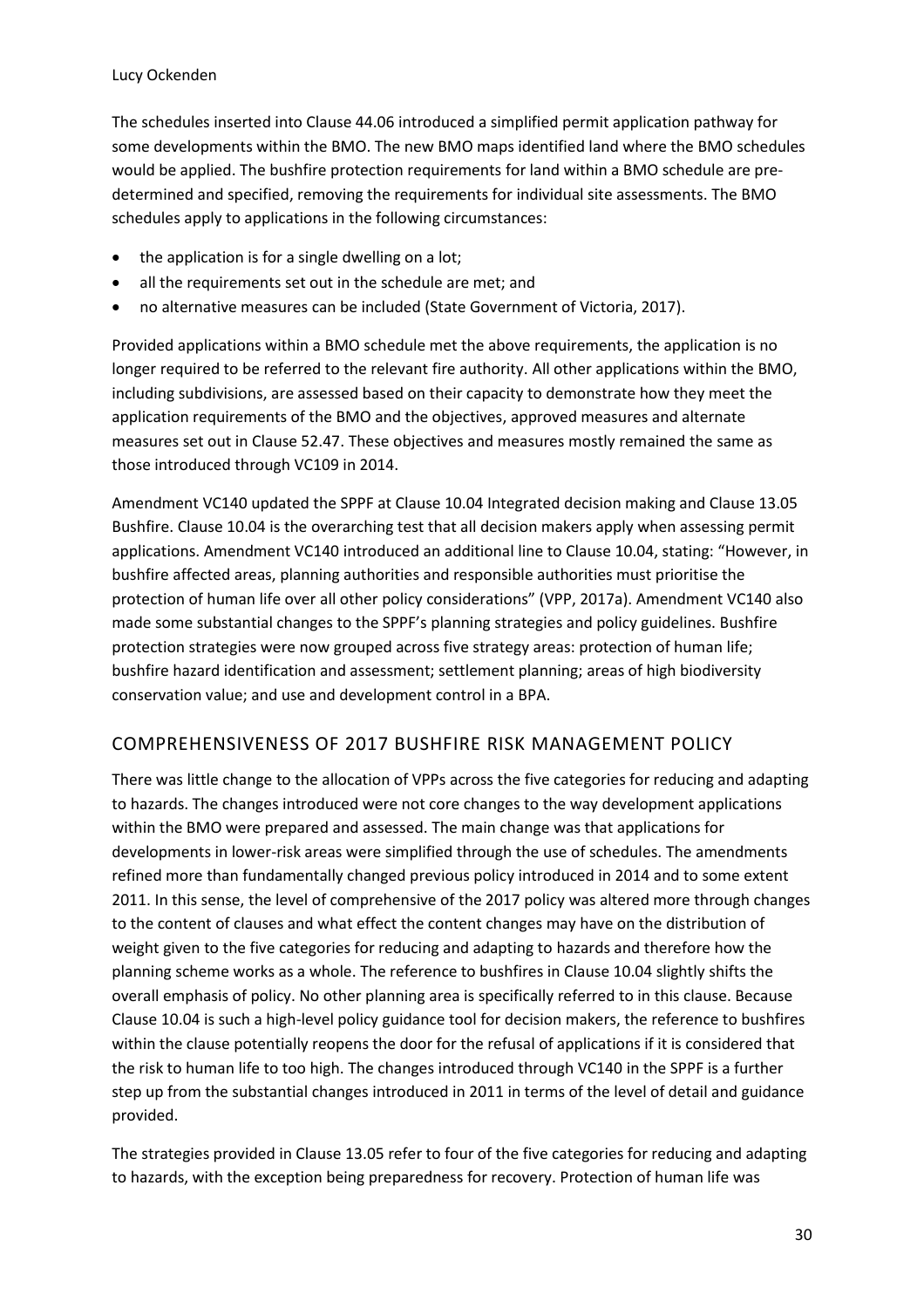allocated its own subheading and makes specific mention of directing population growth and development to low-risk locations. Clause 13.05 also included a new reference to areas of high biodiversity value. Growth and development are discouraged where unacceptable biodiversity impacts result from the implementation of bushfire protection objectives. This potentially provides a further mechanism for implementing hazard avoidance measures into bushfire planning policy in the future; however, the strategy states "discourage" development rather than avoid. And the biodiversity reference is likely to have a greater impact on developments in new settlements rather than existing settlements. The 2017 bushfire planning policy is more comprehensive than the 2014 policy because of the updating bushfire hazard maps – ensuring that the BMO is applied consistently across the state to all areas at a high risk of bushfires – and the changes to content within the state planning policy.

<span id="page-30-0"></span>**Figure 3 Diagrammatic representation of the comprehensiveness of bushfire risk management in Victoria through the planning system over time** 



Category somewhat addressed through the VPPs

Category mostly addressed through the VPPs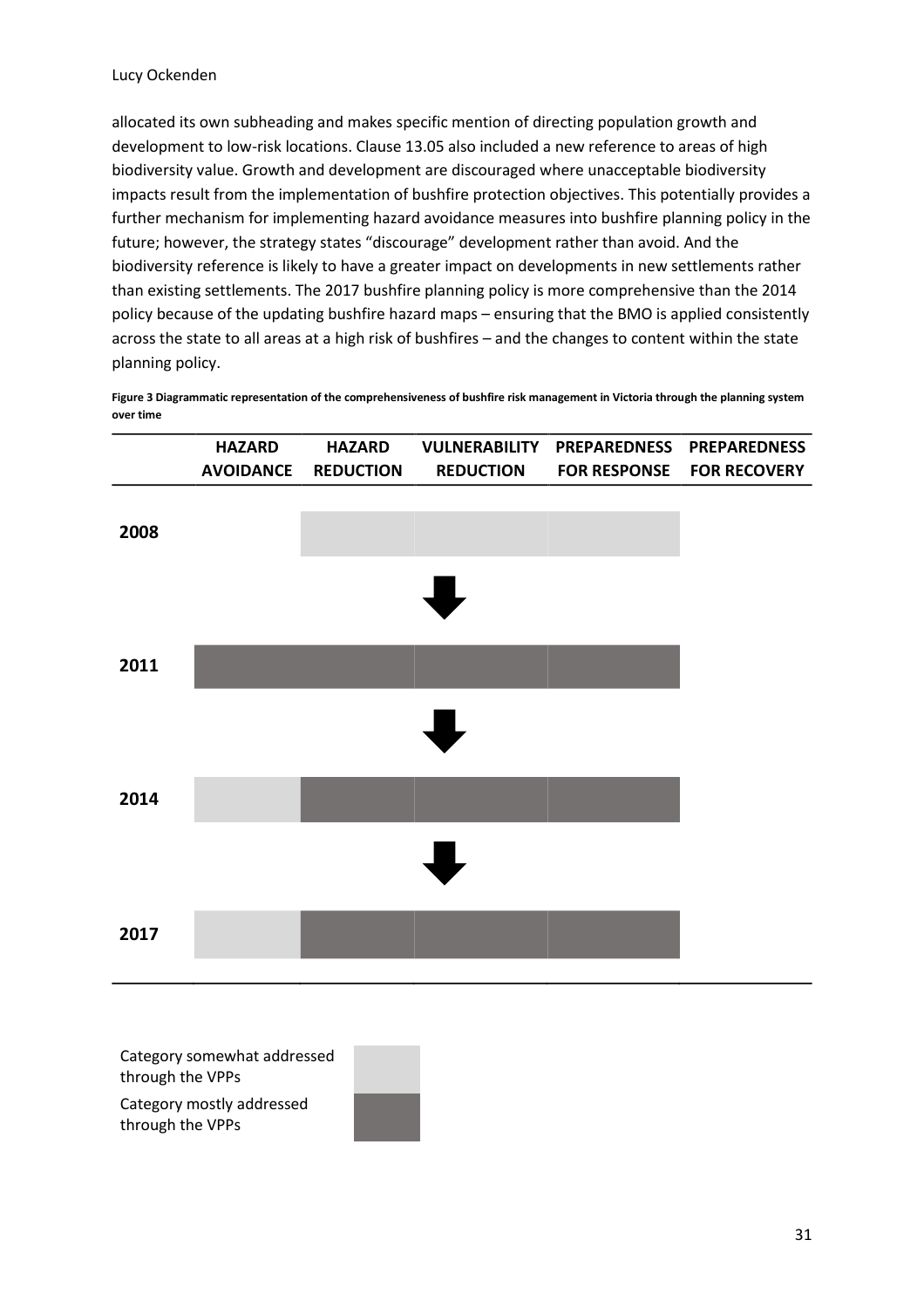# <span id="page-31-0"></span>CHAPTER 5: CONCLUSION

Urban planning can be an effective mechanism for reducing the vulnerability of settlements to hazards and increasing community resilience (Godschalk, 2010; Wamsler, 2014). Analysing the VPPs over a time series against a conceptual framework for reducing and adapting to hazards in human settlements has revealed that changes to policy have modified the level of comprehensives of bushfire risk management in Victoria over time. It has also identified policy gaps, which, when addressed, could better prepare settlements for the potential threat and impacts of bushfires. The following concluding paragraphs summarise the ways in which bushfire risk management has become more comprehensive at certain time periods and what is yet to be done.

The comprehensiveness of policy at the time of the Black Saturday bushfires was limited. There was inconsistent application of the WMO and bushfire protection measures. Risk and vulnerability, which are key determinants for the likelihood of a disaster occurring (Wisner et al., 2004), were not adequately addressed through the VPPs because the bushfire protection measures were not reflective of the individual risk of each site or settlement. Hazard avoidance was not addressed specifically in relation to bushfires. Hazard reduction, vulnerability reduction and preparedness for response were somewhat addressed but with a one-size-fits-all approach that also did not adequately consider the risk of different locations and individual sites. Preparedness for recovery was not addressed in the VPPs.

In 2011, substantial policy changes were made to the way development applications were prepared and assessed. Clear standards were established for prohibiting development in high-risk bushfire areas. Avoiding development in high-risk areas, regardless of the hazard type, is an important hazard management approach (Byrne et al., 2009; Godschalk, 2010; Wamsler, 2014). There was a clear lack of this approach in previous policy. Disaster risk was better addressed because sites were assessed to determine site risk levels based on improved understandings of bushfire behaviour; corresponding protection and construction measures were established based on the risk levels identified. Hazard reduction, vulnerability reduction and preparedness for response strategies were more substantial in terms of the number of mechanisms included and the detail and guidance provided. Preparedness for recovery was not addressed.

In 2014, policy changes weakened the level of comprehensive because it reduced the system's ability to prohibit development in high-risk areas. There was an increase in the mechanisms for and a greater reliance on vulnerability reduction to offset the removal of some of the more restrictive controls. It is a less comprehensive system because little or no emphasis is placed on hazard avoidance as a risk reduction strategy and there is an overemphasis on one category.

The 2017 policy changes refined existing policy rather than fundamentally changed the approach. The level of comprehensiveness increased from 2014 policy through the changes to the content of the high-level decision-making clauses and by ensuring a consistent application of the BMO across the state through revised bushfire hazard mapping. Overall, policy was not as comprehensive as the 2011 policy

No VPPs have been allocated to preparedness for recovery, which indicates a gap in the comprehensiveness of the system when assessed against the five categories. A more resilient settlement has the capacity to recover from the effects of a hazard in a timely manner (UNISDR,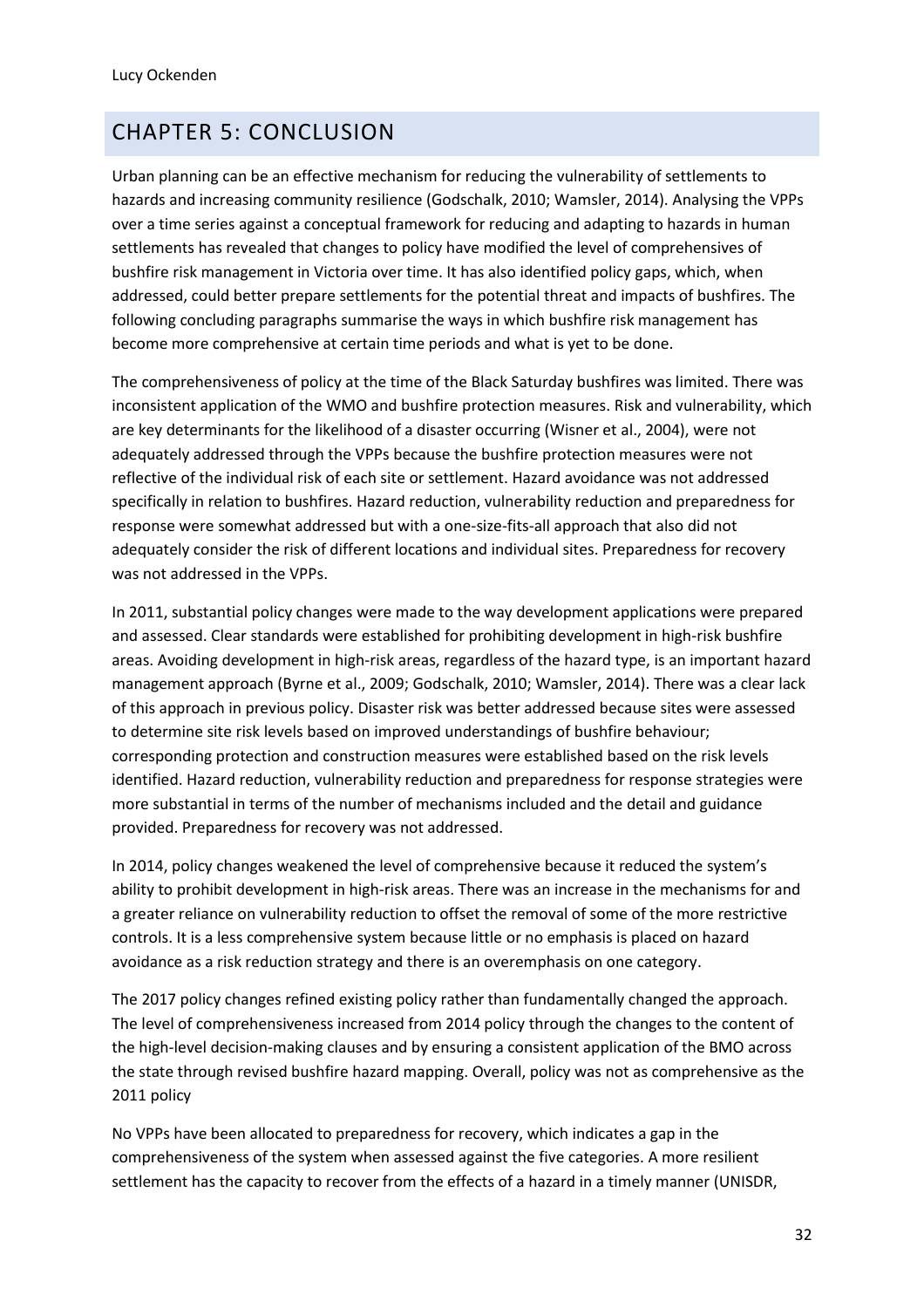2017). With no recovery mechanisms in place, it is difficult for settlements to prepare for the recovery phase. In the event that a bushfire results in property loss, the planning system is the primary tool for the approval of new development and replacement buildings. It seems logical that in areas at a high risk of bushfire, planning mechanisms could be put in place to assist recovery prior to a bushfire occurring, particularly if there continues to be less emphasis on hazard avoidance strategies.

The policy changes over time show that policy has difficulty managing risk for existing settlements that are a very high risk of bushfires. This may be because of competing interests such as landowners in high-risk areas wanting to develop their land and bushfire protection measures that restrict development in these areas. Or there may be other factors at play. A limitation of this research was this it did not seek to understand why changes were made to policy at different time periods. It also did not look at the social implications of changes to policy and how this may be affecting policy development and implementation.

The absence of preparedness for response mechanisms in the VPPs and a watered-down emphasis on hazard avoidance is compromising the overall comprehensive of bushfire planning policy. To improve the comprehensiveness of Victoria's approach to bushfire risk management through the planning system, preparedness for recovery mechanisms should be considered, along with how to better manage risk in existing settlements. This could include hazard avoidance strategies such as government buy-back schemes, land acquisitions or land exchange programs. These are common strategies used by cities around the world for reducing exposure to a variety of hazards (Wamsler, 2014). Furthermore, as outlined in the literature review, limited research has explored the social, cultural, economic and political factors that shape bushfire vulnerability (Whittaker, 2012). A better understanding of these factors could help shape policy development within the VPPs and the planning system more generally to improve the resilience of Victorian communities to bushfires. Further research that could build on the findings of this thesis include examining why policy changes were or were not introduced over time; factors affecting the system's ability to implement hazard avoidance strategies – for example, fairness and equity concerns for affected landowners – and how to overcome these hurdles; and exploring potential options for incorporating preparedness for recovery strategies into the Victorian planning system.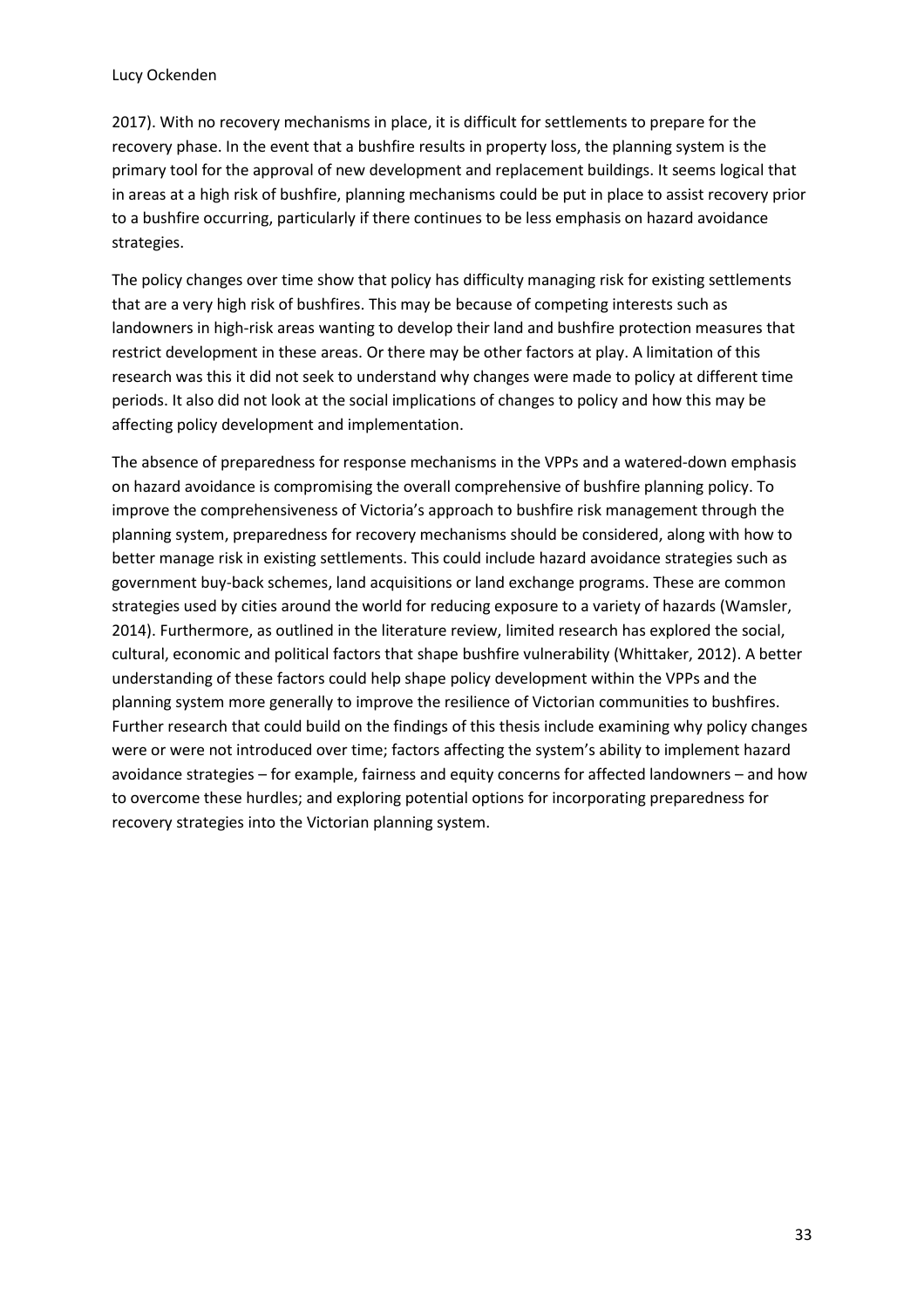# <span id="page-33-0"></span>APPENDIX

| <b>Risk reduction</b><br>categories | <b>Planning mechanisms</b>                                                                                                                                                                                            |                                                                                                                                  |
|-------------------------------------|-----------------------------------------------------------------------------------------------------------------------------------------------------------------------------------------------------------------------|----------------------------------------------------------------------------------------------------------------------------------|
|                                     | Clause 13.05-1 Bushfire planning.<br>Strategies. Protection of human life.                                                                                                                                            | Clause 13.01-1 Coastal inundation and<br>erosion. Strategies.                                                                    |
|                                     | Give priority to the protection of human<br>life by:                                                                                                                                                                  | • Avoid development in identified<br>coastal hazard areas susceptible to                                                         |
| <b>Hazard avoidance</b>             | • Directing population growth and<br>development to low risk locations and<br>ensuring the availability of, and safe<br>access to, areas where human life can be<br>better protected from the effects of<br>bushfire. | inundation (both river and coastal),<br>erosion, landslip/landslide, acid sulfate<br>soils, bushfire and geotechnical risk.      |
| <b>Hazard reduction</b>             | Clause 52.47-1 Dwellings in existing<br>settlements - Bushfire protection                                                                                                                                             | Clause 52.47-2.2 Defendable space and<br>construction objective                                                                  |
|                                     | objectives.<br>Approved measure 1.1:<br>A building is sited to ensure the site best<br>achieves:                                                                                                                      | • Defendable space and building<br>construction mitigate the effect of<br>flame contact, radiant heat and embers<br>on buildings |
|                                     | • The maximum separation distance<br>between the building and the bushfire<br>hazard.                                                                                                                                 |                                                                                                                                  |
|                                     | • The building is in close proximity to a<br>public road.                                                                                                                                                             |                                                                                                                                  |
|                                     | Clause 13.05-1 Bushfire planning.<br>Strategies. Settlement planning.                                                                                                                                                 | Clause 52.47-2.1 Landscape, siting and<br>design objectives.                                                                     |
|                                     | Plan to strengthen the resilience of<br>settlements and communities and<br>prioritise protection of human life by:                                                                                                    | • Development is appropriate having<br>regard to the nature of the bushfire risk<br>arising from the surrounding landscape.      |
| Vulnerability<br>reduction          | • Ensuring the bushfire risk to existing and<br>future residents, property and community                                                                                                                              | • Development is sited to minimise the<br>risk from bushfire.                                                                    |
|                                     | infrastructure will not increase as a result<br>of future land use and development.                                                                                                                                   | • Development is sited to provide safe<br>access for vehicles, including<br>emergency vehicles.                                  |
|                                     |                                                                                                                                                                                                                       | • Building design minimises<br>vulnerability to bushfire attack.                                                                 |
| <b>Preparedness for</b><br>response | Clause 52.47-1 Dwellings in existing<br>settlements - Bushfire protection<br>objectives.<br>Approved measure 1.1: A building is sited                                                                                 | Clause 52.47-2.3 Water supply and<br>access objectives.                                                                          |
|                                     |                                                                                                                                                                                                                       | • A static water supply is provided to<br>assist in protecting property.                                                         |
|                                     | to ensure:<br>• Access can be provided to the building<br>for emergency service vehicles.                                                                                                                             | • Vehicle access is designed and<br>constructed to enhance safety in the<br>event of a bushfire.                                 |
| <b>Preparedness for</b><br>recovery |                                                                                                                                                                                                                       |                                                                                                                                  |

APPENDIX A: EXAMPLE OF MATRIX USED FOR DATA COLLECTION AND DATA ANALYSIS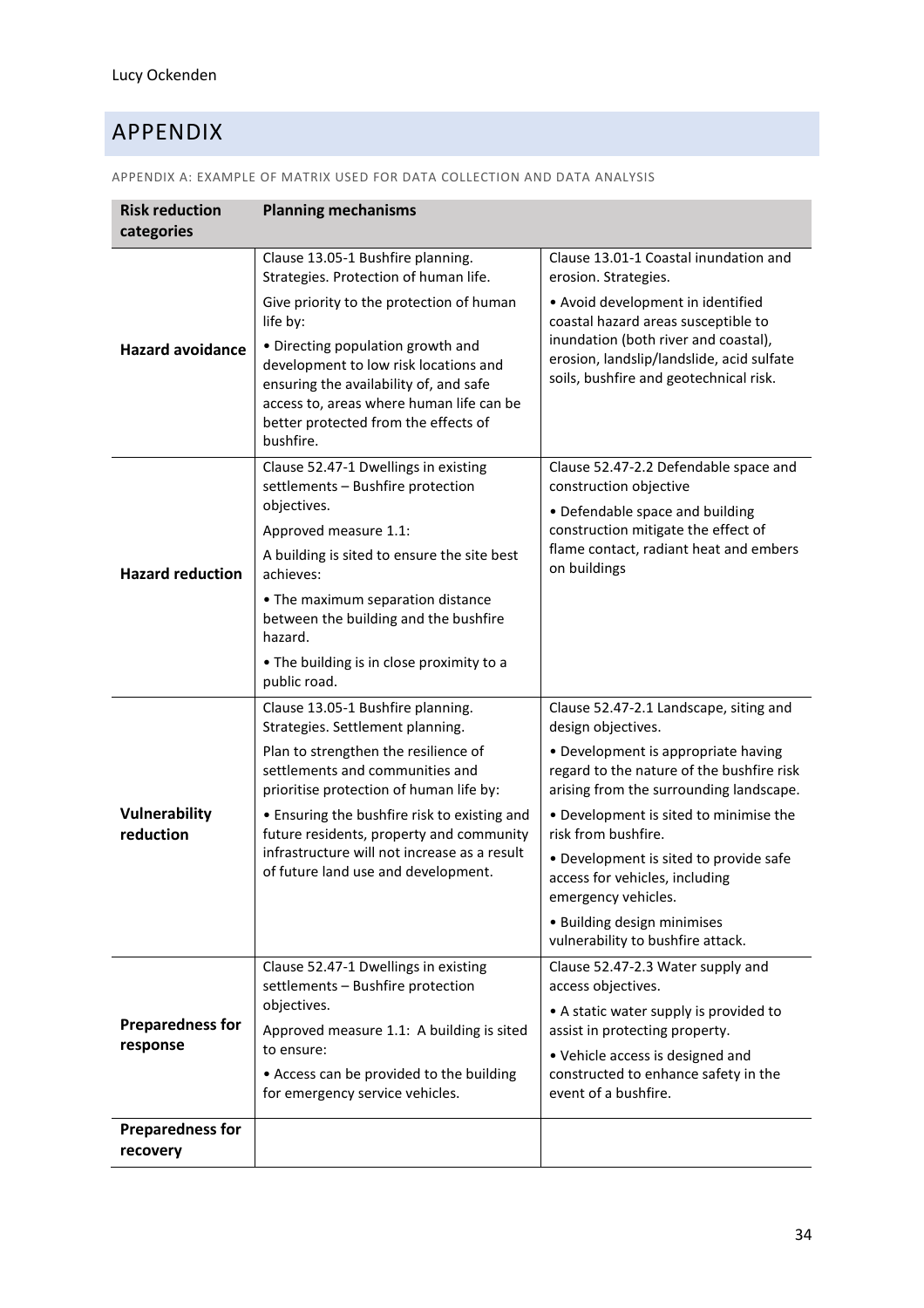# <span id="page-34-0"></span>REFERENCES

Alexander, D. (2002). *Principles of emergency planning and management*. Oxford, England: Oxford University Press.

Alexander, D. (2013). Resilience and disaster risk reduction: an etymological journey*. Natural Hazards & Earth System Sciences*, 13(11), 2707–2716.

Berg, M., & De Majo, V. (2017). Understanding the global strategy for disaster risk reduction. *Risk, Hazards & Crisis in Public Policy*, 8(2), 147–167.

Blanchi, R., Leonard, J., & Leicester, R. (2006). *Bushfire risk at the rural-urban interface*. Bushfire Cooperative Research Centre. Retrieved from <http://bushfirecrc.com/sites/default/files/managed/resource/bushfire\_risk\_at\_the\_rural\_urban\_in terface - brisbane 2006 0.pdf>

Blanchi, R., Lucas, C., Leonard, J., & Finkele, K. (2010). Meteorological conditions and wildfire-related house loss in Australia. *International Journal of Wildland Fire*, 19, 914–926.

Blanchi, R., Leonard, J., Haynes, K., Opie, K., James, M., & de Oliveira, F. (2014). Environmental circumstances surrounding bushfire fatalities in Australia 1901–2011. *Environmental Science & Policy*, 37(0), 192-203.

Blanchi, R., Whittaker, J., Haynes, K., Leonard, J., & Opie, K. (2018). Surviving bushfire: the role of shelters and sheltering practices during the Black Saturday bushfires. *Environmental Science and Policy*, 8(1), 86-94.

Bryman, A. (2016). *Social research methods* (4<sup>th</sup> ed). Oxford; New York: Oxford University Press.

Burby, R., Deyle, R., Godschalk, D., & Olshansky, R. (2000). Creating hazard resilient communities through land-use planning. *Natural Hazards Review*, 1(2), 99.

Byrne, J., Gleeson, B., Howes, M., & Steele, W. (2009). Climate change and Australian urban resilience: the limits of ecological modernization as an adaptive strategy. In S. Davoudi, J. Crawford, & A. Mehmood (eds), *Planning for climate change: strategies for mitigation and adaptation for spatial planners*. London: Routledge.

Calviño-Cancela, M., Chas-Amil, M. L., García-Martínez, E., & Touza, J. (2017). Interacting effects of topography, vegetation, human activities and wildland-urban interfaces on wildfire ignition risk. *Forest Ecology & Management*, 39(7), 10–17.

Chapman, D. (1999). *Natural hazards* (2nd ed.). South Melbourne; New York: Oxford University Press.

Chen, K., & McAneney, J. (2004). Quantifying bushfire penetration into urban areas in Australia. *Geophysical Research Letters*, 31(12) L12212.

Cohen, J. (2000). Preventing disaster: home ignitability in the wildland–urban interface, *Journal of Forestry*, 98(3), 15–21.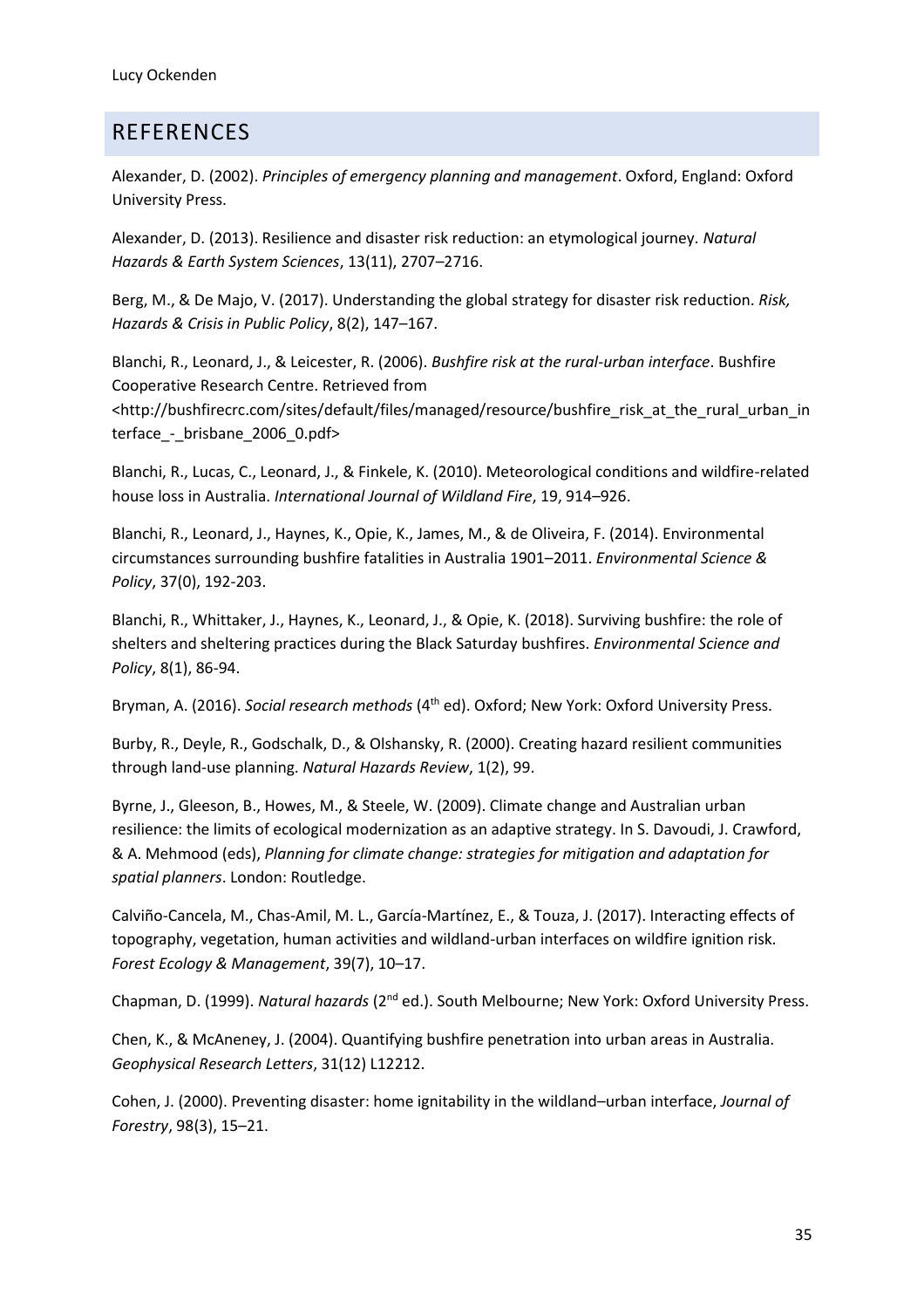Lucy Ockenden

Cohen, J. (2008). The wildland-interface fire problem: a consequence of the fire exclusion paradigm. *Forest History Today*, 20–26.

Coppola, D. (2011). *Introduction to international disaster management* (3<sup>rd</sup> ed). Oxford; Waltham: Butterworth-Heinemann, 2015.

Couch, C. (2016). *Urban planning: an introduction*. London: Palgrave Macmillan.

Creswell, J. (2009). *Research design: qualitative, quantitative, and mixed methods approaches*. Thousand Oaks: Sage.

Crompton, P., McAneney, K., Chen, K., Pielke, R., & Haynes, K. (2010). Influence of location, population, and climate on building damage and fatalities due to Australian bushfire: 1925– 2009. *Weather, Climate, And Society*, 2(4), 300–310.

Cutter, S., Boruff, B., & Shirley, L. (2003). Social vulnerability to environmental Hazards. *Social Science Quarterly*, (2), 242–261.

Davidson, J., Jacobson, C., Lyth, A., Dedekorkut-Howes, A., Baldwin, C., Ellison, J., Holbrook, N., Howes, M., Serrao-Neumann, S., Singh-Peterson, L., & Smith, T. (2016). Interrogating resilience: toward a typology to improve its operationalization. *Ecology and Society*, 21(2), 27, 1–15.

Ellis, S., Kanowski, P. & Whelan, R. (2004). *National inquiry on bushfire mitigation and management.* Canberra: Commonwealth of Australia. Retrieved from <https://www.dfes.wa.gov.au/publications/GeneralReports/FESA\_Report-NationalInquiryonBushfireMitigationandManagement.pdf>

Fedeski, M., & Gwilliam, J. (2007). Urban sustainability in the presence of flood and geological hazards: The development of a GIS-based vulnerability and risk assessment methodology. *Landscape and Urban Planning*, 83(1), 50–61.

Glavovic, B. (2010). The role of land-use planning in disaster risk reduction: an introduction to perspectives from Australasia. *Australasian Journal of Disaster and Trauma Studies*, 2010(1), 1-22.

Godschalk, D. (1999). *Natural hazard mitigation: recasting disaster policy and planning*. Washington, D.C.: Island Press.

Godschalk, D. (2003). Urban hazard mitigation: creating resilient cities. *Natural Hazards Review*, 4(3). 136–143

Godschalk, D. (2010). Integrating hazards into the implementation tools of planning. In J. Schwab (ed), *Hazard mitigation: integrating best practices into planning*. Chicago: American Planning Association.

Gonzalez-Mathiesen, C., & March, A. (2014). Nine design features for bushfire risk reduction via urban planning. *Australian Journal of Emergency Management*, 29(3), 29–36.

Groenhart, L., March, A., & Holland, M. (2012). Shifting Victoria's emphasis in land-use planning for bushfire: towards a place-based approach. *Australian Journal of Emergency Management*, 27(4), 33– 37.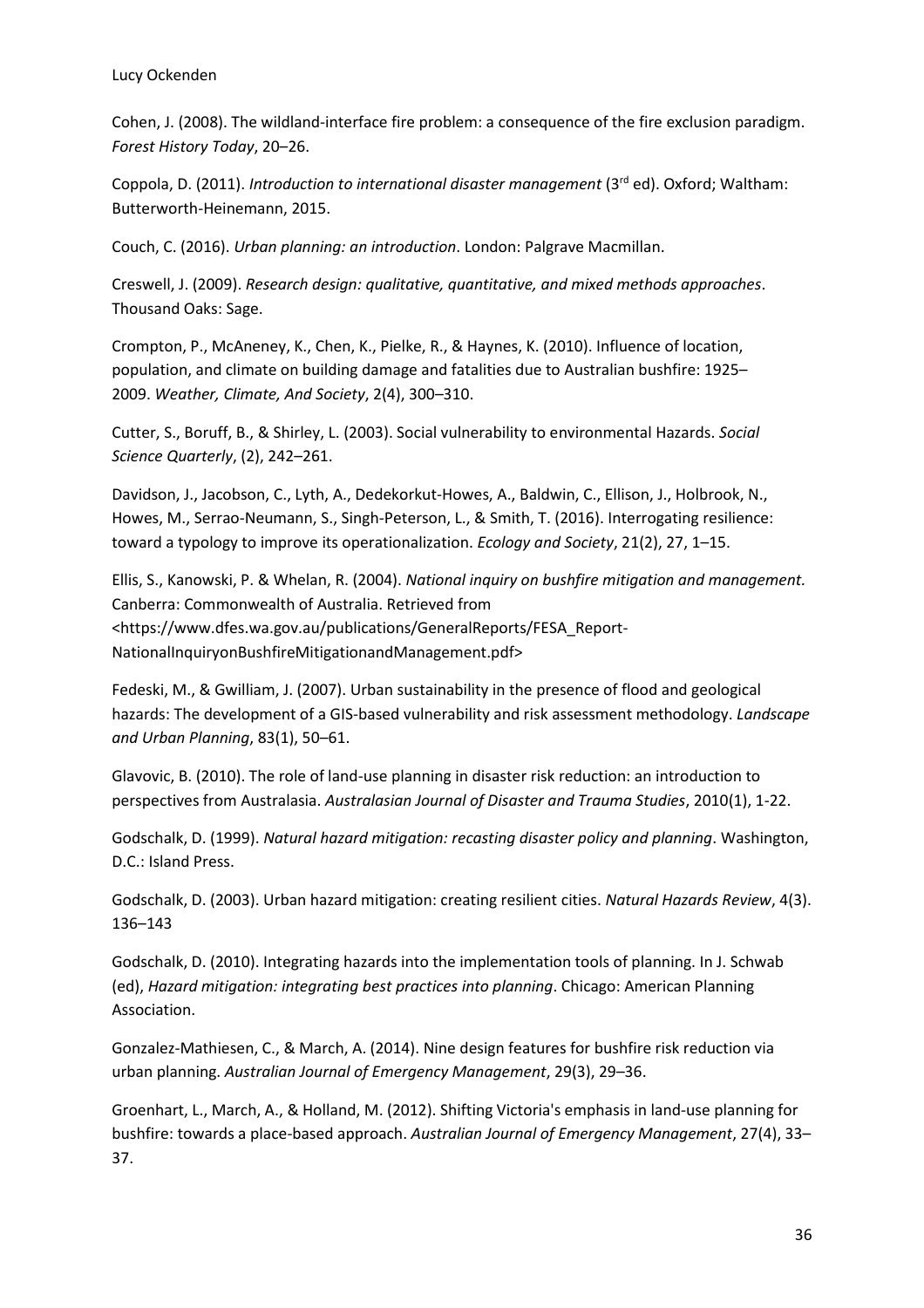Harris, S., Anderson, W., Kilinc, M., & Fogarty, L. (2012). The relationship between fire behaviour measures and community loss: an exploratory analysis for developing a bushfire severity scale. *Natural Hazards*, 63(2) 391–415.

Hopkins, L. (2011). *Urban development: the logic of making plans*. Washington, DC: Island Press.

Holland, M., March, A., Yu, J., & Jenkins, A. (2013). Land Use Planning and Bushfire Risk: CFA Referrals and the February 2009 Victorian Fire Area. *Urban Policy and Research*, 31(1), 41–54.

Hughes, R., & Mercer, D. (2009). Planning to Reduce Risk: The Wildfire Management Overlay in Victoria, Australia. *Geographical Research*, 47(2), 124-141.

Hurlimann, A., & March, A. (2012). The role of spatial planning in adapting to climate change. *WIREs Climate Change*, 3(5), 477–488.

Kornakova, M., & March, A. (2017). The opportunity for improved regulations after the 2009 Victorian wildfires in Australia. In A. March & M. Kornakova (eds.), *Urban Planning for Disaster Recovery*. Oxford: Elsevier Ltd.

Leonard, J., Blanchi, R., 2005. I*nvestigation of bushfire attack mechanisms involved in house loss in the ACT Bushfire 2003*. CSIRO Manufacturing & Infrastructure Technology. Retrieved from <http://www.bushfirecrc.com/publications/citation/bf-1267>

Levy, J. (2013). *Contemporary urban planning*. Upper Saddle River: Pearson Education.

Linn, R., Winterkamp, J., Weise, D., & Edminster, C. (2010). A numerical study of slope and fuel structure effects on coupled wildfire behaviour. *International Journal of Wildland Fire*, (2), 179–201.

Lucas, C, Hennessy, K., Mills, G., & Bathols, J. (2007). *Bushfire weather in Southeast Australia: recent trends and projected climate change impacts*. Consultancy report prepared for the Climate Institute of Australia. Aspendal: Bushfire Cooperative Research Centre.

March, A. (2016). Integrated planning to reduce disaster risks: Australian challenges and prospects. *Built Environment*, 42(1), 158-173.

March, A., & Henry, S. (2007). A better future from imagining the worst: land use planning and training responses to natural disaster. *Australian Journal of Emergency Management*, 22(3), 17–22.

March, A., & Rijal, Y. (2015). Reducing bushfire risk by planning and design: A professional focus. *Planning Practice & Research*, 30(1), 33-53.

Mell, W., Manzello, S., Maranghides, A., Butry, D., & Rehm, R. (2010). The wildland-urban interface fire problem – current approaches and research needs. *International Journal of Wildland Fire*, 19, 238–251.

Mercer, J. (2010). Disaster risk reduction or climate change adaptation: are we reinventing the wheel? *Journal of International Development*, 22, 247–264.

Mikkola, E. (2008) Forest fire impacts on buildings. In J. Heras, C. Brebbia, D. Viegas & V. Leone (eds), *Modelling, monitoring and management of forest fires*. Southampton: WITPress.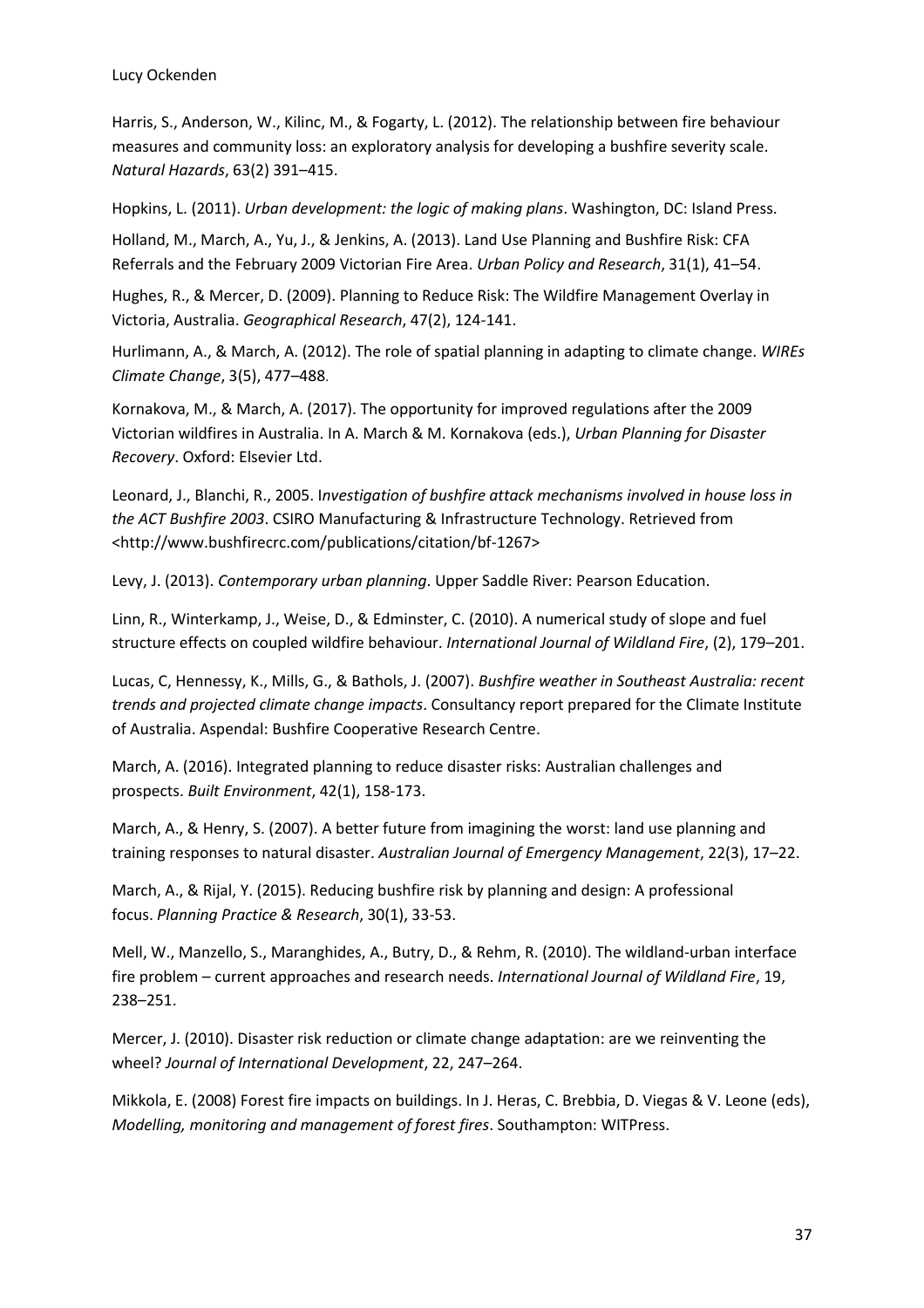Mileti, D. (1999). *Disasters by design: a reassessment of natural hazards in the United States*. Washington, D.C.: Joseph Henry Press.

Norris, F., Stevens, S., Pfefferbaum, B., Wyche, K, & Pfefferbaum, R. (2008). Community resilience as a metaphor, theory, set of capacities, and strategy for disaster readiness. *American Journal of Community Psychology*, 41, 127–150.

O'Brien G, O'Keefe P, Rose J, Wisner B. 2006. Climate change and disaster management. *Disasters*, 30(1), 64–80.

Oliver-Smith, A. (1996). Anthropological research on hazards and disasters. *Annual Review of Anthropology*, 25(1), 303–328.

Oliver-Smith, A. (2017). The social construction of disaster risk: seeking root causes. *International Journal of Disaster Risk Reduction*, 22(0), 469–474.

O'Neill S., Handmer J. (2012). Responding to bushfire risk: the need for transformative adaptation. *Environmental Research Letters*, 7(1), 1–7.

Opie, K., March, A., Leonard, J., & Newnham, G. (2014). *Indicators of fire vulnerability: risk factors in Victorian settlements*. Melbourne: CSIRO and University of Melbourne.

Paquette, L. (2002). Building frameworks for policy analysis. In S. Nagel (ed), *Handbook of public policy evaluation*. Thousand Oaks; London: Sage.

Palliyaguru, R., Amaratunga, D., & Baldry, D. (2014). Constructing a holistic approach to disaster risk reduction: the significance of focusing on vulnerability reduction. *Disasters*, 38(1), 45-61.

Paton, D., & Johnston, D. (2006). *Disaster resilience: an integrated approach*. Springfield: Charles C Thomas.

Patton, C., & Sawicki, D. (2013). *Basic methods of policy analysis and planning*. Upper Saddle River: Pearson.

Price, O., & Bradstock, R. (2013). Landscape scale influences of forest area and housing density on house loss in the 2009 Victorian bushfires. *Plos One*, 8(8)

Ramsay, G., McArthur, N., & Dowling, V. (1987). Preliminary results from an examination of house survival in the 16 February 1983 bushfires in Australia. *Fire and Materials*, 11(1), 49–51.

Sharples, J., Cary, G., Fox-Hughes, P., Mooney, S., Evans, J., Fletcher, M., Fromm, M., Grierson, P., McRae, R., & Baker, P. (2016). Natural hazards in Australia: extreme bushfire. *Climatic Change*, 139(1), p85–99.

Standards Australia. (2009). *AS 3593-2009 Construction of buildings in bushfire prone areas*. Standards Australia.

State Government of Victoria. (2011). *Planning practice note 65: Bushfire Management Overlay and bushfire protection: planning requirements*. Melbourne: State Government of Victoria.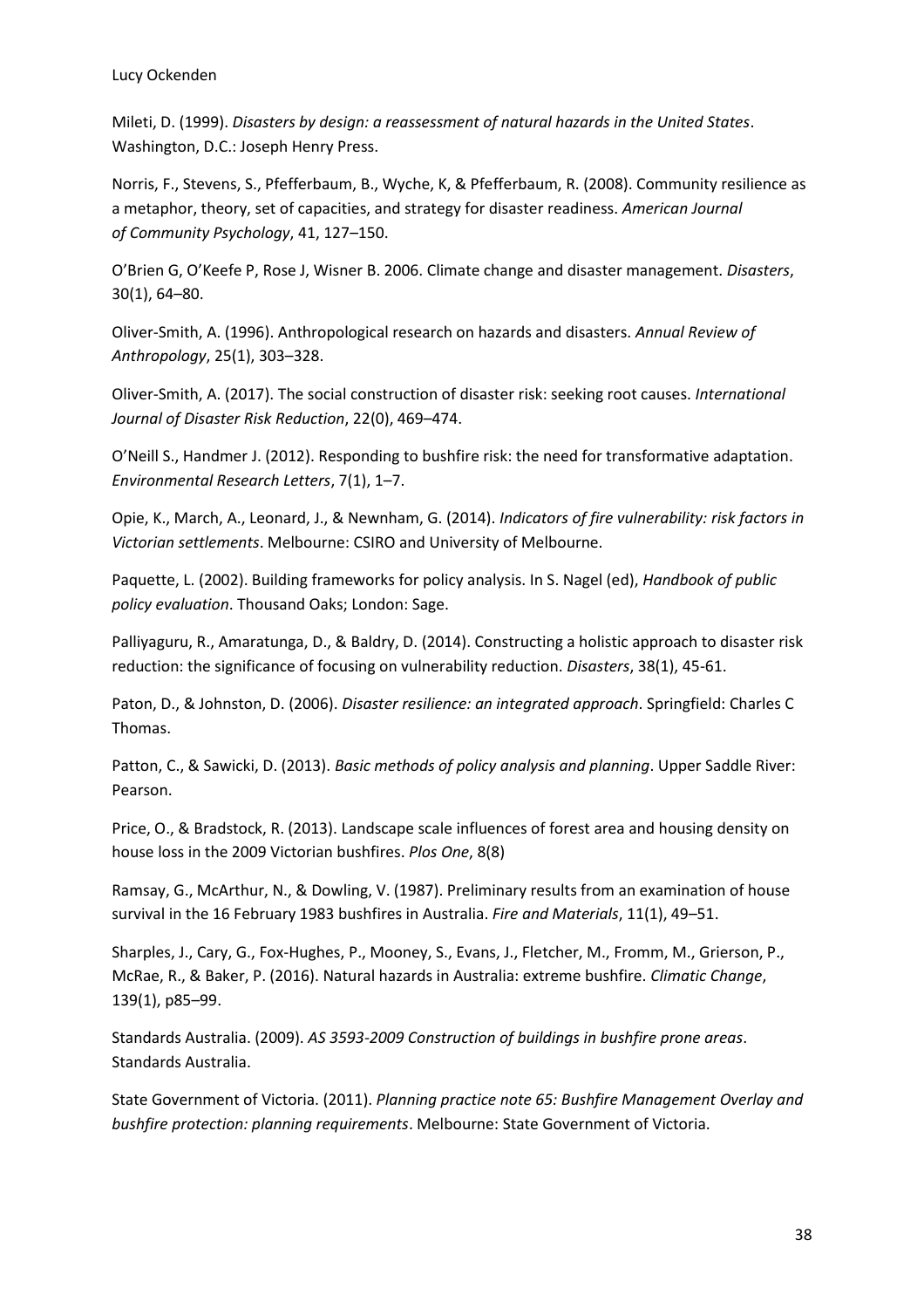State Government of Victoria. (2013). *Planning advisory note 46: Bushfire Management Overlay mapping methodology and criteria*. Melbourne: State Government of Victoria, Department of Transport, Planning and Local Infrastructure.

State Government of Victoria. (2014). *Planning practice note 65: Preparing and assessing a planning application under the bushfire provisions in planning schemes*. Melbourne: State Government of Victoria.

State Government of Victoria. (2017). *Planning permit applications bushfire management overlay technical guide.* Melbourne: State Government of Victoria, Department of Land, Water and Planning. Retrieved from < https://www.planning.vic.gov.au/policy-and-strategy/bushfireprotection/bushfire-management-overlay/technical-information>

Syphard, A., Keeley, J., Massada, A., Brennan, T., & Radeloff, V. (2012). Housing arrangement and location determine the likelihood of housing loss due to wildfire. *PLoS ONE*, 7(3), 1–13.

Torabi, E., Dedekorkut-Howes, A., & Howes, M. (2018). Adapting or maladapting: Building resilience to climate-related disasters in coastal cities. *Cities*, 72, 295–309.

UNISDR. (2015). *Sendai Framework for Disaster Risk Reduction 2015–2030*. Sendai: UNISDR.

UNISDR. (2017). *Report of the open-ended intergovernmental expert working group on indicators and terminology relating to disaster risk reduction*. Geneva: UNISDR.

VBRC [Victorian Bushfire Royal Commission]. (2010a). *Final report. Summary*. Victoria: Government Printer for the State of Victoria.

VBRC [Victorian Bushfire Royal Commission]. (2010b). Planning and building. In B. Teague, R. Mcleod, & S. Pascoe (eds), *The 2009 Victorian Bushfires Royal Commission final report*. Victoria: Government Printer for the State of Victoria.

VPP [Victoria Planning Provisions]. (2008a). *Clause 15.07 Protection from wildfire*. State Government of Victoria.

VPP [Victorian Planning Provisions]. (2008b). *Clause 44.07 Wildfire Management Overlay*. State Government of Victoria.

VPP [Victoria Planning Provisions]. (2008c). *Clause 65 Decision Guidelines*. State Government of Victoria.

VPP [Victoria Planning Provisions]. (2008d). *Clause 52.17 Native Vegetation*. State Government of Victoria.

VPP [Victoria Planning Provisions]. (2011a). *Clause 13.05 Bushfire*. State Government of Victoria.

VPP [Victoria Planning Provisions]. (2011b). *Clause 52.48 Bushfire Protection: Exemptions.* State Government of Victoria.

VPP [Victoria Planning Provisions]. (2017a). *Clause 10.04 Integrated decision making.* State Government of Victoria.

VPP [Victoria Planning Provisions]. (2017b). *Clause 13.05 Bushfire*. State Government of Victoria.